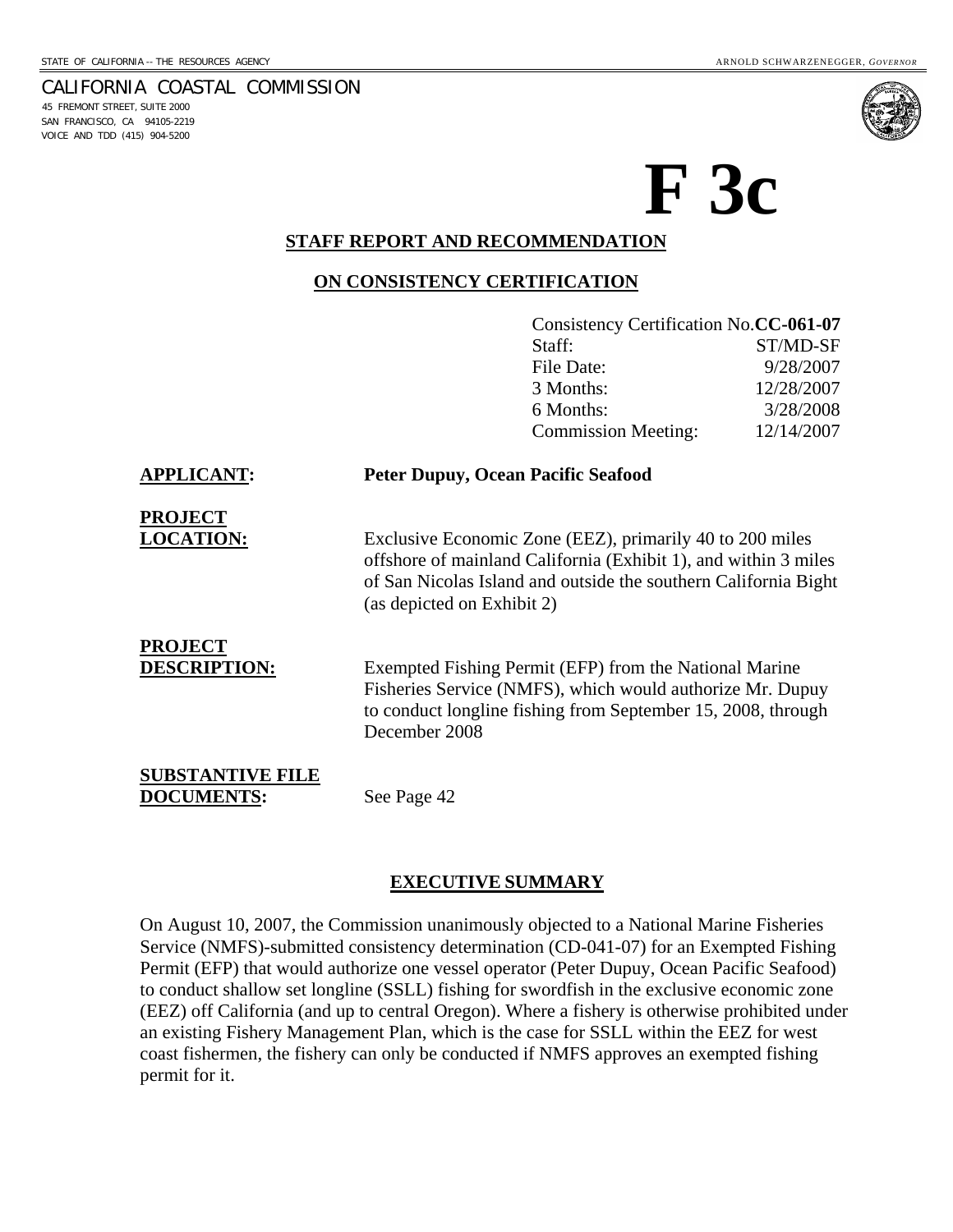In its previous review the Commission advised NMFS and Mr. Dupuy that the proper procedural review mechanism was a consistency certification rather than a consistency determination, and that it should be submitted by the applicant for the EFP (i.e., Mr. Dupuy). In addition to expressing serious fundamental concerns over the activity in the proposed location and time period, the Commission also indicated that NMFS had not completed its environmental review and had not specified all the mitigation measures applicable to the activity.

NMFS is near completion of its review and analysis, and Mr. Dupuy has submitted the matter to the Commission in the proper form, a consistency certification, for the EFP (Exhibit 15). Because Mr. Dupuy relies heavily on NMFS' draft environmental analysis of the activity and its consistency with the Coastal Act, most of the discussion in this report is a Commission analysis of statements, data, analysis, and conclusions submitted by NMFS as contained in the Commission's previous findings on CD-041-07. Newer information received since the time of the Commission's previous action is discussed on pages 34-39 of this report. This discussion does not include analysis of NMFS' subsequent Final Environmental Assessment and Biological Opinion, because that information has not yet been submitted.

This permit would allow up to four fishing trips targeting swordfish, using up to 100-kilometer (km) long main lines, with hooks set at an approximately 40 meter depth, using 14 sets per trip, and with up to 1200 hooks per set, for a total of up to 67,200 hooks for the total effort. Assuming the same time period as previously submitted, the four trips would occur from September 15, 2008, through December 2008. The use of longline gear within the west coast EEZ is currently prohibited, although drift gill net fishing is allowed within the EEZ, subject to seasonal restrictions. NMFS states the purpose of the EFP is to assist NMFS in determining whether longline fishing, subject to gear restrictions and continuous monitoring, represents an economically and environmentally superior alternative to either drift gillnet or harpoon gear for swordfish fishing within the west coast EEZ.

Harpoon gear is a highly selective gear type and generates practically no bycatch (the unintended capture of non-target species). NMFS contends that expanding the harpoon fishery is impractical, but has not submitted any supporting data. Both drift gillnet and longline fishing create significant amounts of bycatch, including endangered marine mammals, sea turtles, and seabirds. NMFS is required to reduce bycatch and mortalities in all fisheries, and in this effort NMFS seeks information that would assist planning efforts for possible transitioning from drift gill net to longline fishing. Nevertheless significant bycatch concerns remain even for longline fishing; as stated above, the only practiced fishery for swordfish that avoids significant bycatch is harpoon fishing. NMFS has not submitted any supporting data establishing that longlines produce less bycatch in areas where both longline fishing and drift gill nets are used. In the absence of such data, the Commission staff compared bycatch generated by drift gill nets on the west coast with longlines in Hawaii. This comparison has serious limitations; however it is clear that different species are affected at different rates by the two fisheries. Marine mammals would appear to benefit from a switch to longlines, seabirds would not benefit and would instead be harmed, and impacts to sea turtles are unclear.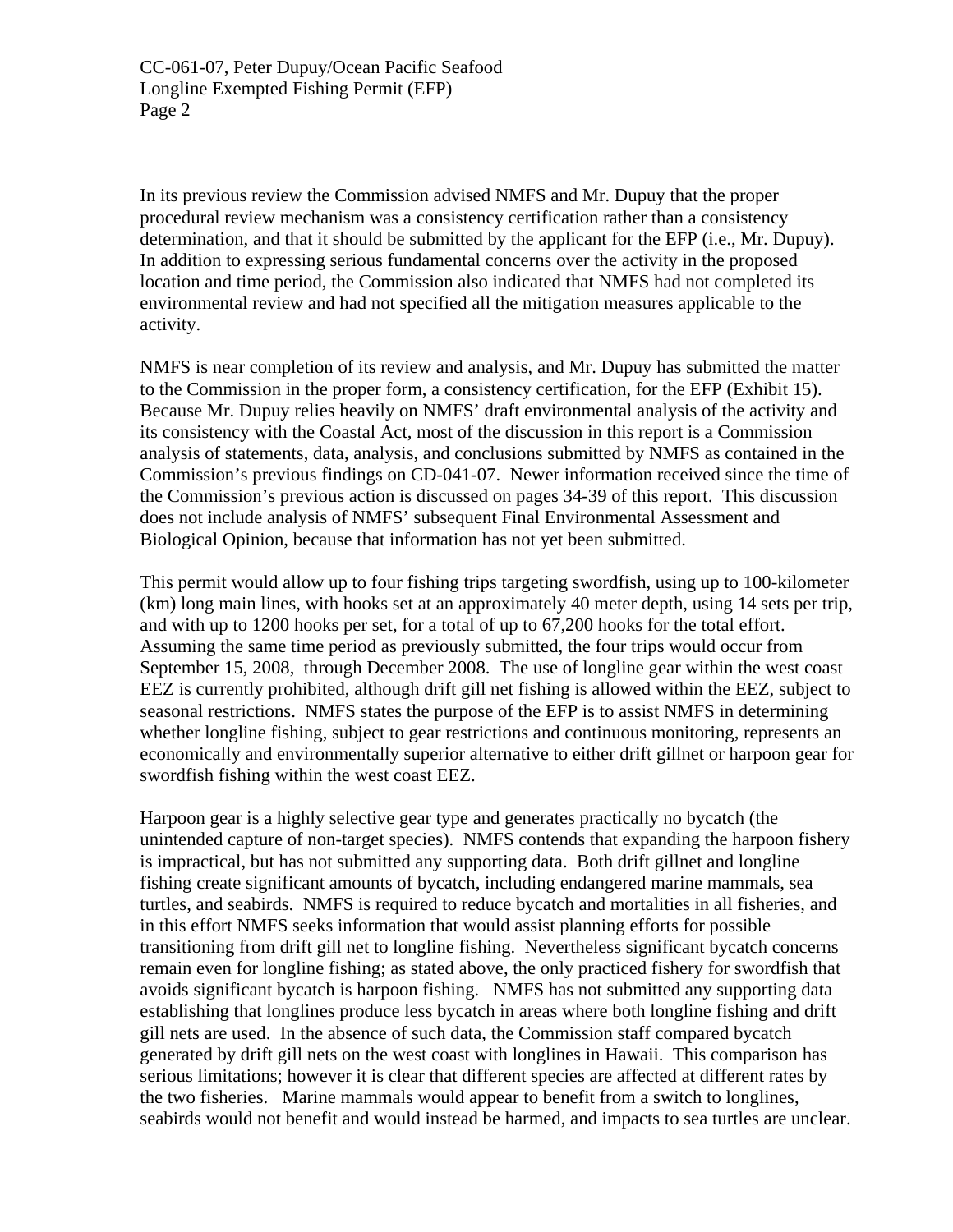Multiple lawsuits have resulted in temporary shut downs of the longline fisheries on the east coast and in Hawaii due to sea turtle bycatch. In order to re-open those fisheries, NMFS tested and now requires new gear regulations designed to reduce the amount of sea turtle bycatch. The new regulations require the use of circle hooks and mackerel bait. Based on two and onehalf years of data, the new regulations in Hawaii indicate that sea turtle takes (the harming, wounding, or killing of sea turtles) were significantly reduced (by 89% (Exhibit 10)). The proposed EFP would include all the measures that have been implemented in Hawaii, including 100% observer coverage. With these measures, NMFS believes the effects from this EFP would be minimal, and that the benefits from the information gained would outweigh its adverse effects.

However Mr. Dupuy is proposing the activity where longline fishing has not historically occurred, thus raising serious questions over the purported benefits of sea turtle take reduction (current leatherback sea turtle take is zero). In addition, the area for the EFP includes the Pacific Leatherback Conservation Area (Exhibits 1  $\&$  4) an area specifically designated by NMFS to protect leatherbacks. Drift gillnet fishing is prohibited in this area from August 15- November 15, the time period of peak leatherback abundance. NMFS found this time and area closure was necessary to avoid the likelihood of the drift gillnet fishery jeopardizing the continued existence of leatherbacks. NMFS' Recovery Plan for the leatherback turtle further notes:

*It has been suggested that roughly one-half the global population of adult females nests on the west coast of Mexico (Pritchard 1982a); if so, the waters off the west coast of the United States may represent some of the most important foraging habitat in the entire world for the leatherback turtle.[1](#page-2-0)* [Emphasis added]

The Commission supports the fundamental concept of conducting further research to transition drift gillnet fishing to less damaging forms of fishing for swordfish. The primary issue, however, is whether the proposed EFP activity will further this effort, and whether it is proposed in the most appropriate location.

Since longline fishing is not allowed inside the west coast EEZ, no leatherbacks are currently being taken by longline in the EEZ. Moreover, the Pacific Leatherback Conservation Area has been so effective for the west coast drift gillnet fishery that zero leatherbacks have been taken since its inception in 2001. The proposed EFP would increase the incidental take of leatherbacks from the current amount of zero. Considering the highly endangered status of this species, even one mortality would represent a significant impact.

In its previous action, the Commission determined that information was lacking that would enable the Commission to determine the project's consistency with Section 30230. To

1

<span id="page-2-0"></span><sup>&</sup>lt;sup>1</sup> National Marine Fisheries Service and US Fish and Wildlife Service. 1998. Recovery Plan for US Pacific Populations of Leatherback Turtle (*Dermochelys coriacea*), p. 14.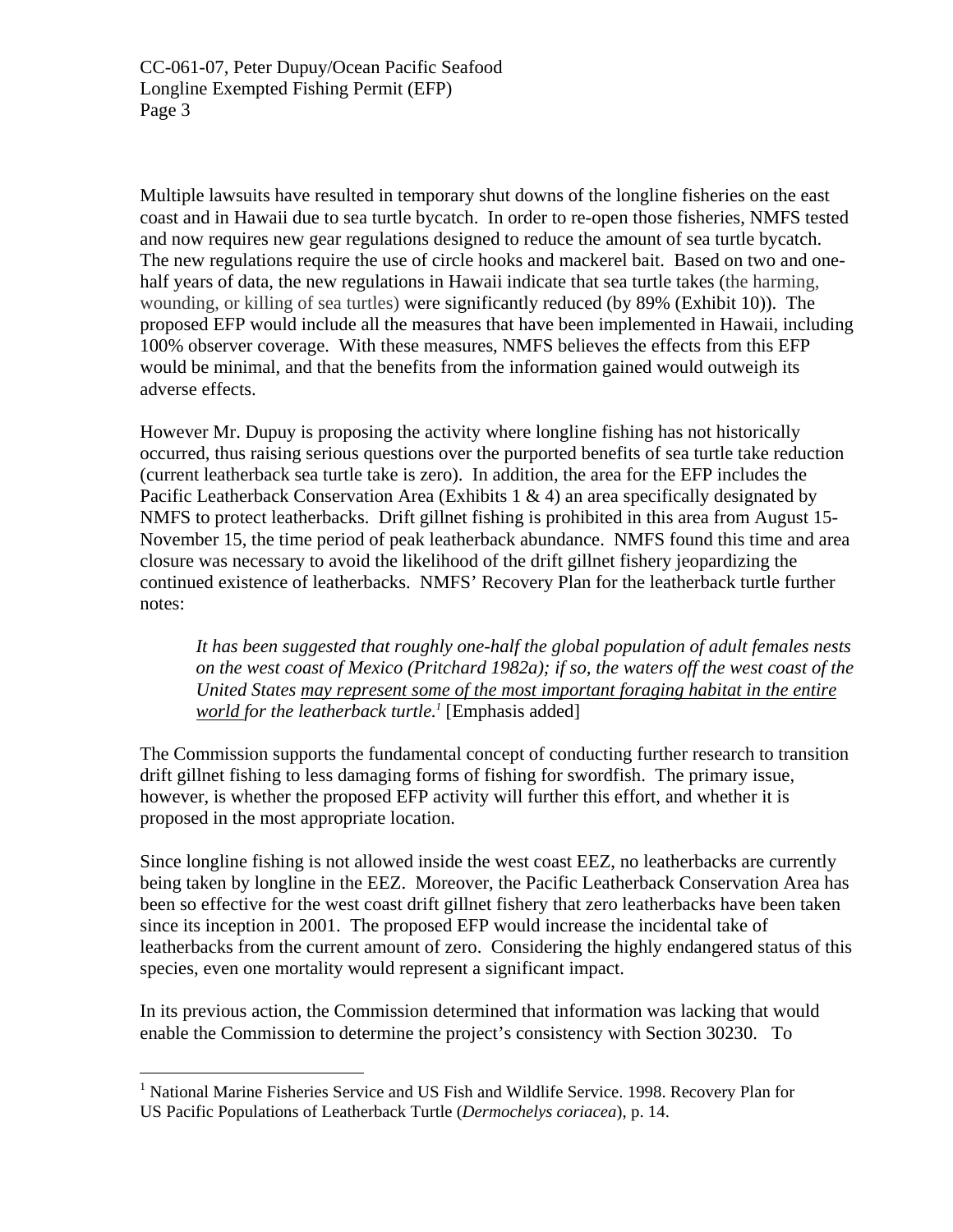adequately consider this proposal and determine its consistency with Section 30230, the Commission requested responses to a number questions, including: (a) whether the activity could be restricted to be outside the seasonal Leatherback Conservation Area; (b) basic project information such as the nature and effect of the caps (which, if reached, would cause the EFP to cease); (c) responses to comments NMFS received on its Draft Environmental Assessment; (d) results of further coordination with other resources agencies; (e) questions about how this EFP would fit into an overall strategy for take reductions, including alternative strategies for swordfish fishing that might result in fewer takes than longline or drift gill net fishing; (f) an analysis of why NMFS could not eliminate the lightsticks from the longlines, due to concerns over the fact that sea turtles are attracted to lightsticks from the longlines; and (g) whether seabird minimization measures could be included that have been recommended by Birdlife International<sup>[2](#page-3-0)</sup> (Exhibit 13).

To date, the Commission has not received the specific information outlined above. If it is received prior to the hearing, the Commission staff will prepare an addendum. Given the information currently available, the Commission does not believe Mr. Dupuy and NMFS have made a compelling case that to further transition from one destructive fishery (drift gillnet) to one arguably less destructive fishery (longline), in an area which is currently closed to longlining and seasonally closed to gill netting (due to leatherback takes), is consistent with the goals and requirements of Section 30230 to maintain healthy populations and protect areas of special biological significance. Nor has NMFS made the case that the same information it seeks to gather in conducting this experiment cannot be accomplished by conducting the activity outside the Pacific Leatherback Conservation Area. Conducting the EFP in the same geographic area and time period that drift gillnetting *is* allowed would appear to provide more useful comparisons of the two fisheries, which is the stated reason for conducting the EFP. The Commission has concerns over the fundamental ability of the study design to provide useful results for comparisons of the two fisheries, and the Commission therefore questions the statistical validity of the approach proposed (and notes that NMFS itself denied an EFP in August 2007 due to concerns it had over the statistical validity of an EFP for longline fishing in the Atlantic). Along with the Pacific Fishery Management Council's Scientific and Statistical Advisory Committee, NMFS has acknowledged the proposed EFP would not generate sufficient data to compare the two fisheries. The Commission further notes that NMFS itself is in the process of promulgating regulations that will establish an expedited, uniform, and regionally-based process for issuance of EFPs. A proposed rule is expected by the end of November. Based on all these concerns, the Commission questions whether the project would adequately protect important marine resources, would provide special protection to areas and species of special biological or economic significance, and would be carried out in a manner that will sustain the biological productivity of coastal waters and maintain healthy populations of all species of marine organisms. At a minimum, absent the information needed discussed in

<u>.</u>

<span id="page-3-0"></span><sup>2</sup> *See* Birdlife International, Seabird Bycatch Mitigation Measures, at <http://www.birdlife.org/action/science/species/seabirds/mitigations.html> (last visited on November 21, 2007).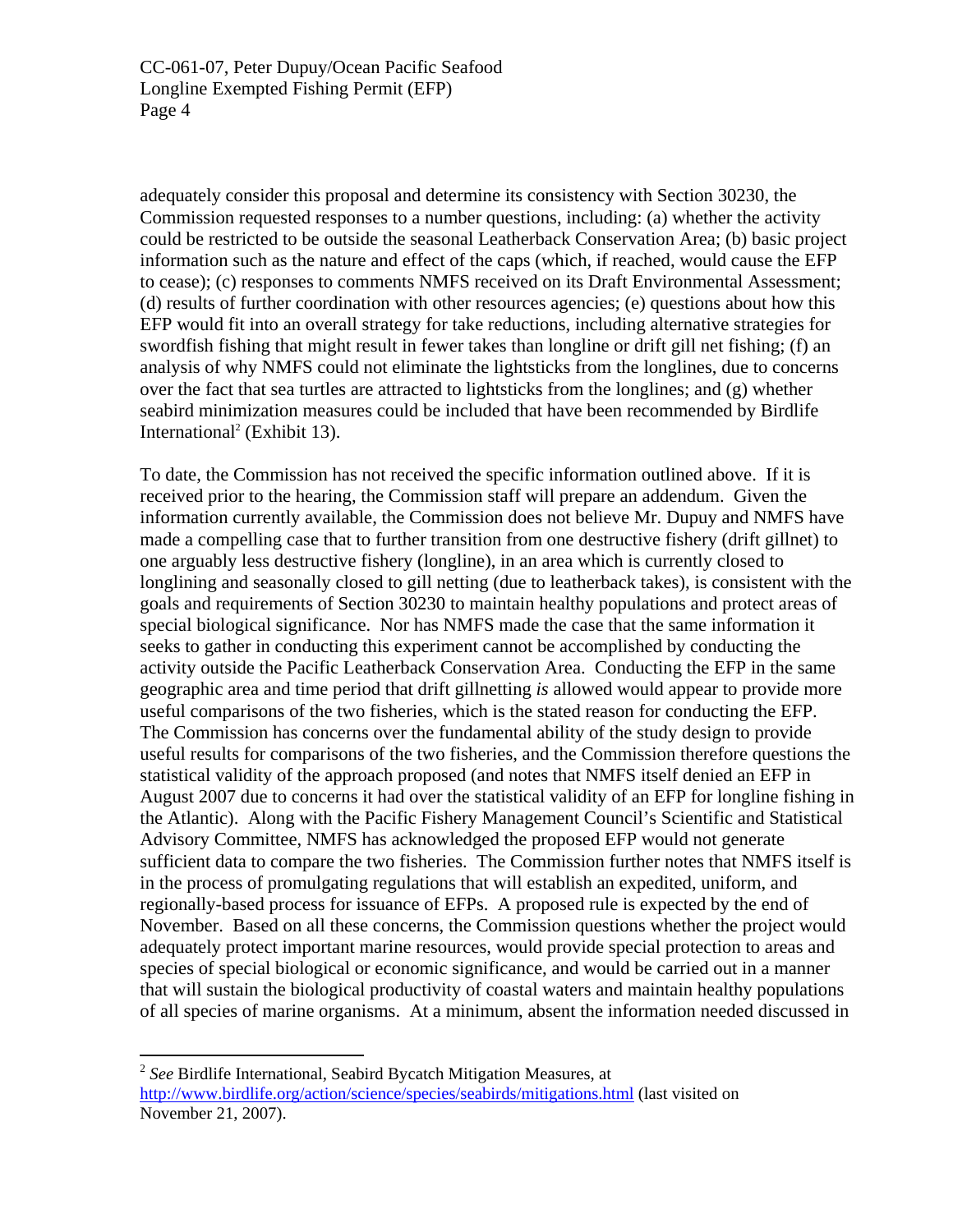the previous paragraph above, the Commission can only conclude that information is lacking that would enable the Commission to determine the project's consistency with the marine resources policy (Section 30230) of the Coastal Act. The Commission is therefore objecting to NMFS' consistency determination, based on lack of adequate information to determine the project's consistency with the enforceable policies of the California Coastal Management Program (CCMP) (i.e., Section 30230 of the Coastal Act).

With respect to Coastal Act policies protecting commercial and recreational fishing, while the Commission has a few questions about the rationale for the striped marlin cap, and about catch of non-target tunas, NMFS will be implementing two measures which appear to be included in order to avoid conflicts *between* commercial and recreational fishing. As recommended by the Pacific Fishery Management Council, the EFP area would avoid portions of the southern California Bight (as depicted in Exhibit 2) to avoid areas heavily fished by recreational fishers, and the permit would include a cap on catches of striped marlin, to avoid taking an important recreational fishing species. Both of these measures are an attempt to reduce conflicts with the recreational fishing community; however input received by the Commission during the August hearing indicated some recreational fishermen opposed the EFP. Although the Commission has requested finalization of the size of this cap, the project is clearly intended to support commercial fishing, and the activity is not likely to adversely affect commercial or recreational fishing. The proposed activity is therefore consistent with Sections 30234 and 30234.5.

# **STAFF SUMMARY AND RECOMMENDATION**

# **I. STAFF SUMMARY**

 $\overline{a}$ 

**A. Project Description.** The proposed project is NMFS' issuance to Mr. Dupuy of an exempted fishing permit (EFP) which would authorize a single longline fishing vessel to conduct an otherwise prohibited fishery targeting broadbill swordfish (*Xiphias gladius*) in the exclusive economic zone (EEZ) off California (and up to central Oregon).<sup>[3](#page-4-0)</sup> The use of longline gear within the west coast EEZ is currently prohibited although drift gillnet fishing is allowed within the EEZ, subject to seasonal restrictions. The purpose of the EFP is to assist NMFS in determining whether longline fishing, subject to gear restrictions and continuous monitoring, represents an economically and environmentally superior alternative to either drift gillnet or harpoon gear for fishing within the west coast EEZ. New regulations for the Hawaii pelagic longline fishery have shown significant reductions (89%) in sea turtle bycatch since the use of circle hooks and mackerel bait became mandatory in 2004 (Exhibit 10)(Gilman et al. 2006d). Ultimately, NMFS states, the goal of the project is to gather information and test new gear types to support any future decisions to modify management regulations.

**Typical Longline Fishing.** Longline fishing gear consists of a main line strung horizontally across up to 100 km of ocean, supported at regular intervals by vertical float lines connected to

<span id="page-4-0"></span><sup>&</sup>lt;sup>3</sup> The Commission is reviewing only the offshore-California portion of the activity.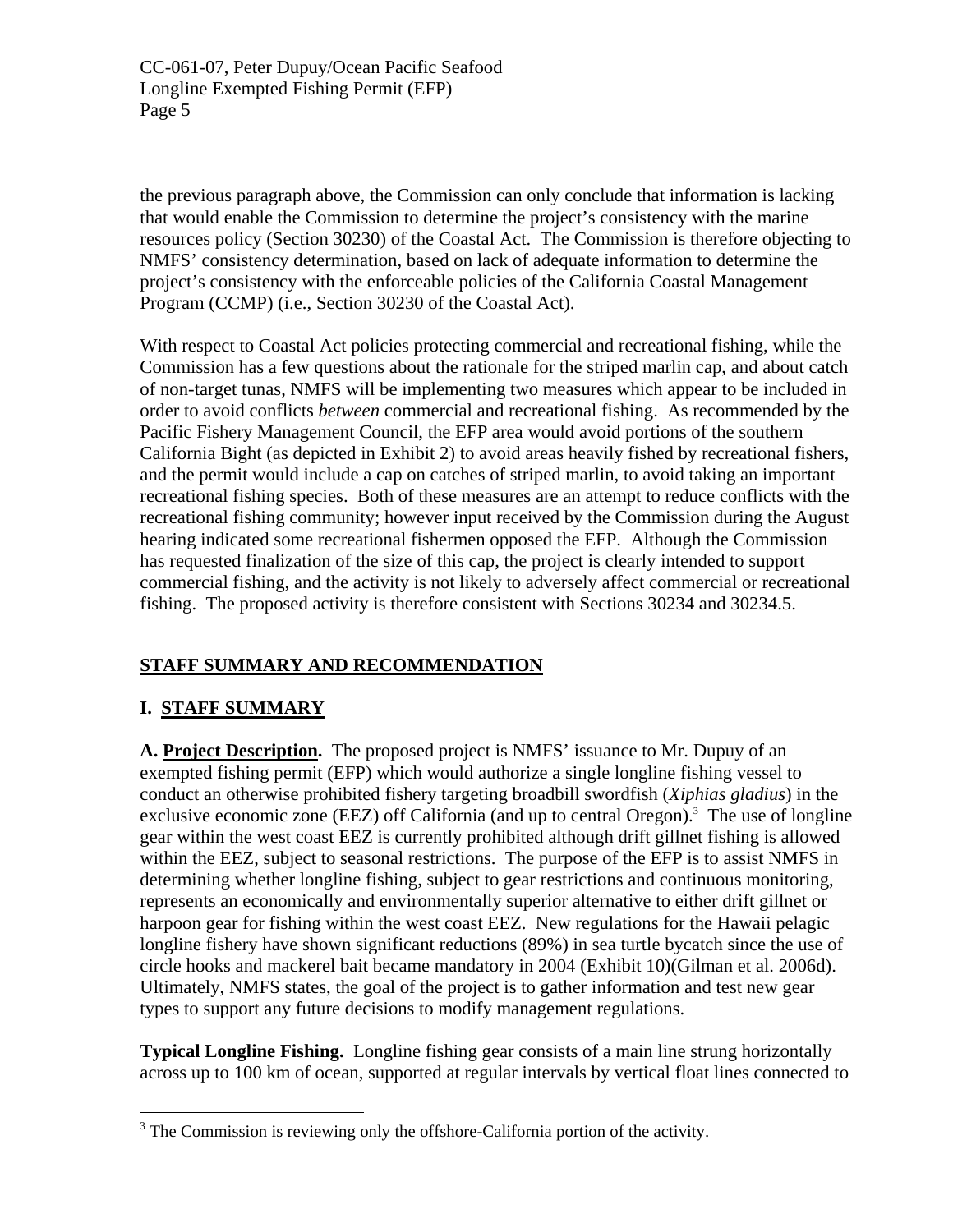surface floats (Exhibit 9). Descending from the main line are branch lines, each ending in a single, baited hook. Mainlines are rigged with 22 m branch lines at approximately 61 m intervals and buoyed every 1.6 km. Between 800 and 1,300 hooks are deployed per set. Bait is usually squid or mackerel. The mainline is deployed from 4 to 7 hours and left to drift (unattached) for 7 to 10 hours with radio beacons attached to facilitate gear recovery. Retrieval typically requires 7 to 10 hours depending on length of mainline and number of hooks deployed. Fishing occurs primarily during the night. Longline gear targeting tuna (deep set) is set at depths below 100 m. Longline gear targeting swordfish (shallow set) is set at sunset at depths less than 100 m, and hauled at sunrise. A typical longliner carries a crew of six, including the captain, although some of the smaller vessels operate with a four-man crew. Fishing trips last around three weeks. Most vessels do not have built-in refrigeration equipment, limiting their trip length.

**Proposed EFP.** The EFP would authorize Mr. Dupuy to operate a single longline vessel off the coasts of California and Oregon. Most of the area would be between 40 and 200 nautical miles offshore of the mainland, and the Southern California Bight (as depicted in Exhibit 2) would be excluded (to avoid competition with existing recreational fishing). However the authorized area in at least one location is directly adjacent to the coastal zone (coastal waters within the 3 mile limit around San Nicolas Island). Each trip will consist of 14 sets, with each set containing no more than 1,200 hooks. Four trips are proposed, for a total of 67,200 hooks, during the period September-December 2008. A range of mitigation and management measures are included to reduce anticipated bycatch. The proposed EFP would include:

1. 100 percent observer coverage, paid for by NMFS

2. A single vessel participating

3. Maximum of 14 sets per trip

4. Maximum of four trips between September and December (up to 56 total sets for the entire duration of the proposed EFP)

5. No fishing within the Southern California Bight as defined by the applicant. (See Exhibit 2) 6. No fishing within 40 nmi of the mainland coastline, or within the Channel Islands National Marine Sanctuary, or within 3 miles of San Nicolas Island (see Exhibit 2)

7. Use of only shallow-set longline gear, set so hooks are at a depth of 40–45 meters below the surface, and use of the following lines and hooks:

- a. 50–100 km mainline
- b. 18 m floatline
- c. 24 m branchlines
- d. 2–8 hooks between floats
- e. 400–1,200 hooks per set

8. Use 18/0 circle hooks with a 10° offset to fish for swordfish.

9. Use mackerel or mackerel-type bait (as described at 50 CFR  $665.33(g)$ ).

10. Allow the use of light sticks.

Additional measures would be included to further minimize potential takes of protected species and bycatch of other species of concern: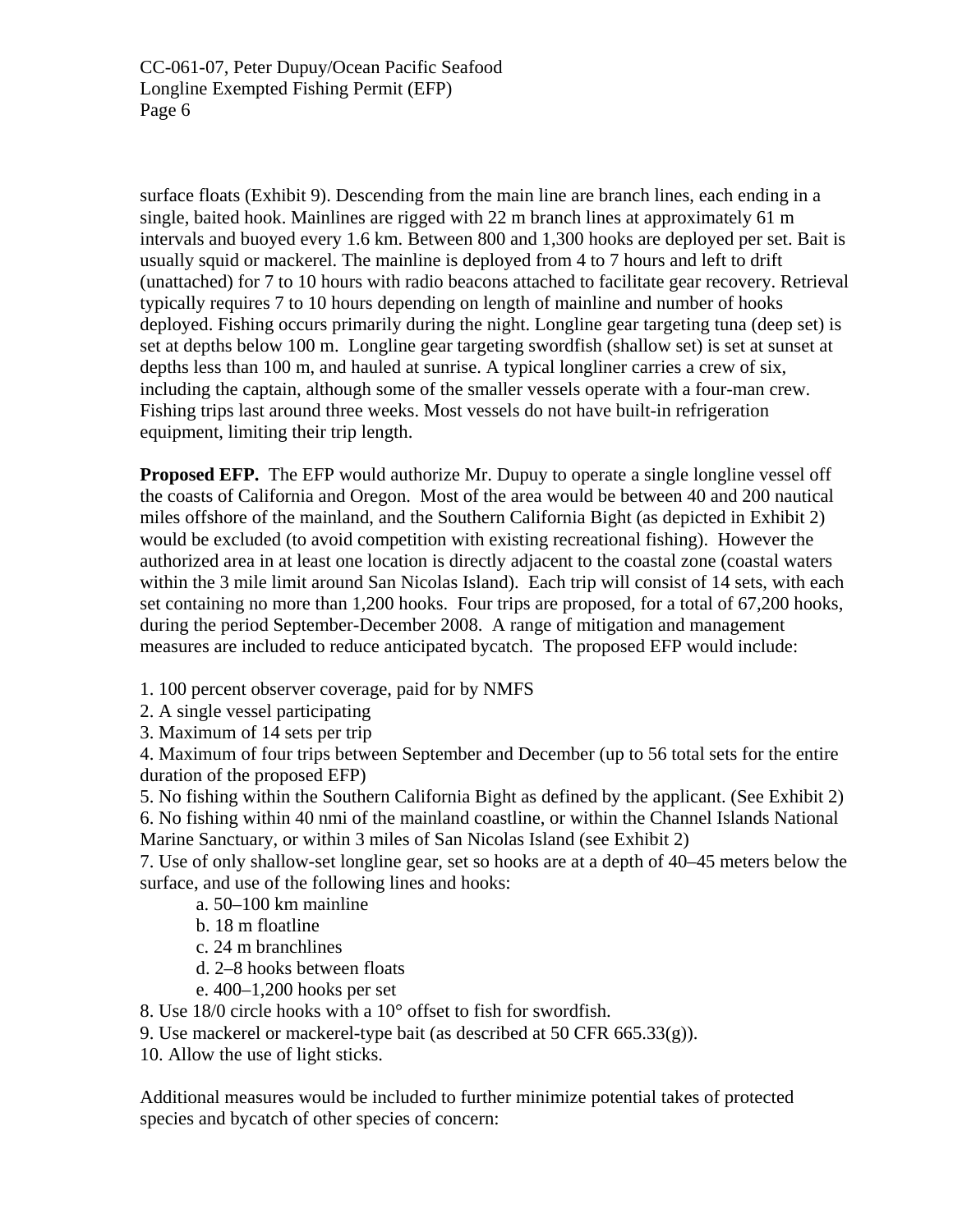1. Require use of time and depth recorders (TDR) to estimate fishing depth. (The number of TDR units deployed per set and per trip would be determined by NMFS in consultation with the applicant.)

2. Gear may not be set until one hour after local sunset and must be fully deployed before local sunrise. (This measure is based on a condition in the USFWS biological opinion for the HMS FMP with regard to the endangered short-tailed albatross and brown pelican).

3. Prohibit the use of a line shooter for setting the gear.

4. Require use of a NMFS-approved dehooking device to maximize finfish (e.g., blue shark) bycatch survivability.

5. Establish protected species take caps for marine mammals, sea turtles, seabirds, and prohibited species, such as striped marlin, that may be exposed to and adversely affected by this action. (If a cap is reached, the EFP will be halted.)

**B. Background.** The Pacific Fishery Management Council (PFMC) is one of eight regional fishery management councils established by the Magnuson-Stevens Fishery Conservation and Management Act to manage fisheries that fall between 3- 200 nautical miles offshore of the US coastline. The Pacific Council is responsible for fisheries off the coasts of California, Oregon, and Washington. One of the goals in adopting its Fishery Management Plans (FMP) is to harmonize Magnuson-Stevens Act fishery management with Marine Mammal Protection Act (MMPA) and Endangered Species Act (ESA) requirements. Before a FMP can be finalized, it is subject to review and approval by NMFS.

The applicable FMP for longline swordfish fishing is the Highly Migratory Species Fishery Management Plan (HMS FMP). Highly migratory species are those pelagic species with a wide geographic distribution, both inside and outside of countries' EEZs, which undertake migrations of significant but variable distances across oceans for feeding or reproduction. The species include:

Tunas: north Pacific albacore, yellowfin, bigeye, skipjack, and northern bluefin Sharks: common thresher, pelagic thresher, bigeye thresher, shortfin mako, blue Billfish/swordfish: striped marlin, Pacific swordfish Other: dorado (also known as dolphinfish and mahi-mahi)

Gear types used to catch highly migratory species include troll gear, drift gillnets, harpoons, longlines, and purse seines, and for recreational boats, hook-and-line gear.

The FMP applies to all west coast vessels that fish for management unit species within the EEZ off California, Oregon or Washington, as well as that fish for management unit species on the high seas (seaward of the EEZ) and that land their fish in California, Oregon or Washington.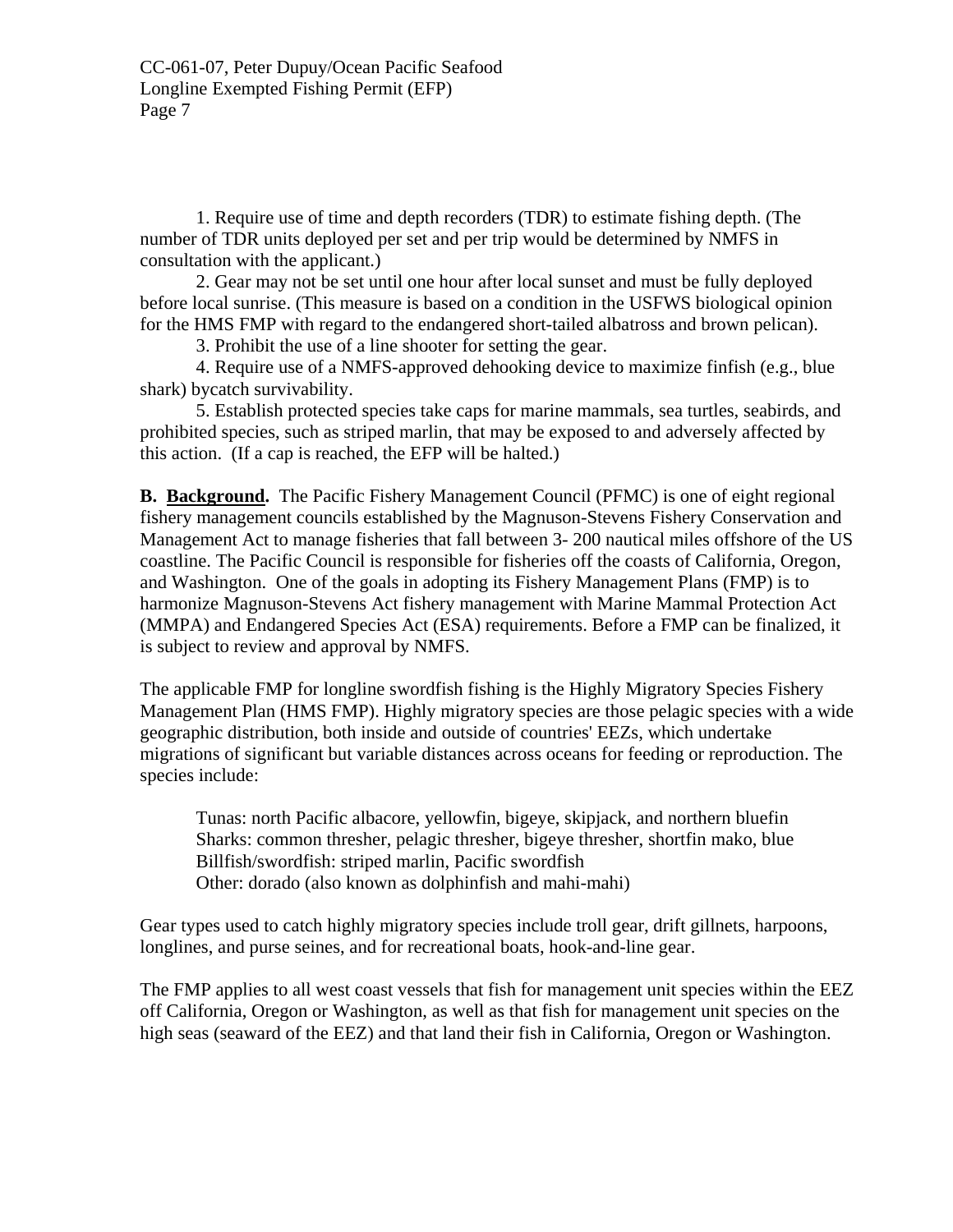Swordfish are targeted with shallow set longlines (SSLL), or longline gear that is set at shallow depths (relative to tuna fishing, which is set at a greater depth). According to NMFS' Draft Environmental Assessment (DEA)<sup>4</sup> and the California Department of Fish & Game<sup>5</sup>, California state law has never allowed longline fishing for swordfish within its EEZ. A varying sized fleet of California-based longline vessels historically targeted swordfish outside of the EEZ.<sup>[6](#page-7-2)</sup> In 2004, NMFS published a Biological Opinion (BO) in which it determined that impacts to sea turtles were too great to continue this practice. In the BO, NMFS found that in addition to the proposed prohibition of SSLL west of 150º W longitude, it was also necessary to prohibit SSLL east of 150º W to prevent jeopardizing the continued existence of loggerhead sea turtles. NMFS asserted its use of authority under the Endangered Species Act to add these regulations to ensure the fishery complied with this federal statute.<sup>7</sup> This regulation was incorporated into the HMS FMP in May 2004. Thus, west coast fishermen are currently prohibited from targeting swordfish using SSLL gear both inside and outside of the west coast EEZ.

In 2006 fisherman Peter Dupuy submitted an application to the PFMC for the subject EFP to target swordfish using SSLL gear in the west coast EEZ, for the reasons described above in the project description. In April 2007 the PFMC approved the EFP and forwarded it to NMFS, which is currently reviewing it. On May 30, 2007, NMFS submitted a consistency determination to the Commission, requesting concurrence that the activity was consistent to the maximum extent practicable with the California Coastal Management Program (CCMP). On August 7, 2007, the Commission objected to that consistency determination (CD-041-07). The Commission also advised all parties that, rather than a NMFS-submitted consistency determination, the proper procedural review mechanism would be the subject consistency certification now submitted by Mr. Dupuy.

# **C. Applicant's Consistency Certification.**

Peter Dupuy certifies that the proposed activity complies with the federally approved California Coastal Management Program and will be conducted in a manner consistent with such program.

1

<span id="page-7-0"></span><sup>4</sup> National Marine Fisheries Service and Pacific Fishery Management Council, *Issuance of an Exempted Permit to Fish with Longline Gear in the West Coast EEZ, Draft Environmental Assessment,* April 2007. It can also be found at http://www.pcouncil.org/bb/2007/0407/J2.pdf Page 24 states: "Second, because pelagic longline fishing has never been permitted within the EEZ waters adjacent to California, there are no longline fishery dependent records to draw upon to estimate the effects of the proposed action."

<span id="page-7-1"></span><sup>&</sup>lt;sup>5</sup> Personal communication between Commission staff and Marja Voiknovich, Regional Manager, California Department of Fish & Game in August 2007.

<span id="page-7-2"></span><sup>6</sup> See Footnote 4 at 10.

<span id="page-7-3"></span><sup>7</sup> National Marine Fisheries Service, *Endangered Species Act Section 7 Consultation Biological Opinion* on the adoption of (1) proposed Highly Migratory Species Management Plan; (2) continued operation of Highly Migratory Species fishery vessels under permits pursuant to the High Seas Fishing Compliance Act; and (3) Endangered Species Act regulation on the prohibition of shallow longline sets east of the 150º West longitude, February 4, 2004.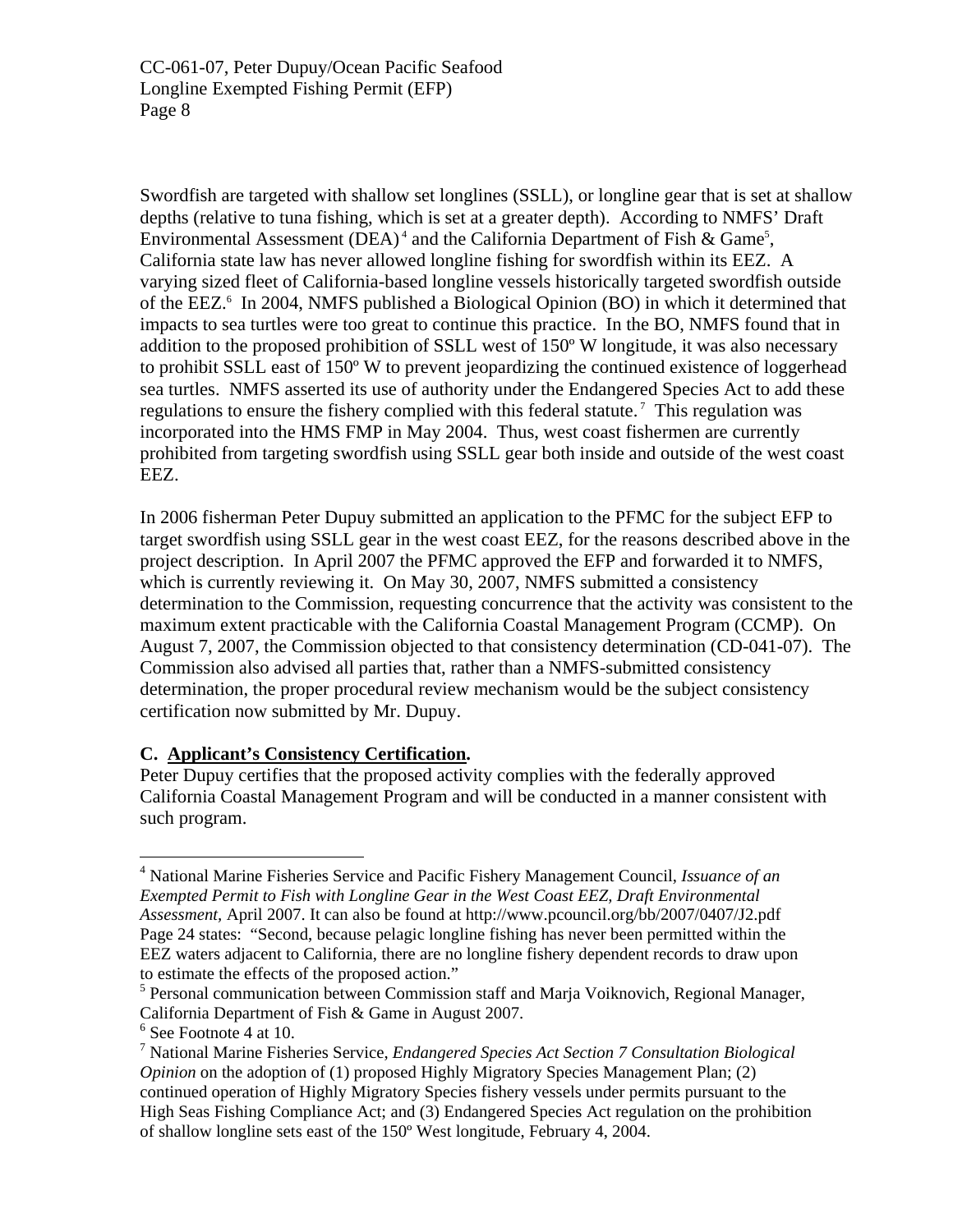## **D. Staff Recommendation and Motion.**

The staff recommends that the Commission adopt the following motion:

**MOTION:** I move that the Commission **concur** with consistency certification CC-061-07 that the project described therein is consistent with the enforceable policies of the California Coastal Management Program (CCMP).

## **Staff Recommendation:**

The staff recommends a **NO** vote on the motion. Failure of this motion will result in an objection to the certification and adoption of the following resolution and findings. An affirmative vote of a majority of the Commissioners present is required to pass the motion.

## **Resolution to Object to Consistency Certification:**

The Commission hereby **objects to** the consistency certification by Peter Dupuy, on the grounds that the project described therein lacks information necessary to evaluate the project's consistency with the enforceable policies of the CCMP.

# **II. Procedures**

# **A. Consistency Certification Procedures.**

Section 307(c)(3) of the Coastal Zone Management Act provides:

*(3) (A) After final approval by the Secretary of a state's management program, any applicant for a required Federal license or permit to conduct an activity, in or outside of the coastal zone, affecting any land or water use or natural resource of the coastal zone of that state shall provide in the application to the licensing or permitting agency a certification that the proposed activity complies with the enforceable policies of the state's approved program and that such activity will be conducted in a manner consistent with the program. … No license or permit shall be granted by the Federal agency until the state or its designated agency has concurred with the applicant's certification or until, by the state's failure to act, the concurrence is conclusively presumed, unless the Secretary, on his own initiative or upon appeal by the applicant, finds, after providing a reasonable opportunity for detailed comments from the Federal agency involved and from the state, that the activity is consistent with the objectives of this title or is otherwise necessary in the interest of national security.*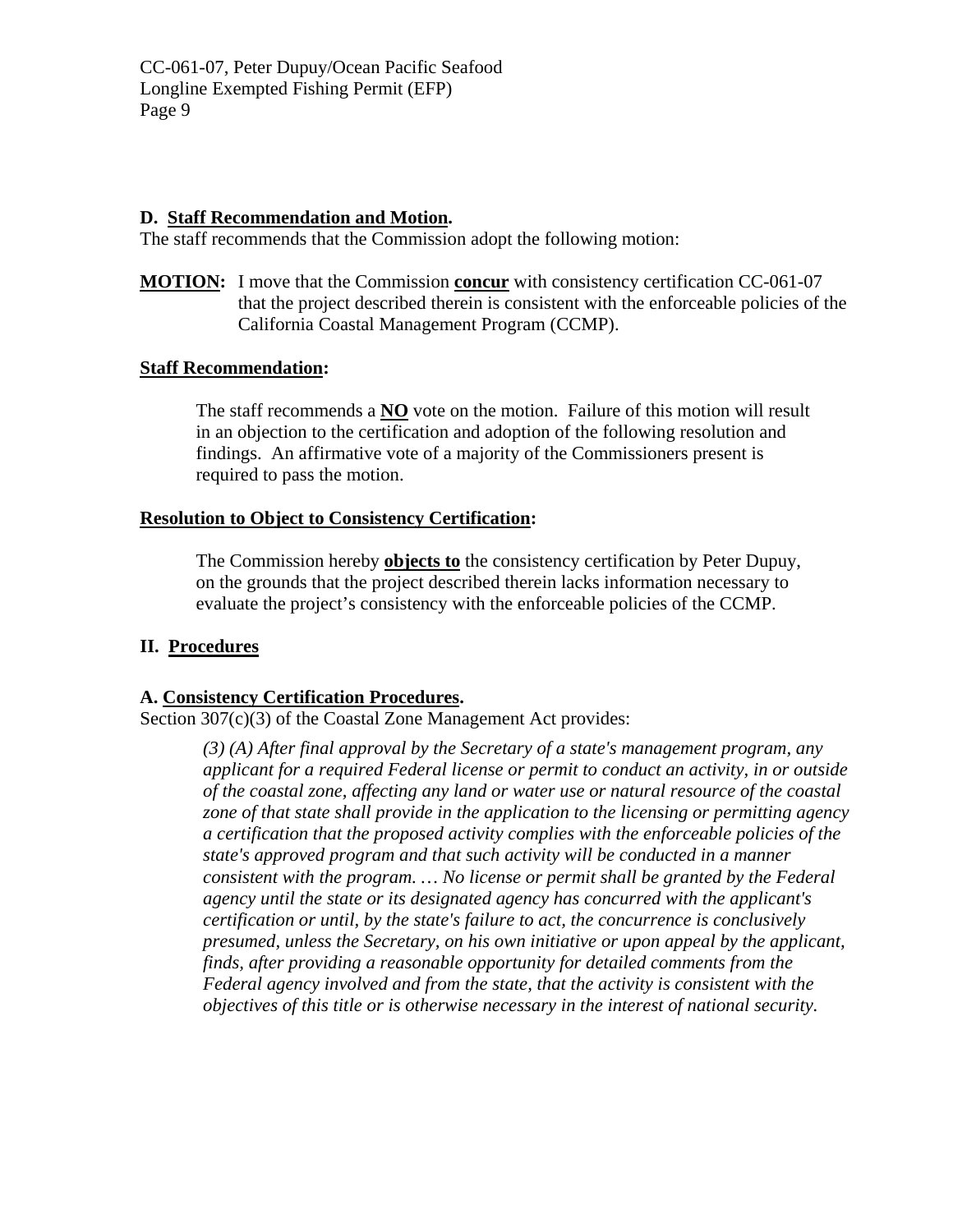This EFP is not a listed permit in California's certified Coastal Management Program ("CCMP"). As a result, the Commission must obtain permission from OCRM pursuant to  $\S$ 930.54 and 930.54<sup>8</sup> of the Coastal Zone Management Act ("CZMA") regulations before it can proceed with federal consistency review. On July 13, 2007, the Commission staff requested OCRM's permission to review this permit. On August 7, 2007, OCRM granted the Commission staff's request (Exhibit 16).

# **B. Procedure if the Commission finds that the activity is inconsistent with the CCMP:**

# **1. Necessary Information**.

Section 930.58(c) of the federal consistency regulations (15 CFR Section 930.58 (c)) requires that, if the Commission's objection is based on a lack of information, the Commission must identify the information necessary for it to assess the project's consistency with the CCMP. That section states:

*(c) A State agency objection may be based upon a determination that the applicant has failed, following a written State agency request, to supply the information required pursuant to § 930.58 or other information necessary for the State agency to determine consistency. If the State agency objects on the grounds of insufficient information, the objection shall describe the nature of the information requested and the necessity of having such information to determine the consistency of the activity with the management program. The objection may describe alternative measures (if they exist) which, if adopted by the applicant, may permit the proposed activity to be conducted in a manner consistent with the enforceable policies of the management program.* 

As described fully in Marine Resources Section of this report below, the Commission has found this consistency certification to lack the information that the Commission has requested Peter Dupuy (and NMFS) to provide to enable the Commission to determine whether the proposed project is consistent with Section 30230 of the Coastal Act. In order to determine the project's consistency with the CCMP, the Commission has requested that Peter Dupuy/NMFS provide it with the following necessary information:

(1) Analysis of whether the activity could be restricted to be outside the seasonal Leatherback Conservation Area;

(2) Basic project information such as the nature and effect of the caps (which, if reached, would cause the EFP to cease);

(3) Responses to comments NMFS received on its Draft Environmental Assessment;

(4) Results of further coordination with other resources agencies;

(5) Response to questions about how this EFP would fit into an overall strategy for take reductions, including alternative strategies for swordfish fishing that might result in fewer takes than longline or drift gill net fishing;

<u>.</u>

<span id="page-9-0"></span><sup>8</sup> 15 CFR § 930.53 and 930.54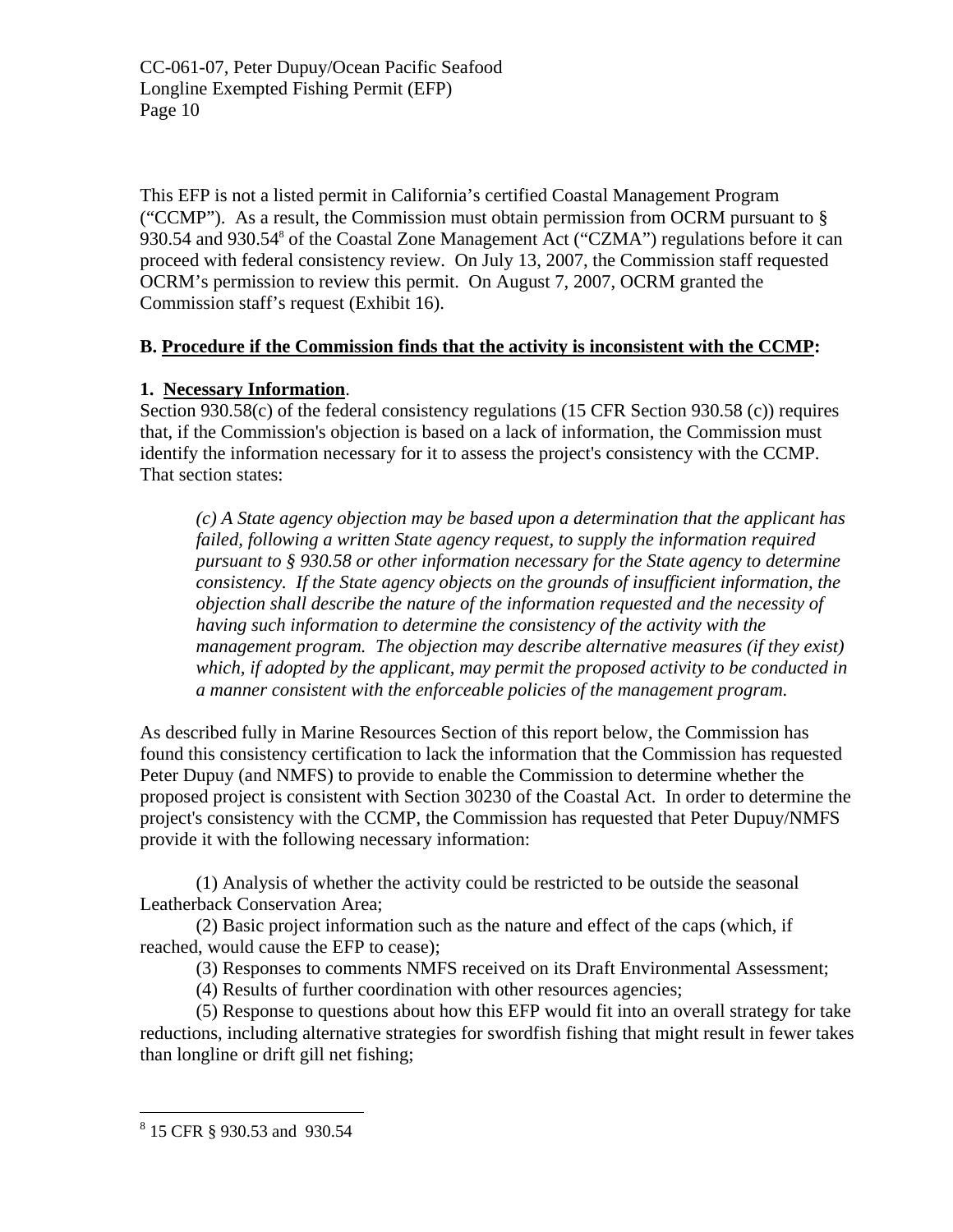(6)) An analysis of why NMFS could not eliminate the lightsticks from the longlines, due to concerns over the fact that sea turtles are attracted to lightsticks from the longlines; and

(7) Analysis of whether seabird minimization measures could be included that have been recommended by Birdlife International (Exhibit 13).

**Necessity for Information Requested.** The need for this information is explained in the findings below; to summarize, it is needed to enable the Commission to analyze the project's consistency with the requirements of Section 30230 of the Coastal Act that marine resources be maintained, enhanced, and where feasible, restored, that special protection shall be given to areas and species of special biological or economic significance, and that uses of the marine environment shall be carried out in a manner that will sustain the biological productivity of coastal waters and that will maintain healthy populations of all species of marine organisms adequate for long-term commercial, recreational, scientific, and educational purposes. (The Commission staff transmitted these information requests in a letter to Peter Dupuy dated November 27, 2007.)

# **C. Right of Appeal.**

Pursuant to 15 CFR Part 930, Subpart H, and within 30 days from receipt of notice of a Commission objection, Peter Dupuy may request that the Secretary of Commerce override this objection. In order to grant an override request, the Secretary must find that the activity is consistent with the objectives or purposes of the Coastal Zone Management Act, or is necessary in the interest of national security. A copy of the request and supporting information must be sent to the California Coastal Commission and the National Marine Fisheries Service. The Secretary may collect fees from Peter Dupuy for administering and processing its request.

# **III. FINDINGS AND DECLARATIONS**

The Commission finds and declares as follows:

# **A. Marine Resources.** Section 30230 of the Coastal Act provides:

*Marine resources shall be maintained, enhanced, and where feasible, restored. Special protection shall be given to areas and species of special biological or economic significance. Uses of the marine environment shall be carried out in a manner that will sustain the biological productivity of coastal waters and that will maintain healthy populations of all species of marine organisms adequate for long-term commercial, recreational, scientific, and educational purposes.* 

**Overview.** The major defining oceanographic characteristic of the area of the proposed EFP is the California Current, which moves colder northern waters from British Columbia southward to Baja California. Predominant northwesterly winds and the earth's spin result in mild to strong upwelling in the California Current. Upwelling causes deep, cold, nutrient-rich water to rise, cooling the water and creating conditions favorable for phytoplankton, or algae, to multiply by the millions. Phytoplankton provide about 50% of the oxygen on Earth and form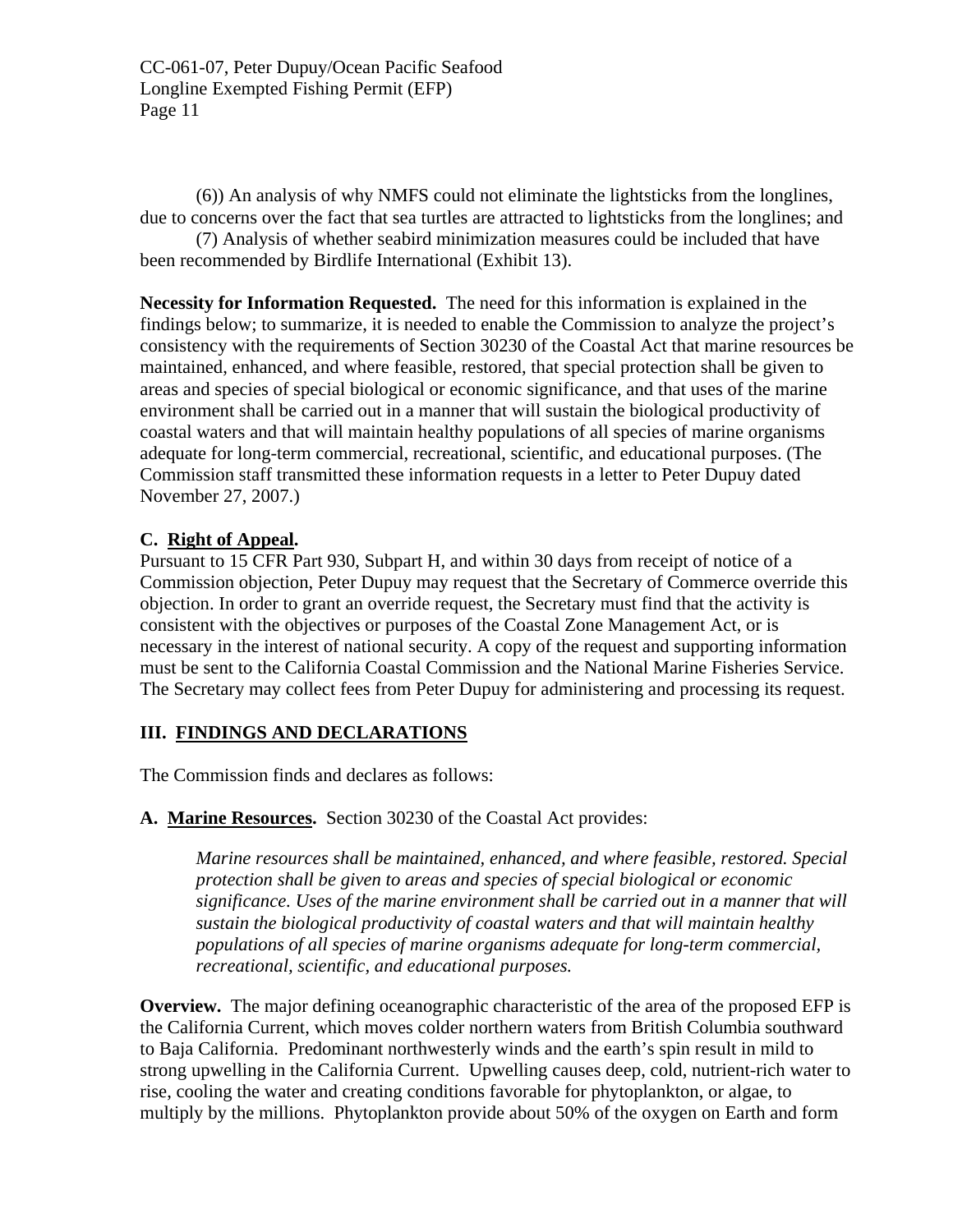thebasis of marine food webs.<sup>9</sup> In the Eastern Pacific Ocean phytoplankton serve as primary food items for a wide variety of primary consumers including jellyfish, crustaceans, mollusks, and juvenile fish which are in turn consumed by higher trophic level species such as invertebrates, finfish, sea turtles, seabirds, pinnipeds, dolphins, and whales.

This complex food web supports west coast commercial fisheries valued at more than \$430 million in 2006 alone.<sup>10</sup> Other ecosystem goods provided (besides seafood) include pharmaceuticals and industrial products, also valued in the millions of dollars. In addition, the Eastern Pacific Ocean provides ecosystem services providing inestimable human value, including global materials cycling (i.e., carbon, nitrogen, oxygen, phosphorus, and sulfur); transformation, detoxification, and sequestration of pollutants and societal wastes; support of coastal based recreation, tourism, and retirement industries; coastal land development and valuation; and provision of cultural and future scientific values.<sup>11</sup>

The oceanic fronts that contain the biological productivity favored by the targeted swordfish are, for the same productivity reasons, frequented by other marine species likely to be caught as bycatch in longline fishing gear. Bycatch data for SSLL vessels has been collected and interpreted for more than a decade. It is well established that longlines incidentally capture large numbers of sea turtles, marine mammals, seabirds, and other finfish. In fact, the DEA uses observer records from both the California-based SSLL (closed in 2004) and Hawaiian SSLL fisheries to demonstrate the amount and type of species caught. These records reveal that the total observed catch for the California-based SSLL yielded 53% bycatch and the Hawaii SSLL yielded 68% bycatch. Further, records indicate that the total observed catch for non-circle hook SSLL trips (gear used in California and Hawaii prior to February 2004) yielded 76% bycatch and the new circle hook SSLL trips (new gear modifications used in Hawaii since 2004) have yielded 60% bycatch. The proposed EFP will employ the new gear modifications currently used in Hawaii. These data show that longlining, even with the new gear modifications, is not a selective gear type and indiscriminately captures more bycatch than swordfish. Nevertheless, when comparing mortality rates of bycatch, SSLL may indeed, as NMFS has framed the issue, be less environmentally damaging than drift gillnets, and the Commission fully supports the fundamental concept of conducting further research to transition drift gill net fishing to less damaging forms of fishing for swordfish.

**Purpose.** Mr. Dupuy's consistency certification relies on NMFS' analyses. NMFS has provided two analyses of the project's effects: the DEA mentioned above, and more specifically with respect to California, "An Evaluation of the Proposed Shallow-Set Longline Exempted Fishing Permit's Consistency to the California Coast Act," submitted on July 19,

1

<span id="page-11-0"></span><sup>9</sup> *See* NASA, Earth Observatory,

[http://earthobservatory.nasa.gov/Newsroom/NewImages/images.php3?img\\_id=17405](http://earthobservatory.nasa.gov/Newsroom/NewImages/images.php3?img_id=17405) (last visited on November 19, 2007).

<span id="page-11-1"></span><sup>10</sup> Voorhees, D.V., Pritchard, E.S., 2007. *Fisheries of the United States 2006*. National Marine Fisheries Service. Office of Science and Technology. Current Fishery Statistics No. 2006.

<span id="page-11-2"></span><sup>&</sup>lt;sup>11</sup> Daily, G.D., 1997. *Nature's Services: Societal Dependence on Natural Ecosystems*. Island Press. p.177-194.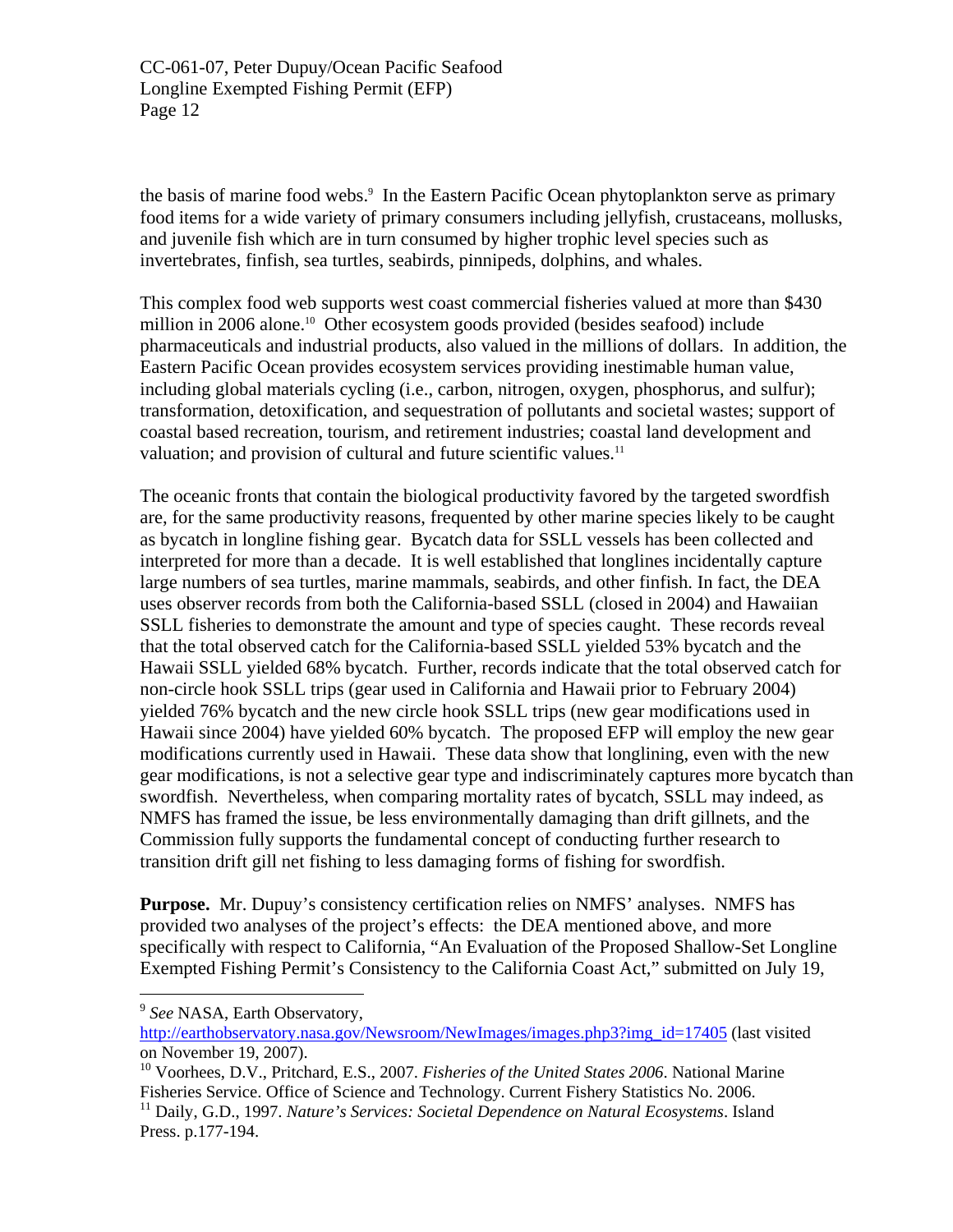2007, attached as Exhibit 5, and otherwise referred to here as NMFS' (previously submitted and objected to) consistency determination (CD-041-07). These documents note that the California EEZ is, as currently regulated, and has historically been, off limits to SSLL fishing. Drift gillnet fishing is allowed within the EEZ under the current regulatory regime (although it is not allowed within the Pacific Leatherback Conservation Area (Exhibits  $1 \& 4$ ) during the period of August 15-November 15). Under the current regulatory regime, only if NMFS issues the proposed EFP can SSLL fishing be allowed in the EEZ. NMFS is proposing this EFP based on the provisions of 50 CFR 600.745(b), which allow prohibited activities for specified activities, including: "limited testing," "data collection," or "exploratory" purposes. NMFS' stated purpose (DEA) is "to gather preliminary information to help determine whether longline fishing could be an economically viable alternative to the current drift gillnet fishery with less environmental impact." NMFS' consistency determination further stated:

*The EFP would authorize the harvest of management unit species using a gear type currently prohibited within the west coast EEZ, for the purpose of: (1) limited testing of a gear type with imposed measures and procedures intended to limit the incidental take of species listed under the Endangered Species Act (ESA) to a level that would not jeopardize their continued existence and, (2) determine if the resulting fishery is economically viable. Once sufficient information is gathered by means of the EFP to determine whether and how the fishery may be prosecuted, regulatory action may be proposed to effect a permanent change applicable to fishery participants as a whole, based on the measures applied as part of the EFP.* 

**Overall Estimated Take**. NMFS notes that the level of swordfish catch would be very small compared to Eastern Pacific Ocean-wide catch levels (the proposed EFP would catch 7–18 metric tons, whereas the overall effort is in the range of 11,000–20,000 metric tons/year). NMFS acknowledges that bycatch, or as defined by NMFS in this situation "non-target" species, would represent a high percentage of the catch (greater than 50%). However NMFS further maintains that mortalities would be low. NMFS states, for example:

*Bycatch of non-target species (which is likely to be principally blue sharks) would also constitute a minor component of the larger Pacific-wide catches. As noted previously, approximately 95 percent of captured blue sharks were released alive in the Hawaii SSLL based on observer records for trips utilizing circle hooks, mackerel-type bait, and de-hooking pliers (162 trips, June 2005 -March, 2006). Consequently, NMFS estimates that blue shark mortality under the EFP would represent a small incremental increase in overall fishing mortality. Therefore, it is reasonable to conclude that granting the EFP for 2007 would not have significant effects on target or non-target stocks.* 

As stated previously, because commercial longline fishing has never been permitted within the California EEZ there are no longline fishery dependent records to draw upon to predict potential impacts to non-target species. NMFS has therefore extrapolated data from other fisheries in the United States to determine the impacts of the proposed EFP. NMFS considered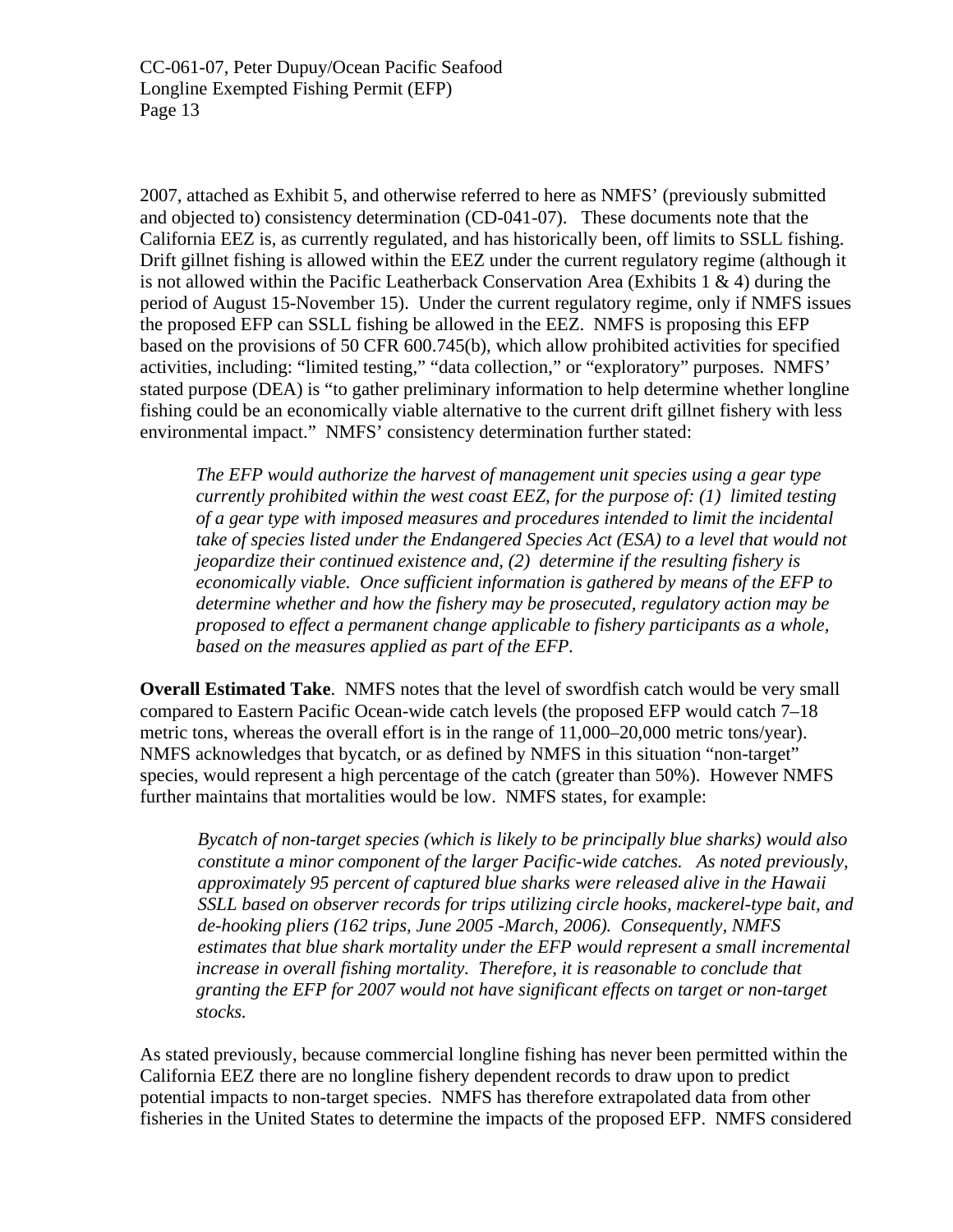data from Hawaii, the Atlantic, the west coast gillnet fishery, and the California-based SSLL (that operated outside the west coast EEZ until 2004).

However NMFS relied exclusively on observer data from Hawaii to estimate the number of swordfish and other finfish that will be taken in the proposed EFP. NMFS used the Hawaii data because the proposed EFP will use the same gear used in Hawaii. However, the Hawaiian data have been collected over a short time frame, beginning in mid-2004, and come from a very different geographic region. Therefore, whether these data are robust is questionable; however they are the only data NMFS has provided to the Commission. NMFS estimates:

*Using the highest potential effort scenario (67,200 hooks), coupled with the observed CPUE* [Catch per Unit Effort] *estimates presented in Table 7, the proposed action would harvest in order of magnitude an estimated 1,153 target swordfish, 850 blue sharks, 235 dorado, 105 bigeye tuna, 59 shortfin mako sharks, and 57 striped marlin. U.S. longline bigeye tuna catches in the Pacific are subject to an annual quota of 500 mt. The catch of bigeye tuna under this EFP would be monitored for accounting and compliance with the annual quota and would therefore be a part of conservation measures established by the Inter-American Tropical Tuna Commission (<http://www.iattc.org/HomeENG.htm>) and implemented by NMFS. Striped marlin impacts would be capped at 12 fish as recommended by the PFMC. In addition, given that striped marlin distribution and abundance increases in the more tropical waters targeted by the Hawaii-based SSLL fishery, the actual catch of striped marlin under the proposed action should be less in the more temperate, coastal habitat that will be fished in the proposed action area. Further, Southern California Billfish Club catch records for recreationally caught striped marlin report for the most part reflect marlin captured in the SCB, which will be a closed area under the terms and conditions of the proposed action. The peak striped marlin catches in the SCB occur in September, coinciding with a series of major recreational billfish tournaments.* 

Based on these estimates, the projected amount of swordfish generated by the proposed EFP would represent 40% of all species landed, and the EFP would therefore generate 60% nontarget species.<sup>12</sup> The list below summarizes NMFS' non-target take estimates (note: any species not listed below means that NMFS predicts no individuals will be taken):

#### *Marine Mammals*

1

California sea lion Small numbers Northern elephant seal Small numbers Short-beaked common dolphin Small numbers Risso's dolphin Small numbers Northern right whale dolphin Small numbers Cuvier's beaked whale Small numbers

<span id="page-13-0"></span><sup>12</sup> National Marine Fisheries Service. *An Evaluation of the Proposed Shallow-Set Longline Exempted Fishing Permit's Consistency to the California Coastal Act*. See Exhibit 5.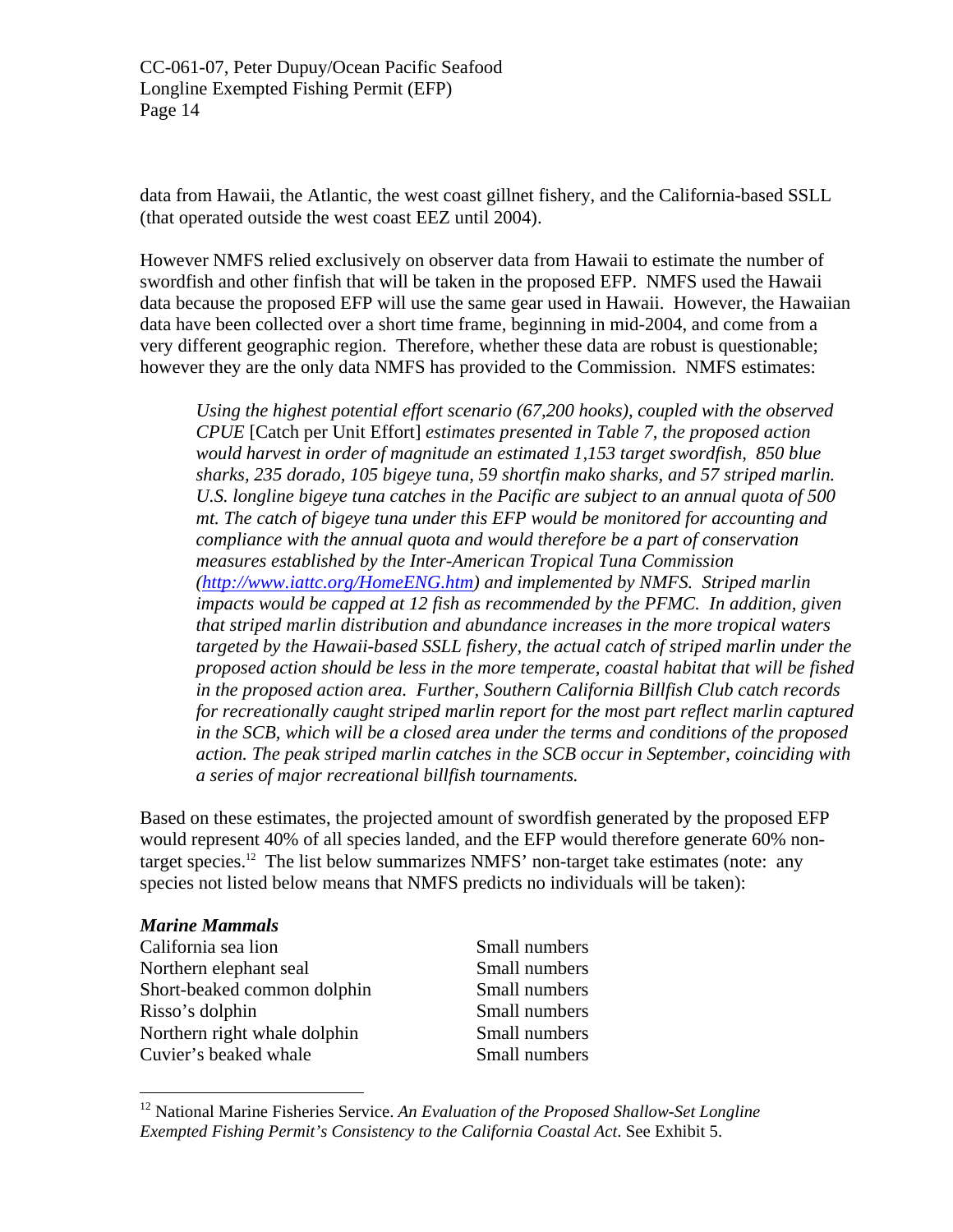| <b>Sea Turtles</b><br>Leatherback | Small numbers  |
|-----------------------------------|----------------|
| <b>Seabirds</b>                   |                |
| <b>Black-footed albatross</b>     | 1              |
| Laysan's albatross                | $\overline{2}$ |
| <b>Finfish</b>                    |                |
| <b>Blue</b> shark                 | 850            |
| Dorado                            | 235            |
| Escolar                           | 112            |
| Bigeye tuna                       | 105            |
| Longnose lancetfish               | 85             |
| Albacore                          | 71             |
| Shortfin mako shark               | 59             |
| Striped marlin                    | 57             |
| Remora                            | 29             |
| Snake mackerel                    | 22             |
| Oilfish                           | 15             |
| Blue marlin                       | 12             |
| Yellowfin tuna                    | 11             |
| <b>Sickle Pomfret</b>             | 9              |
| Shortbill spearfish               | 8              |
| Pelagic stingray                  | 6              |
| Opah                              | 6              |
| Wahoo                             | 5              |
| Skipjack tuna                     | $\overline{4}$ |
| Unidentified mako sharks          | $\overline{4}$ |
| Bigeye thresher shark             | $\overline{c}$ |
| Unidentified fish                 | $\overline{c}$ |
| Tunas and mackerels               | $\mathbf{1}$   |
| Unidentified billfishes           | 1              |

**Blue Sharks.** NMFS notes the high bycatch rate of blue sharks **(***Prionace glauca*), which are not marketable and would therefore be discarded. The mitigation measures required under the EFP would not appear to reduce blue shark catch rates, although NMFS states they would "appear to increase survivorship." NMFS states:

*Hawaii SSLL observer records for trips utilizing circle hooks, mackerel-type bait, and de-hooking pliers (162 trips, June 2005 -March, 2006), indicate that approximately 95 percent of captured blue sharks were released alive. Estimated blue shark mortality under the EFP, however, would represent a small incremental increase in overall fishing mortality.*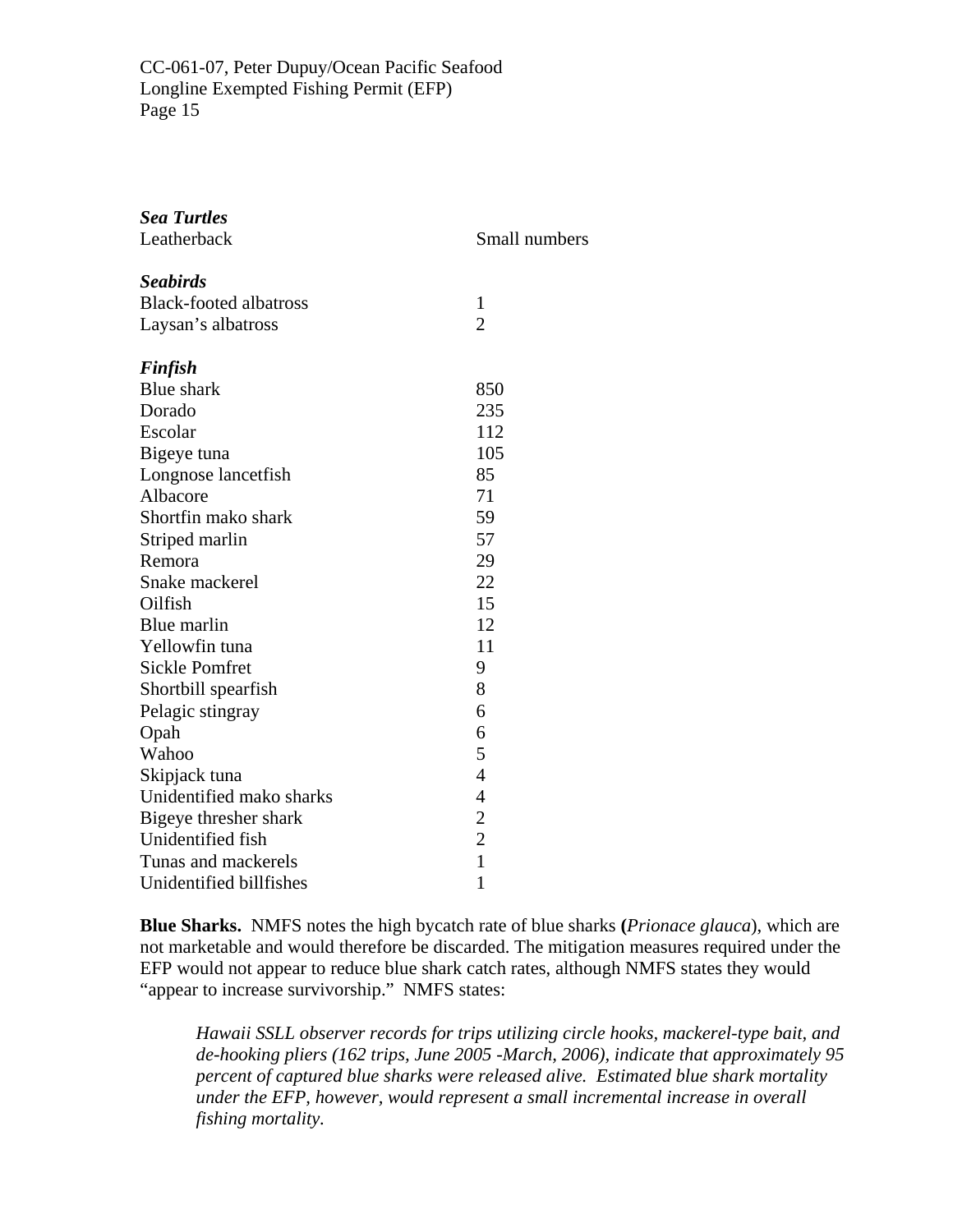**Marine Mammals.** Concerning species protected under the Marine Mammal Protection Act (MMPA), NMFS' analysis begins by noting marine mammals in the area taken during **drift gillnet** fishing:

| <b>Species</b>                | Number observed taken |
|-------------------------------|-----------------------|
| Beaked Whale, Baird's         | 1                     |
| <b>Beaked Whale, Cuviers</b>  | 21                    |
| Beaked Whale, Hubbs'          | 5                     |
| Beaked Whale, Mesoplodont     | $\overline{c}$        |
| Beaked Whale, Stejneger's     | $\overline{1}$        |
| Beaked Whale, Unidentified    | 3                     |
| Dolphin, Bottlenose           | 3                     |
| Dolphin, Long-Beaked Common   | 14                    |
| Dolphin, Northern Right Whale | 65                    |
| Dolphin, Pacific White-sided  | 28                    |
| Dolphin, Risso's              | 33                    |
| Dolphin, Short-Beaked Common  | 327                   |
| Dolphin, Striped              | 1                     |
| Dolphin, Unidentified Common  | 21                    |
| Porpoise Dall's               | 22                    |
| Sea Lion, California          | 153                   |
| Sea Lion, Steller             | $\overline{2}$        |
| Seal, Northern Elephant       | 112                   |
| Whale, Fin                    | 1                     |
| Whale, Gray                   | 3                     |
| Whale, Humpback               | $\frac{3}{1}$         |
| Whale, Killer                 |                       |
| Whale, Minke                  | 3                     |
| Whale, Pygmy Sperm            | $\overline{2}$        |
| Whale, Short-finned Pilot     | 12                    |
| Whale, Sperm                  | 8                     |

| Table 8. Marine mammals observed taken in the drift gillnet fishery. (Source: NMFS CD) |  |  |
|----------------------------------------------------------------------------------------|--|--|
|----------------------------------------------------------------------------------------|--|--|

For **longline** fishing, NMFS states:

*Entanglements in gillnets is usually attributed to marine mammals being unable to detect the net and becoming entangled. By contrast, marine mammal takes in longlines are generally attributed to depredation by odontocetes, either feeding on the bait or fish caught on the hooks, although entanglements are also possible (Gilman et al. 2006a). Entanglements of large baleen whales have been recorded in the Hawaii based SSLL fishery although they are not common (Forney 2004). There have been no observed interactions in the Atlantic SSLL, where effort overlaps, spatially and temporally with marine mammals. Observer records from California, Hawaii, and the Atlantic suggest that marine mammal entanglements of most species are generally quite low in longline fisheries.*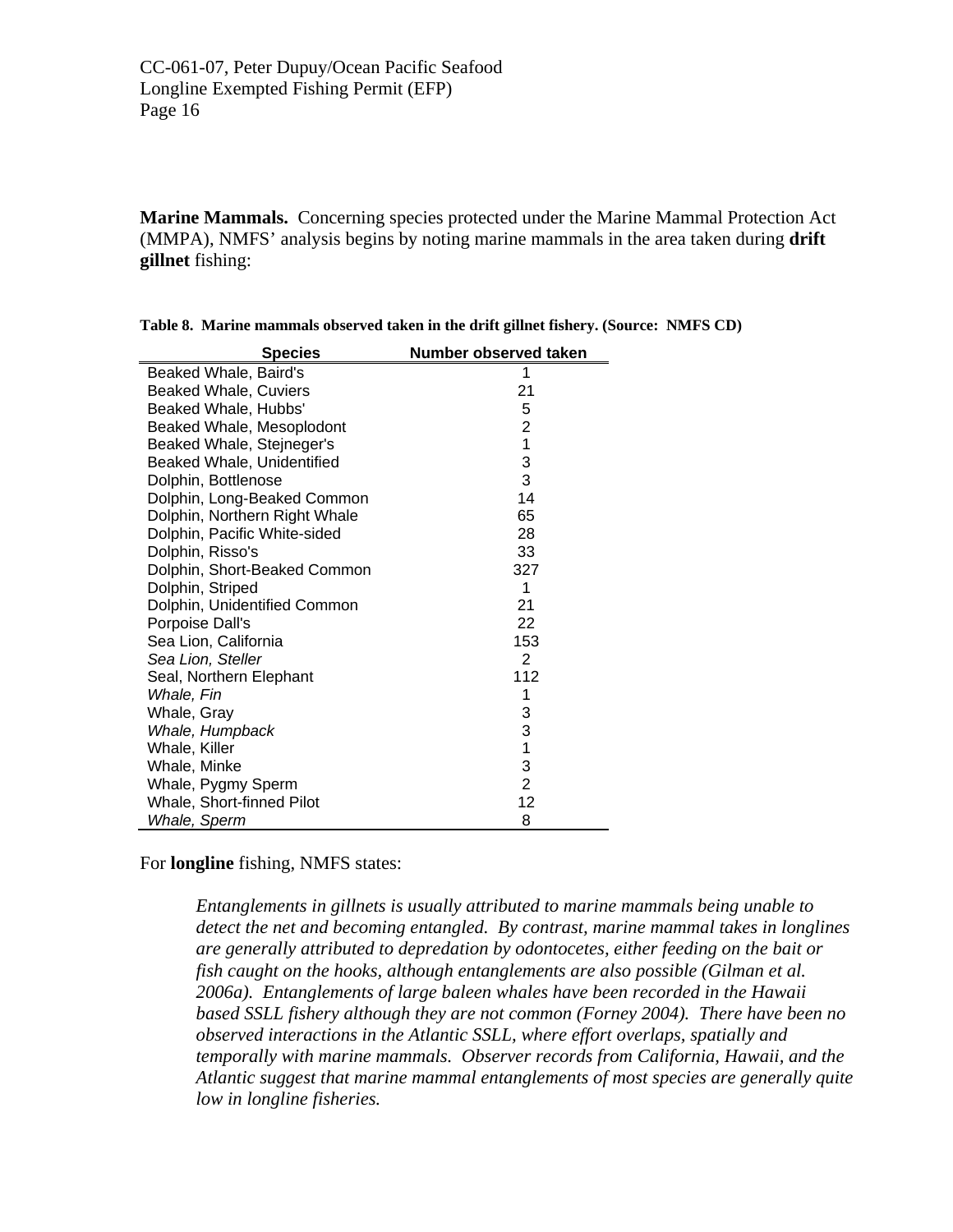As with the blue shark estimates above, extrapolating from other SSLL fisheries, NMFS states:

*Based upon the available information, NMFS anticipated that small numbers of a few marine mammal species may be taken during the proposed action, these include: California sea lions, northern elephant seals, short-beaked common dolphins, Risso's dolphins, northern right whale dolphins, and Cuvier's beaked whales.* 

Estimating how many of these takes are likely to be a serious injury/mortality, NMFS states:

*In order to assess what may happen to animals that encounter the SSLL gear, observer records from other longline fisheries were reviewed. In the California SSLL fishery, outside the EEZ, three marine mammals have been observed entangled in gear (two Risso's dolphins and one unidentified dolphin) and of these, one was killed. In the Hawaii-based shallow set longline fishery since 2004 with the implementation of new gear requirements, all of the marine mammals were recorded as injured and one killed. In the Hawaii-based shallow set longline fishery targeting swordfish prior to 2004, there were 16 observed entanglements of marine mammals. The species observed taken were Risso's dolphin, short-finned pilot whale, sperm whale, spinner dolphin, bottlenose dolphin, short-beaked common dolphin. Ten of the 16 takes were considered serious injuries, one was a mortality (at time of entanglement) and five of the entanglements were not serious injuries (Forney 2004), thus over two-thirds of the entanglements resulted in serious injuries or mortalities. In the Atlantic, the mortality/serious injury rates varied among marine mammal species, but were on average around 50 percent (NMFS 2006a). This rate of serious injury/mortality may serve as the best estimate available for this proposed EFP.* 

Acknowledging the uncertainties from extrapolating, NMFS concludes for marine mammals:

*While it is not possible to quantify the number of marine mammals of each species that may be affected by the proposed fishery, based upon marine mammal take rates in other SSLL fisheries and the biology, abundance, and distribution of the species, the number of individuals taken is likely to be quite low, likely in the range of one to ten depending on the species and their responses to the gear. Based upon observed rates in other SSLL fisheries, it is likely that approximately 50 percent of marine mammals takes in the proposed fishery will result in a serious injury/mortality.* 

**Sea Turtles.** NMFS states that four species of marine turtles may be found in the area of the proposed action: leatherback turtle (*Dermochelys coriacea*), loggerhead turtle (*Caretta caretta*), olive ridley (*Lepidochelys olivacea*), and green turtle (*Chelonia mydas*). Extrapolating as described above for other species, NMFS estimates:

*The likelihood of sea turtle take under the proposed action is quite low. Based upon observer records from the drift gillnet fishery, other SSLL fisheries, and the biology and*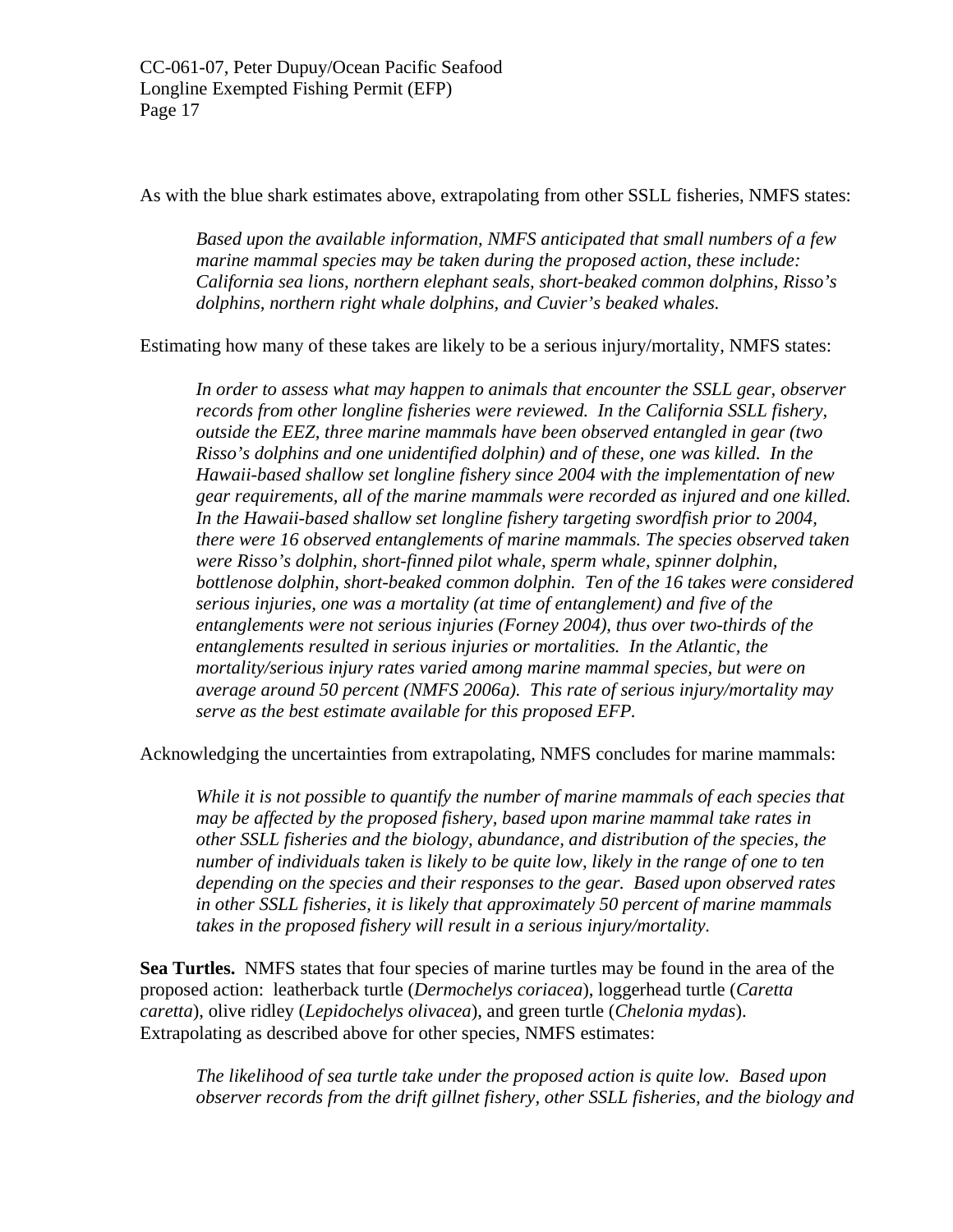*distribution of the species, a small number of leatherbacks may be exposed to and affected by the proposed action.* 

The sea turtle species at greatest risk from the proposed EFP is the leatherback turtle. NMFS cites significant reductions in sea turtle mortalities in Hawaii since a suite of mitigation measures was implemented in 2004 (Exhibit 10), which have been more effective for hardshell turtles (loggerhead, olive ridley, and green) than soft-shelled (leatherback). NMFS states:

*To evaluate the likelihood of leatherback mortalities, a review of Hawaii observer records since the implementation of mitigation measures in 2004 was reviewed and is provided in Table 9. The changes in hookings rates and interactions appear related to changes in the hook type and bait (18/0 circle hooks with a 10 degree offset and mackerel bait). Similar results were recorded in the Atlantic SSLL fishery and experiments testing alternative gear types in the Northeast Distant waters off the east coast of Canada and the U.S. While the precise reason for the change in hookings is still under investigation, the results are encouraging, particularly for hardshelled turtles (i.e., loggerhead, olive ridley, and green).* 

**Table 9. Changes in sea turtle hookings observed in Hawaii-based SSLL fishery, before and after implementation of bycatch mitigation measures in 2004.** 

| <b>Before regulations</b> |     |     |      |     |
|---------------------------|-----|-----|------|-----|
| Leatherback (n=31)        |     | 10% | 84%  | 6%  |
| Hardshelled (n=180)       | 60% |     | 38%  | 2%  |
| Loggerhead $(n=163)$      |     |     |      |     |
| After regulations         |     |     |      |     |
| Leatherback $(n=10)$      |     |     | 100% |     |
| Loggerheads (n=27)        |     | 22% | 63%  | 15% |

**Turtles observed taken Deeply hooked Ingested hooked Lightly hooked Entangled** 

*Observer records from the SSLL fishery in the Atlantic and experiments conducted in the Northeast Distant waters were also reviewed, to aid understanding the likely impacts to turtles when using modified SSLL gear, as proposed in the SSLL EFP. In both fisheries, leatherback sea turtle take rates were low, immediate mortality was nearly zero, and calculated post-hooking mortalities (developed using the matrix in Table …[9]) was very low. Observer records from the SSLL fishery just outside the California EEZ were examined and again supported the assertion that very few leatherbacks are likely to be taken in the SSLL EFP.* 

*As noted above, it is difficult to estimate the likely bycatch of sea turtles under this proposed action. However, based upon observer records detailed above and a review of the biology and distribution of sea turtles that may be in the proposed action area, the level of take is expected to be low with consequent very low levels of post-hooking mortalities. Leatherbacks are the species most likely to be affected by this action.*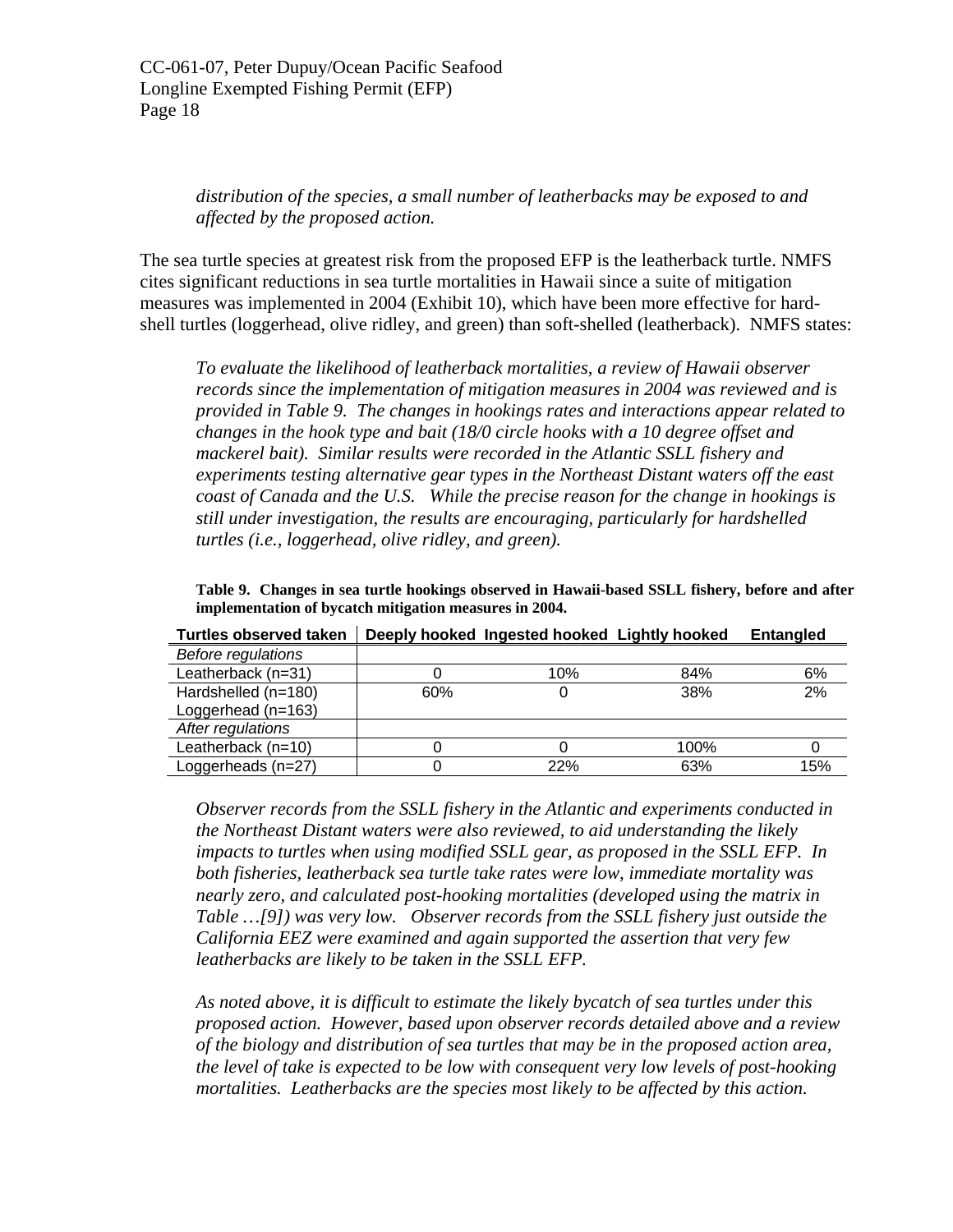NMFS estimates that loggerheads would only be likely to be affected if an El Niño event occurs, and, further, that "… the most recent climate models suggest that an El Nino is unlikely to develop in late 2007." NMFS has not provided any El Niño information for 2008.

**Seabirds.** NMFS is currently consulting with the U.S. Fish and Wildlife Service on seabird effects, particularly several albatross species: black-footed albatross (BFAL, *Phoebastria nigripes*), the Laysan albatross (LAAL, *P. immutabilis*) and the short-tailed albatross (STAL, *P. albatrus*), as well as the brown pelican (*Pelecanus occidentalis*) and Cassin's auklet (*Ptychoramphus aleuticus*). The formal Section 7 consultation covers only Endangered Species Act listed species and will include only the short-tailed albatross and brown pelican. This consultation has not yet been submitted to the Commission, although NMFS notes that its bird management reduction measures, including night time gear setting, should reduce effects to a minimum. NMFS states:

*U.S.-based pelagic longline swordfish and tuna fisheries in the vicinity of the Hawaiian Islands have the potential to affect albatrosses. NMFS observer records from 1994– 2000 (based on four percent observer coverage) estimate an average take of 1,380 BFAL and 1,163 LAAL per year. No takes of STAL in any U.S.-based pelagic longline fishery have been reported. When the Hawaii-based swordfish longline fishery reopened on a limited basis in 2004 with new fishing requirements (e.g., deploying sets no earlier than one hour after local sunset and ending deployment no later than one hour before local sunrise; using large 18/0 circle hooks; 100 percent observer coverage; using thawed and blue-dyed bait) observers documented 10 BFAL and 71 LAAL captured in this fishery with 2,133,096 hooks observed. The proposed action would be expected to take one BFAL, two LAAL, and zero STAL. Neither BFAL or LAAL are listed under the ESA. The 2004 USFWS biological opinion on the HMS FMP does not expect that STAL would be taken by any of the HMS fisheries.* 

#### **NMFS Marine Resource Conclusion.** NMFS concludes:

*The proposed action would primarily affect biodiversity and ecosystem function through the removal of target, non-target, and protected species. Fish removals under the proposed action would represent a very minor proportion of the biomass of these species and would have a remote likelihood of adversely affecting biodiversity and ecosystem function. … Bycatch of non-target species (which is likely to be principally blue sharks) would also constitute a minor component of the larger Pacific-wide catches. As noted previously, approximately 95 percent of captured blue sharks were released alive in the Hawaii SSLL based on observer records for trips utilizing circle hooks, mackerel-type bait, and de-hooking pliers (162 trips, June 2005 -March, 2006). Consequently, NMFS estimates that blue shark mortality under the EFP would represent a small incremental increase in overall fishing mortality. Therefore, it is reasonable to conclude that granting the EFP for 2007 would not have significant effects on target or non-target stocks.*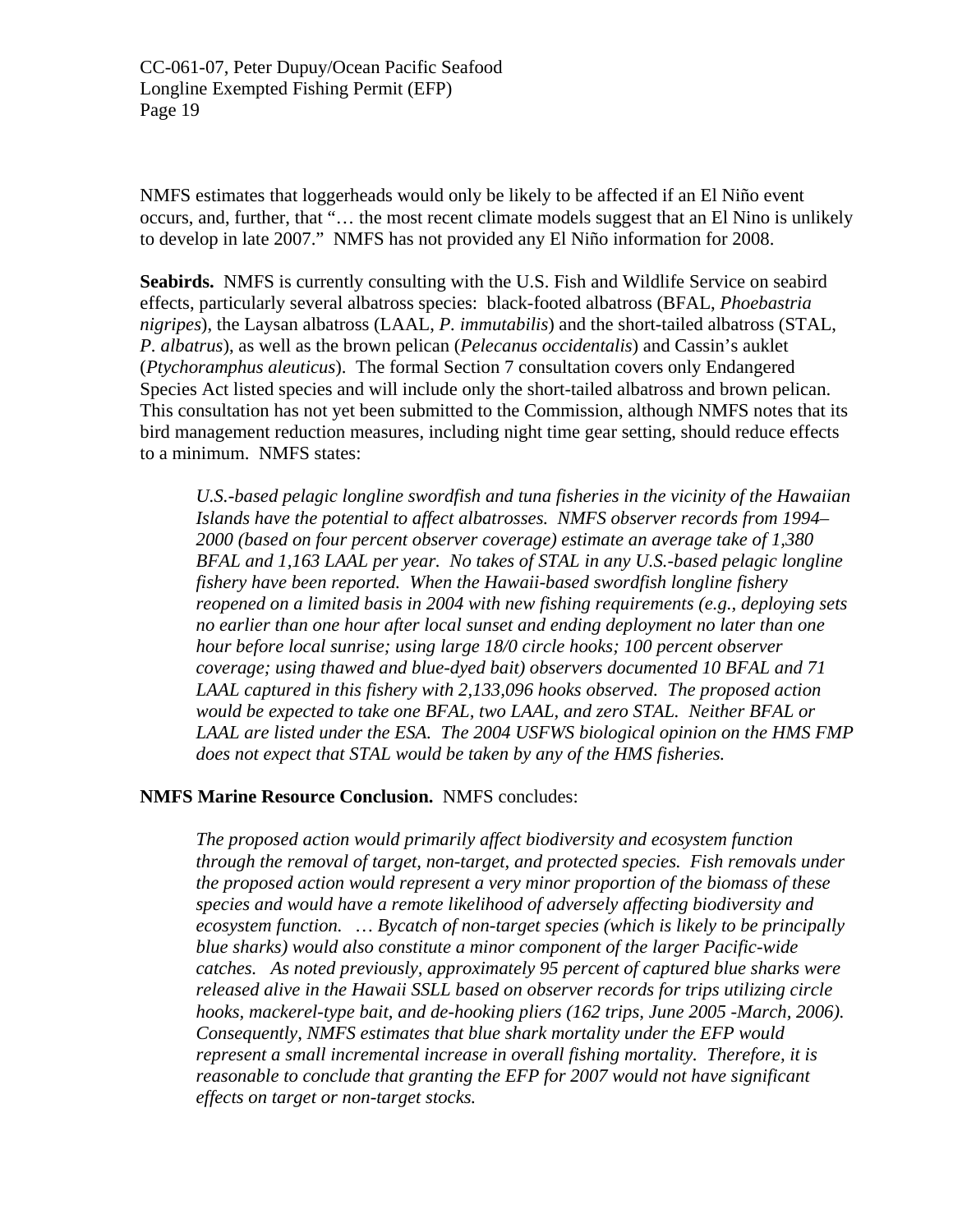*Longline gear is known to incidentally catch and entangle threatened and endangered marine mammals, sea turtles and seabirds. This is true of any fishing gear that relies on hooking or entanglement to catch targeted species. There is no doubt that authorization of the EFP would increase the risk of a take of one of these protected species. Marine mammal species considered most likely to be affected by this action, California sea lion, northern elephant seal, short-beaked common dolphin, Risso's dolphin, northern right whale dolphin, and Cuvier's beaked whales are all from stocks that are not listed on the ESA nor considered depleted under the MMPA. Very low levels of take of animals from these stocks are anticipated under the proposed EFP. When combined with existing known threats to these stocks such as ship strikes, exposure to toxins, pollution, loss of habitat or prey, and underwater sound, it is not expected that the proposed action will change the status of these species or trigger concern over the stocks' status.* 

*Leatherbacks are most likely to be affected by the proposed action and likely only a few*  individuals. General threats to Pacific sea turtles include poaching of eggs, killing of *females at nesting beaches, human encroachment (development), beach erosion, and microclimate-related impacts at nesting sites, low hatchling success, and incidental capture in fisheries. Very low or no mortalities are anticipated, thus the proposed action is unlikely, within the context of other effects, to change the status of leatherbacks in the Pacific.* 

Lastly, it is known that seabirds are killed in longline fisheries. However, other *longline fisheries such as the domestic longline fisheries in Alaska and Hawaii have implemented mitigation measures that have substantially reduced incidental seabird mortality. Mitigation measures from these fisheries will be incorporated into the proposed EFP, as applicable and appropriate, as part of the terms and conditions of the proposed EFP.* 

*A key question which this EFP would help address is whether longline fishing subject to gear restrictions and continuous monitoring represents an economically and environmentally superior alternative to either drift gillnet or harpoon gear for fishing within the west coast EEZ. The EFP is intended to gather information for assessing the viability of longline fishing as an alternative to drift gillnet fishing. Based on what is known about the environmental impacts of the other two swordfish fisheries and what is known about longline gear in other areas, it is NMFS position that longline gear falls somewhere between the range of impacts characteristic of the harpoon and drift gillnet fisheries. In other words, NMFS believes that the longline gear proposed for this action is less selective than harpoon gear but more selective than drift gillnet gear (Figure 3). Exactly where the SSLL lies between the range of impacts is not known at this time. A key purpose of this EFP would be to begin collecting necessary information to make that determination.*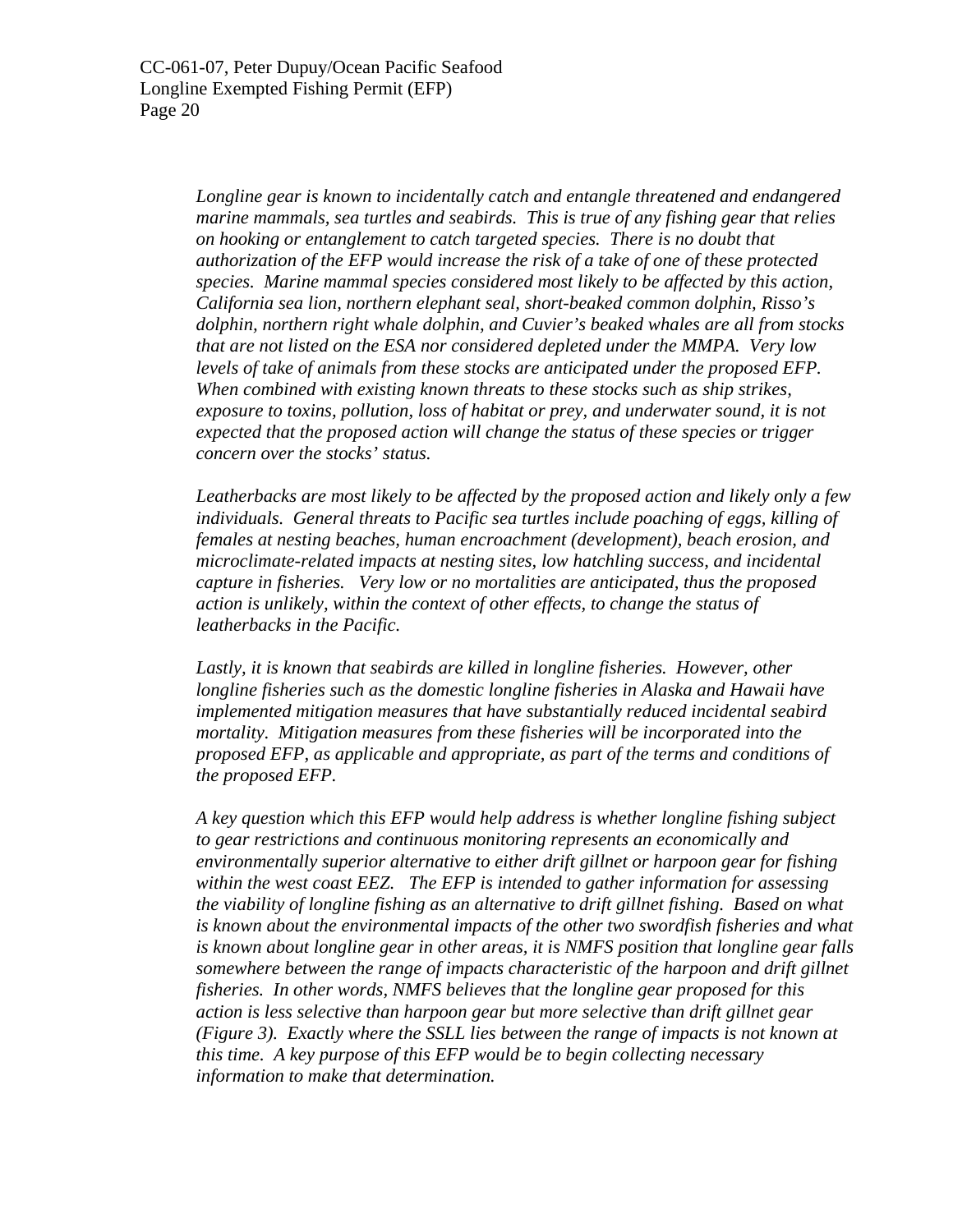*Some might suggest that due to the high selectivity of harpoon gear, this should be the primary gear type used for catching swordfish. NMFS does not believe that harpoon gear offers a realistic alternative as it is a low volume fishery. Catch rates in the drift gillnet fishery are 2-3 times higher than in the harpoon fishery (Coan et al., 1998). In addition, drift gillnet fishery vessels use less fuel in finding and pursing their catch, do not rely on spotter planes, and drift gillnet vessels can supplement their swordfish catches with non-target species. (Coan et al., 1998). Even if harpoons were the preferred gear type, the number of vessels required to provide commercial quantities of swordfish would undoubtedly create serious congestion problems in the southern California Bight. User conflicts would most likely occur with recreational fishing vessels.* 

*In terms of long range consistency with the California Coastal Act, NMFS believes that if the EFP is conducted it could provide valuable information for forming the basis for potentially converting the drift gillnet fishery to the more selective longline fishery. To make that determination, additional information would need to be collected in future years under controlled conditions of additional EFPs until there is sufficient information to determine whether a regulatory change is justified. Any future fishing activities of this nature would be subject to additional rigorous environmental review to evaluate potential effects. However, the long term benefits of identifying and implementing a gear type that provides a more environmentally conservative way to target swordfish off California while minimizing risk to protected species cannot be overlooked and remains consistent with the objectives of the Coastal Act.* 

**Opponents' Contentions.** Project opponents (including Center for Biological Diversity) have questioned the usefulness and legality of the proposed EFP and have contended that any degree of takes of leatherbacks may lead to a jeopardy finding, based on NMFS' issuance of a jeopardy opinion for the drift gillnet fishery and its creation of the Pacific Leatherback Conservation Area. The Center for Biological Diversity also contends that "Since the leatherback closure went into effect, no leatherback sea turtles have been observed taken in the drift gillnet fishery." The Center for Biological Diversity further contends:

*The regulations implementing the HMS FMP refer to the leatherback closure area as the Pacific Leatherback Conservation Area. This area has been repeatedly recognized by scientists as one of the most important leatherback foraging areas in the Pacific. The significance of this area was summed up in a recent study.* 

*Ultimately, successful conservation efforts for leatherback turtles must include both nesting beach protection and mitigation of at-sea threats in foraging areas and along migratory routes. This study has demonstrated that waters off central California are a critical foraging area for one of the largest remaining Pacific nesting populations. Fortunately, threats such as coastal gillnet and longline fisheries that may incidentally catch leatherback turtles have largely been eliminated within our nearshore study area, although pelagic driftnet and longline fisheries remain along the migratory pathways to and from the coast (e.g., Spotila et al., 1996; Carretta et al., 2005). Continued efforts to*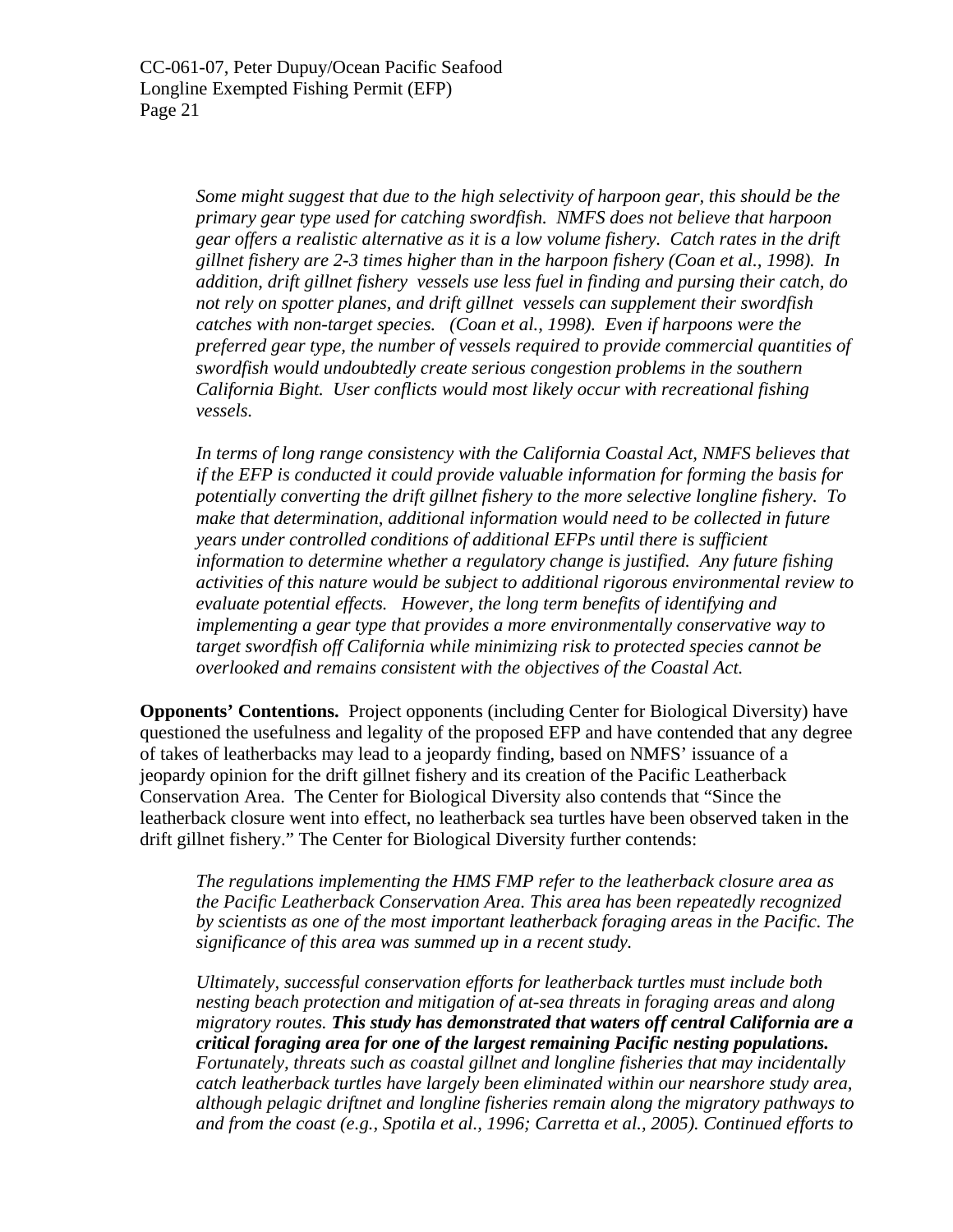*identify and characterize Pacific foraging areas are critical for mitigating at-sea threats, monitoring population trends, and, ultimately, for the successful recovery of Pacific leatherback turtle populations.* 

*…* 

*Despite the scale of effort to be authorized under the EFP, there is no experimental design to meet the EFP's stated purpose. The permitee will simply be allowed to fish with otherwise prohibited gear in an otherwise closed area until he either completes the authorized number of sets, decides based on unstated criteria that such fishing is not "economically viable", or exceeds largely unspecified caps for protected species interactions. In short, the proposed EFP will place critically endangered leatherback sea turtles at needless risk, add additional fishing pressure on species already subject to overfishing, unlawfully take species protected by the ESA, MMPA, MBTA, and state law, yet provide no meaningful data. As detailed below, issuing the proposed EFP in not only nonsensical, it is patently illegal.* 

*…* 

*The issuance of the Longline EFP would also likely violate the ESA based on impacts to the short-tailed albatross. Self-reports of seabird interactions with the former California-based longline fishery acknowledged take of 100 albatross of various species. Dozens of albatross were also observed taken in the handful of trips with actual observer coverage. It is therefore reasonable to assume that short-tailed albatross are likely to be entangled and killed if pelagic longline fishing is allowed off of California. Given the imperiled status of the short-tailed albatross, we do not believe than any additional take authorization for the species can be lawfully granted.* 

*…* 

*The Longline EFP directly puts at risk several species of ESA-listed marine mammals. Both sperm whales and humpback whales have observed entangled in identical fishing gear used by Hawaii-based pelagic longlining vessels. Killer whales are likewise known to interact with and become entangled in longline fishing gear. The Southern Resident population-of killer whales (Orcinus orca) was recently listed as endangered, and is known to seasonally occur in the range of the proposed EFP. Additionally, Steller sea lions and Guadalupe fur seals also may overlap with the proposed EFP and are subject to entanglement. Given the known and frequent interactions of longline fisheries with humpback whales, sperms whales, and killer whales we do not see why NMFS and the applicant would chose this reckless and illegal path.* 

*…* 

*Even if the stated purposes of the EFP could be considered valid reasons for issuance of an EFP, the EFP as proposed simply is not designed to meet these purposes. The Scientific and Statistical Committee of the PFMC explicitly acknowledged as much in its review of the EFP:*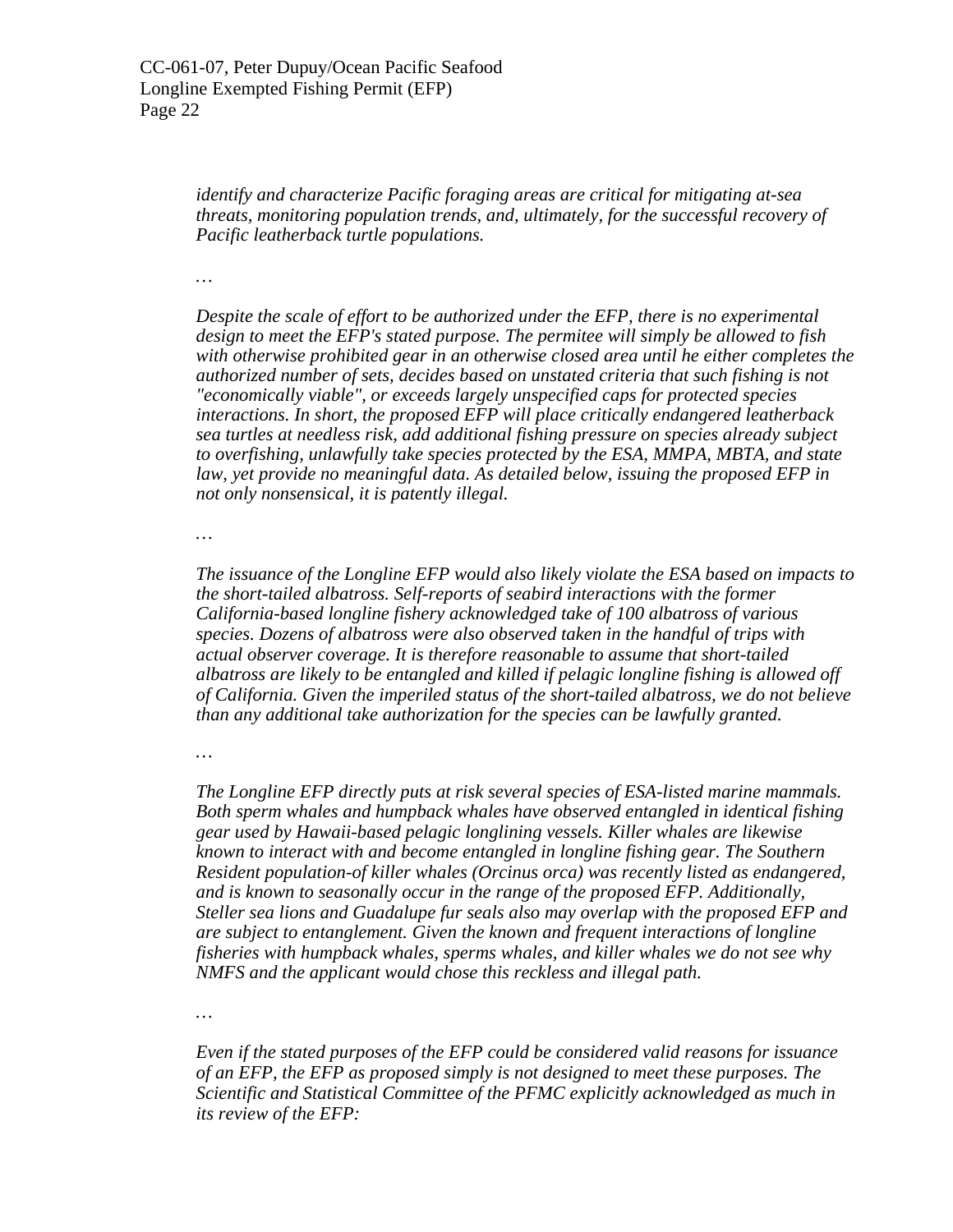> *The SSC notes that the proposed EFP pertains to operation of a single vessel which would be fishing with longline gear in an area without corresponding drift gillnet fishing for comparison of finfish and prohibited species bycatch between the two gear types. Few constraints are imposed to limit where the vessel will operate, and no experimental design is proposed to test the hypothesis that- longline gear would offer an improvement in bycatch rates over drift gillnet fishing gear. Average bycatch values are inadequate to evaluate bycatch impacts. Bycatch events are typically rare and spatially correlated. As such, the problem is one of estimating the statistical probability of a rare event (i.e. a longline set with large bycatch). Data collected from a single vessel operating under an EFP would not be adequate for this purpose.*

Opponents have also pointed out that the Pacific Leatherback Conservation Area has been referenced repeatedly in the scientific literature as critical foraging grounds and as an area where newly discovered migratory pathways for leatherbacks occur. The Pacific Leatherback Conservation Area is a time and area closure that coincides with peak abundance of leatherbacks that migrate annually to this area. Since the implementation of the Pacific Leatherback Conservation Area by regulation in 2001, zero leatherbacks have been taken by the drift gillnet fishery. Opponents therefore question the logic of allowing the EFP to fish within the leatherback conservation area, especially since the DEA acknowledges leatherbacks may be taken.

Opponents have further questioned NMFS' methodology in estimating impacts based on the extrapolations discussed above, for several reasons, including: a) the areas do not precisely match; b) relying on observer data from the drift gillnet fishery is problematic, c) the drift gillnet observer records do not reflect likely takes in the proposed EFP, and d) the different gear types likely have different catch per unit effort rates and may result in different probabilities of marine mammal takes. (NMFS defends its methodology, contending it is based on the best available science, and that any underestimates of impact can be addressed through the implementation of caps.)

The Humane Society of the U.S. has questioned NMFS' estimate that there will be zero take of short-finned pilot whales, in part, because the EFP will be targeting water too cold  $(60^{\circ} - 65^{\circ} F)$ for short-finned pilot whales. The Humane Society contends that NMFS has not taken into account that this species is the marine mammal taken with the greatest frequency in the Atlantic Longline fishery, and that the Atlantic Pelagic Longline Take Reduction Team has reviewed information indicating that interactions between short-finned pilot whales and longlines begin to occur at noticeably higher rates between 62<sup>o</sup>- 66<sup>o</sup> F and peak at 70<sup>o</sup>- 80<sup>o</sup> F.

Concerns have also been expressed over the bycatch of yellowfin tuna and bigeye tuna, since both of these stocks are classified by NMFS and the Inter-American Tropical Tuna Commission (IATTC) as subject to overfishing (i.e., the stock is being fished at a rate higher than the rate that will result in maximum sustainable yield). Last year all fisheries targeting bigeye tuna in the Eastern Pacific Ocean were closed early because the quota was met before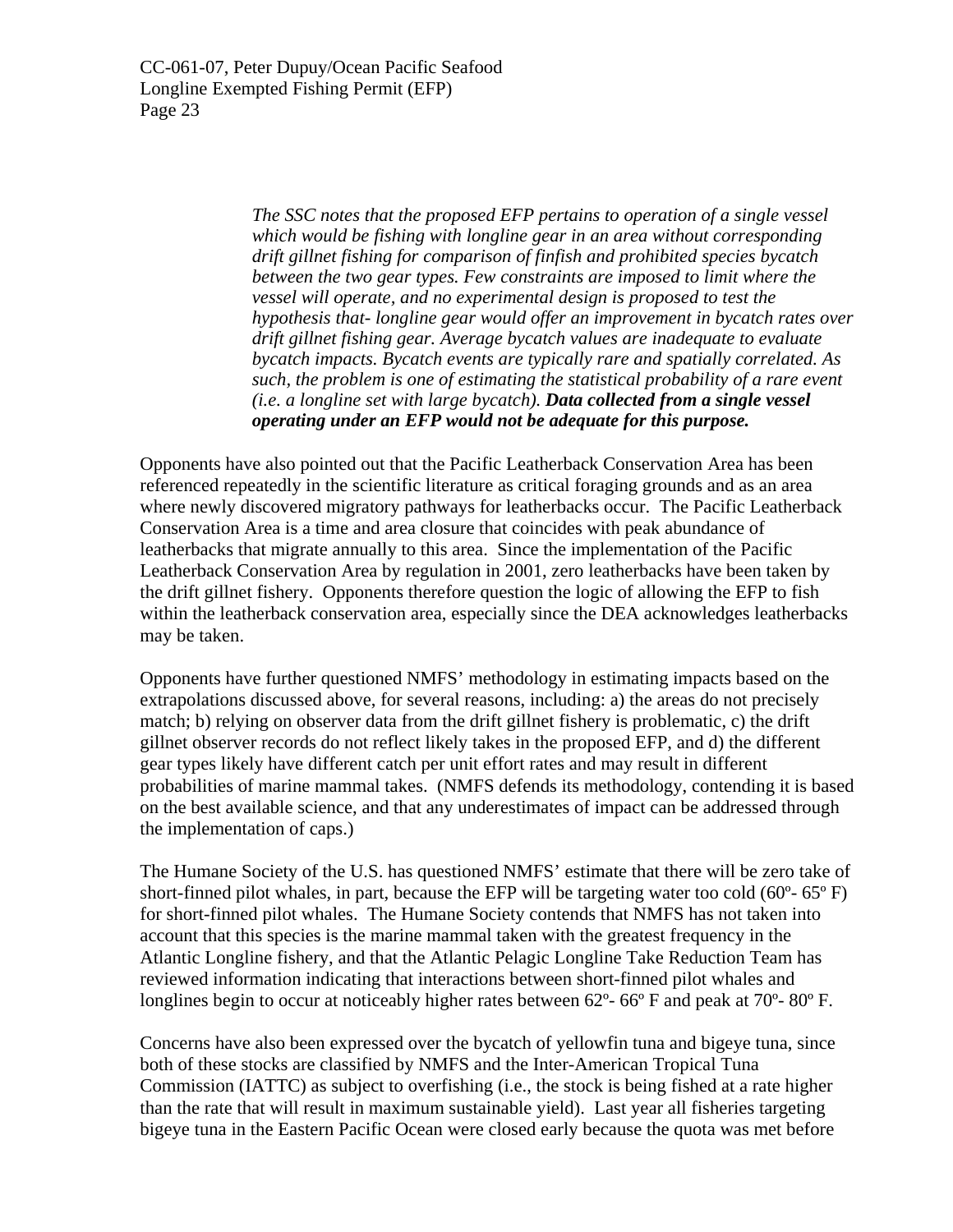the fishing season was over. NMFS' estimated non-target catch of 105 bigeye and 11 yellowfin tunas and could exert more pressure on these struggling fisheries.

**Supporters' Contentions.** Project supporters (including the Federation of Independent Seafood Harvesters (Exhibit 6)): (1) urge Commission deference to NMFS' expertise in managing fisheries; (2) express the potential benefits to the fishing industry (and the marine environment) of developing more bycatch friendly alternatives from the EFP; (3) compare the economic implications inherent in transitioning from drift gill net to longlines; (4) note that the California Fish and Game Commission has previously authorized experimental longline fishing in 1979, 1987, and 1988-1991 (thus calling into question statements that longline fishing has never occurred in the California EEZ (although this statement was contained in NMFS' DEA and the California Department of Fish and Game has only verified the 1988-1991 experimental shark fishery) $13$ ; and (5) point out that where fisheries are closed or restricted, State policy directs the Department of Fish and Game to "assist and foster the development of alternative fisheries or alternative fishing gear for those commercial fishermen affected by the restrictions, closures, or resource losses…".

**Commission analysis.** Leatherbacks are expected to be captured as bycatch under the proposed EFP. Leatherbacks are protected under various international treaties and United States federal law. They are listed as Endangered throughout their global range under the Endangered Species Act. The World Conservation Union (of which the United States is a member State) lists leatherbacks as critically endangered, a designation given only when a species is facing an extremely high risk of extinction in the wild in the immediate future. NMFS researchers from the Southwest Fisheries Science Center maintain Pacific leatherbacks have suffered a population reduction of 95% over the last 20 years.<sup>14</sup> The status of leatherbacks in the Pacific Ocean is so precarious that some scientists believe they will become extinct within one or two human generations.<sup>15</sup> The Commission has historically urged the fullest protection of this species (Exhibit 7).

Two populations of leatherbacks nest on opposite sides of the Pacific and undertake what may be the longest migration for any living reptile today as they routinely cross the entire Pacific basin. A recent tracking study,<sup>16</sup> as well as genetic analyses of leatherbacks tagged off the

1

<span id="page-23-0"></span><sup>&</sup>lt;sup>13</sup> The Commission staff communicated with the California Department of Fish & Game to clarify this issue. No records were found for an EFP in 1979 or 1987.

<span id="page-23-1"></span><sup>&</sup>lt;sup>14</sup> Personal communication between Commission staff and Peter Dutton, Director Marine Turtle Research Program, NMFS, and Scott Benson, marine biologist, NMFS, on Aug 9, 2007.

<span id="page-23-2"></span><sup>15</sup> Spotila, J.R., et al. 1996. Worldwide population decline of *Dermochelys coriacea*: Are leatherback turtles going extinct? Chelonian Conservation and Biology 2(2): 209-222.

<span id="page-23-3"></span><sup>16</sup> Benson, S.R., et al. 2007. Post-Nesting Migrations of Leatherback Turtles (*Dermochelys coriacea*) from Jamursba-Medi, Bird's Head Peninsula, Indonesia. Chelonian Conservation and Biology. 6(1): 150-153.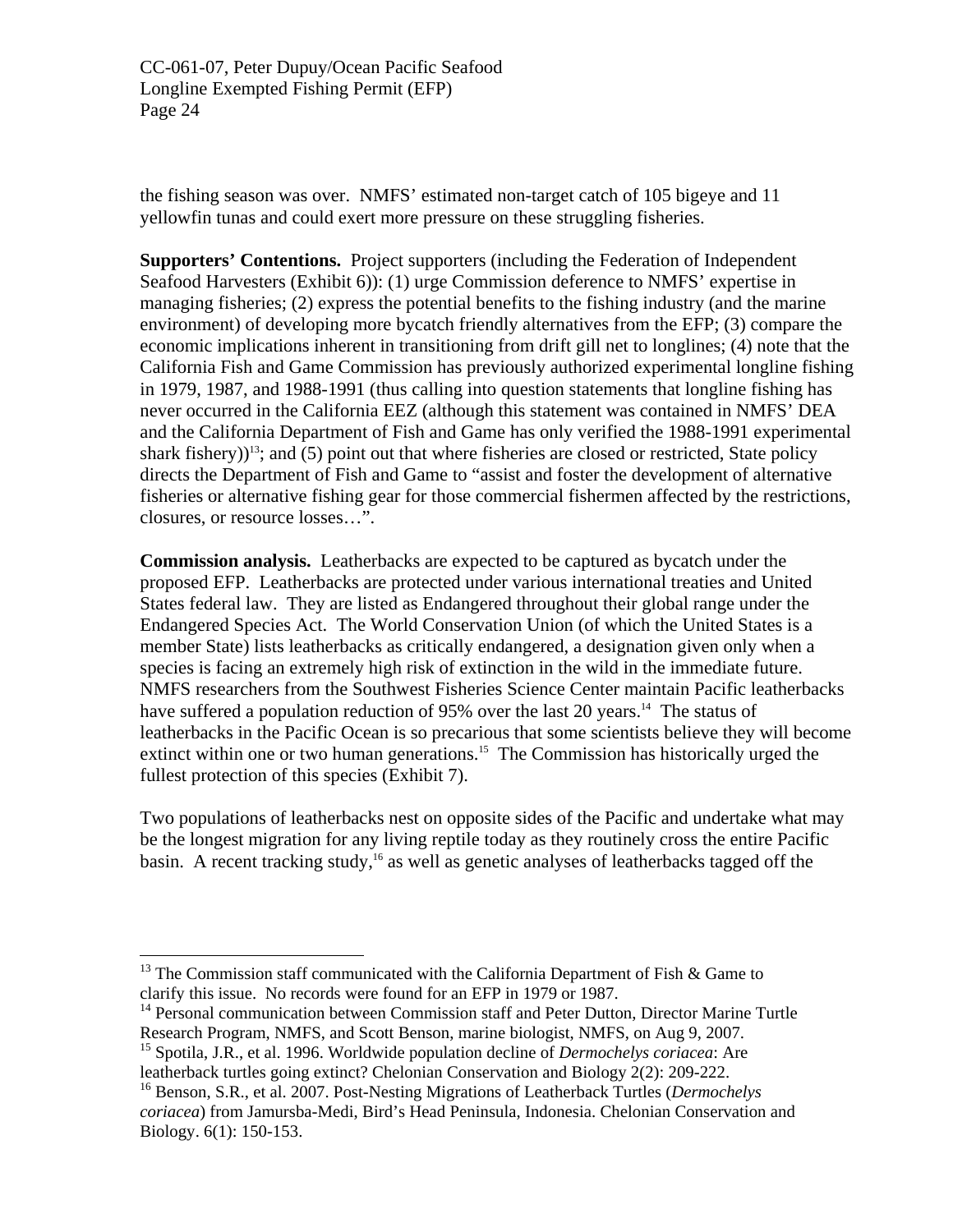California coast and caught incidentally in drift gillnets off the west coast, [17](#page-24-0) reveal they come from nesting beaches in the Western Pacific in New Guinea, Indonesia, Malaysia, the Solomon Islands, and Australia.

Yet another recent study revealed that aerial line-transect surveys found leatherbacks in the highest densities in the areas around the Gulf of the Farallones and Monterey Bay from late summer through fall. These areas also support favorable habitat for leatherback prey items and clearly represent foraging grounds. Previous studies summarized above have linked these leatherback turtles off the west coast to one of the two largest remaining Pacific breeding populations in Jamursba-Medi, Indonesia. This study demonstrated the waters off of central California are a critical foraging area for one of the largest remaining Pacific nesting populations. Successful conservation efforts for leatherbacks must include both nesting beach protection and mitigation of threats at sea in foraging areas and along migratory routes.<sup>18</sup>

#### *How and why sea turtles are hooked by longline gear*

1

Leatherbacks and loggerheads are incidentally captured by longlines at far greater rates than other species of sea turtles such as greens, olive ridleys, and Kemp's ridleys. Loggerheads tend to target the bait and wind up getting hooked in the mouth or, even worse, ingesting the hook. By contrast, leatherbacks do not target the bait (they prefer jelly fish) but instead are more frequently entangled in the longline itself. This results in a higher proportion of external hookings, primarily in their flippers which are quite long and prone to entanglement with invisible monofilament fishing line.

The traditional gear used included Japan hooks (J hooks) and squid bait. New gear types, designed to reduce the incidental take of sea turtles, were devised and tested in the Western North Atlantic from 2001-2003. These new gear modifications included the use of larger circle hooks, mackerel bait, and turtle de-hooking devices. Results of the new gear as compared to the old gear indicated major decreases in the capture rate, 88% for loggerheads and 63% for leatherbacks. This was due primarily to the increased size and different shape of the hooks (more difficult to swallow), switching from squid to mackerel bait attracted less loggerheads, and four different de-hooking devices increased the odds that one of them would successfully remove the hook. The net result is fewer internal hookings, more external hookings, and more turtles released with less or no gear, which NMFS believes reduces the probability of death.<sup>19</sup> Long term effects are unknown; however it is reasonable to assume that a decreased capture rate implies a decreased mortality rate as well, for both loggerheads and leatherbacks.

<span id="page-24-0"></span><sup>&</sup>lt;sup>17</sup> Dutton, P.H., et al. 2007. Status and Genetic Structure of Nesting Populations of Leatherback Turtles (*Dermochelys coriacea*) in the Western Pacific. Chelonian Conservation and Biology.  $6(1): 47-53.$ 

<span id="page-24-1"></span><sup>18</sup> Benson, S.R., et al. Abundance, distribution, and habitat of leatherback turtles (*Dermochelys coriacea*) off California, 1990-2003. In press. Fishery Bulletin, Vol. 105, 2007.

<span id="page-24-2"></span><sup>19</sup> Read, A.J. 2007. *Do circle hooks reduce the mortality of sea turtles in pelagic longlines?* A review of recent experiments. Biological Conservation 135. p 155-169.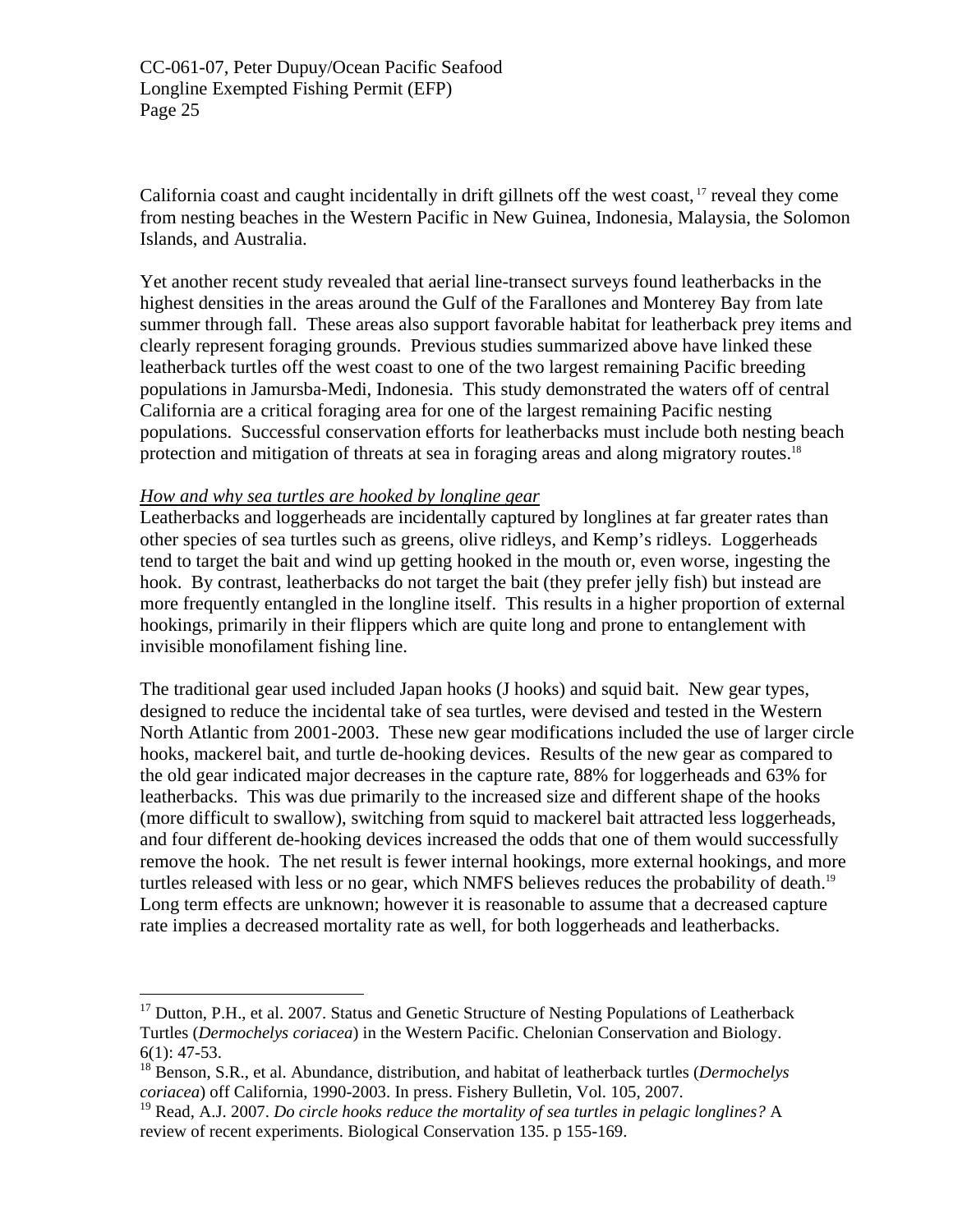An important distinction between the mortality rates for leatherbacks and loggerheads that were captured is that while it decreased significantly for loggerheads (by about 50%), it stayed about the same for leatherbacks (14% vs. 13%). This is because leatherbacks were already getting hooked externally more often than internally, so the effect of the new gear was less pronounced.<sup>20</sup>

The Hawaii SSLL closed in 2001 due to a NMFS jeopardy finding for leatherbacks and reopened in 2004 with the incorporation of this new gear as a mandatory requirement. As NMFS points out, results show significant reductions (Exhibit 10): 90% for loggerheads and 82% for leatherbacks. Analysis of the location of hookings and estimated mortality rates has not yet been performed, but again, it is reasonable these reductions imply a decreased mortality rate as well.

## *Recent NMFS regulatory action taken to prevent further decline of leatherbacks*

Entanglement and drowning in longline gear is a primary cause cited for the severe decline of leatherbacks.<sup>21</sup> NMFS has issued several Biological Opinions (BOs) for fishery management plans pursuant to Endangered Species Act Section 7 consultation requirements involving takes of leatherbacks in commercial fisheries of the Pacific Ocean. Twice NMFS has issued jeopardy opinions for leatherbacks.

- The 2000 BO for the west coast drift gillnet fishery determined that drift gillnets were jeopardizing the continued existence of leatherbacks. NMFS' opinion stated that any additional impacts to the Western Pacific leatherback stocks were likely to maintain or exacerbate the decline in these populations. This BO also led to the creation of the Pacific Leatherback Conservation Area.
- The 2001 BO for Pelagics FMP in Hawaii determined that longlines targeting swordfish were jeopardizing the continued existence of leatherbacks. This resulted in the temporary closure of the swordfish fishery, until new less damaging gear could be developed.

As described earlier, in 2004, NMFS issued a BO for the west coast HMS FMP with a jeopardy opinion for loggerhead sea turtles. In order to avoid this jeopardy finding and also to conserve leatherbacks, NMFS issued a reasonable and prudent alternative that closed the entire SSLL fishery outside of the west coast EEZ.

# *Methodology to Assess Leatherback Takes*

<span id="page-25-1"></span><span id="page-25-0"></span>NMFS has not provided the Commission with the methodology used to estimate leatherback takes. NMFS states that the catch per unit effort for leatherbacks in the Hawaii SSLL since 2004 (when the new gear modifications began and which are identical to the proposed EFP gear) have been highly variable. NMFS goes on to say that if the catch per unit effort from the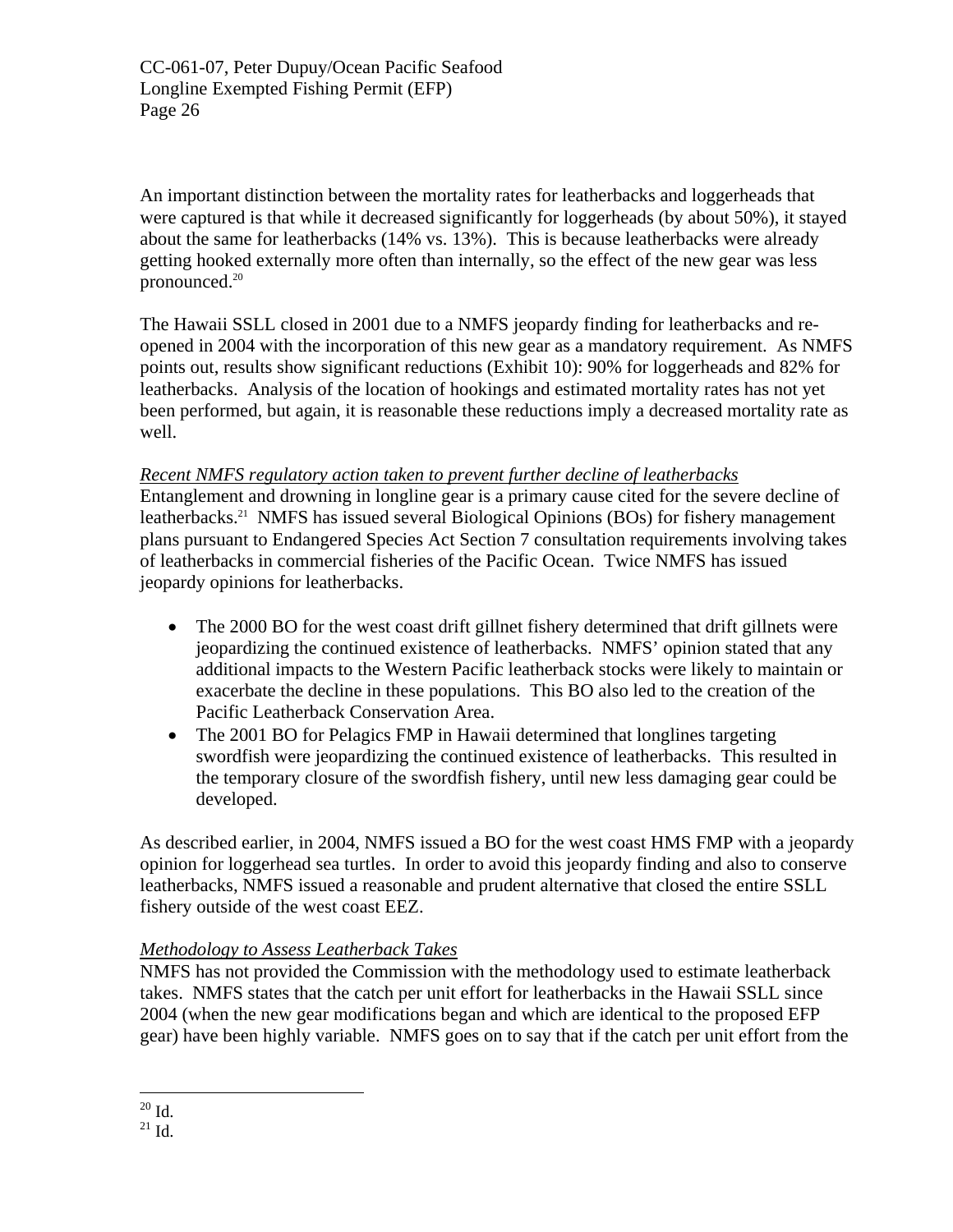2004 BO for the Pelagics FMP are used instead, then anticipated rate of take is very low. NMFS has not provided the actual data on which these calculations are based.

Based on discussions with NMFS the Commission infers that whichever catch per unit effort rate was used, it was simply multiplied by the number of hooks that will be used in the proposed EFP (up to 67,200) to obtain the estimated take of leatherbacks. NMFS has not published a numerical estimate, but instead has characterized it as "very low." From informal discussions with NMFS it appears the take would be in the range of four or five leatherbacks, and with a NMFS estimate of a 15% mortality rate, a potential mortality of less than one. NMFS' BO, when published, may clarify its estimates more formally. The 15% mortality rate is based on the assumption that leatherbacks would be hooked externally, with or without entanglement, and would be released with the hook still attached, and with line that is less than half the length of the turtle's carapace.

#### *Current leatherback takes vs. estimated takes from proposed EFP*

Since longline fishing is not currently conducted inside the west coast EEZ, no leatherbacks are currently being taken by longlines. As discussed earlier, the Pacific Leatherback Conservation Area has been so effective for the west coast drift gillnet fishery that no leatherbacks have been taken by the fishery since it was created in 2001. The proposed EFP would increase the incidental take of leatherbacks from the current amount of zero to some unknown amount. NMFS has not provided an estimated number of takes in any of its environmental analyses, but has verbally indicated it could be four or five per year, with an estimated mortality of somewhere between ½ and one. Despite this small number, this represents a significant increase from the current baseline.

The HMS FMP is accompanied by an incidental take statement that allows up to three leatherbacks takes per year by the west coast drift gillnet fishery. As noted above, however, no takes have been observed in the drift gillnet fishery since 2001. The DEA states that due to uncertainties surrounding the probability of leatherback takes, NMFS cannot assure with certainty that the proposed EFP would result in levels of mortalities that are either consistent or inconsistent with the existing ITS, meaning it may be more or less than three takes.

The Commission is concerned about estimated takes by the EFP. Clearly, new gear regulations in existing fisheries such as in the Atlantic and Hawaii are highly appropriate to reduce sea turtle capture rates there. However, for California offshore waters that do not currently have a longlining fleet, and where the drift gillnet fleet is not taking sea turtles, the proposed EFP would **increase** the current sea turtle capture rate of zero. The benefits derived from the new gear regulations in the Atlantic and Hawaii would not be realized in California because California does not have an approved swordfish SSLL fishery and is therefore not taking any sea turtles. The Commission therefore questions the need for the proposed EFP, which may be a solution for a longlining problem that does not currently exist. In addition if NMFS' goal of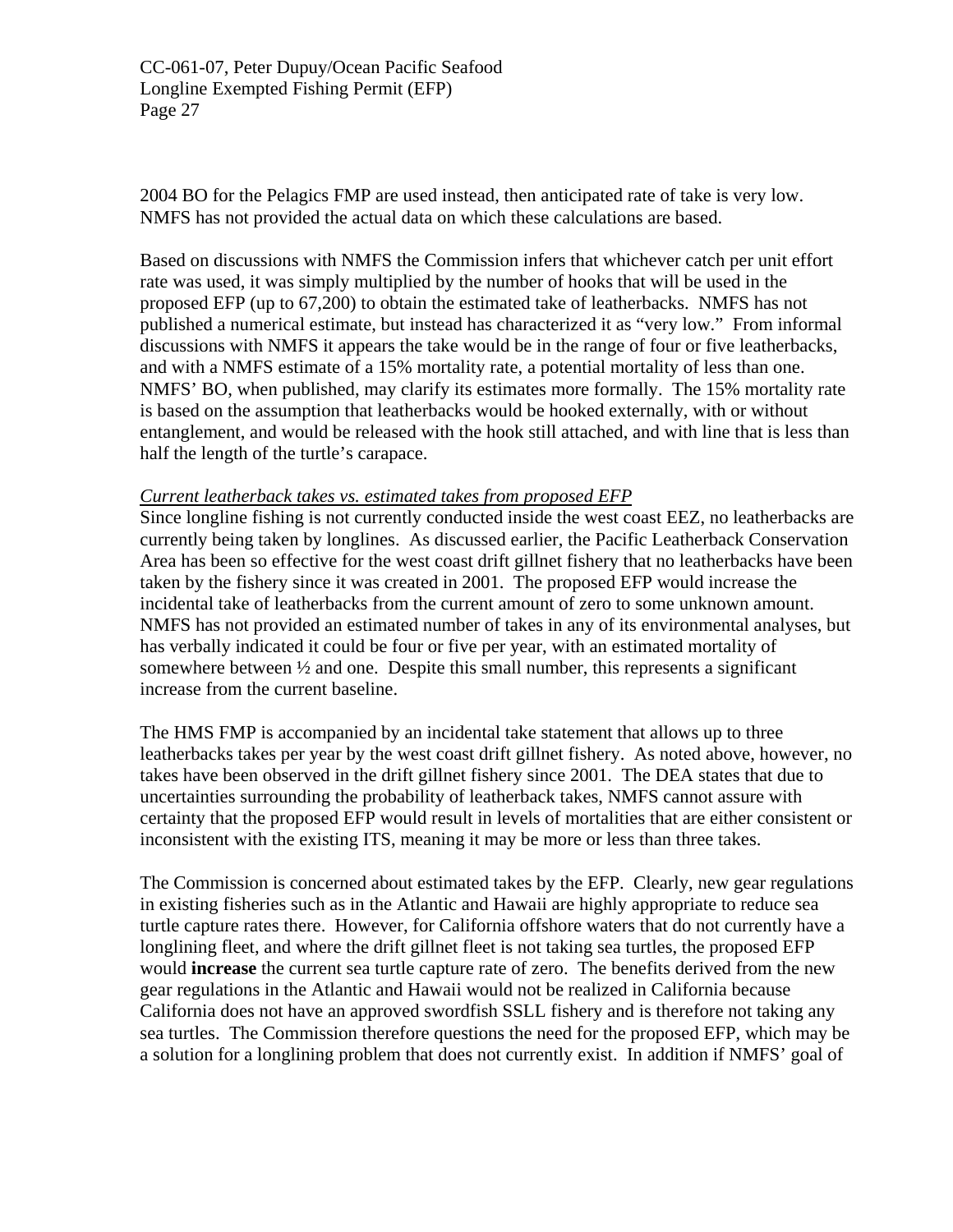transitioning the entire drift gillnet fishery to longlining comes to fruition, the fishing effort and impacts will increase from one vessel and a few leatherbacks (under the proposed EFP) to an unknown number of vessels and leatherbacks.

# *Pacific Leatherback Conservation Area*

As discussed earlier, NMFS established a seasonal gillnet ban referred to as the Pacific Leatherback Conservation Area in 2001 based on the 2000 BO for the west coast drift gillnet fishery. NMFS determined this time and area closure was necessary to avoid the likelihood of the west coast drift gillnet fishery jeopardizing the continued existence of leatherbacks. From August 15-November 15 in state and federal waters from Monterey Bay, CA north to 45º N lat., intersecting the Oregon coast, fishing with drift gillnets is prohibited.

The proposed EFP would allow Mr. Dupuy to fish anywhere within the Pacific Leatherback Conservation Area (beyond 40 nautical miles offshore) during the annual closure. The proposed EFP would begin in September and run through December, in close temporal alignment with the time frame of the annual closure.

As discussed above, the Pacific Leatherback Conservation Area encompasses a large area that functions as a migratory pathway for Western Pacific leatherbacks that are accessing foraging areas of the Eastern Pacific. Both the migratory pathways and the foraging grounds support leatherbacks known to come from one of the two largest remaining Pacific breeding populations, and hence are considered critical areas necessary for leatherback survival.

NMFS noted this same concern it its June 5, 2007, denial of a previously submitted EFP for drift gillnetting. NMFS' response cited the foraging study discussed above and expressed concerns that the migratory pathways that obviously exist between the critical nearshore waters off California and Oregon and the nesting grounds of the Western Pacific may be affected if drift gillnetting is allowed in the Pacific Leatherback Conservation Area.<sup>22</sup> NMFS' Recovery Plan for the leatherback turtle further notes:

*It has been suggested that roughly one-half the global population of adult females nests on the west coast of Mexico (Pritchard 1982a); if so, the waters off the west coast of the United States may represent some of the most important foraging habitat in the entire world for the leatherback turtle.*<sup>23</sup> [Emphasis added]

# *Caps*

 $\overline{a}$ 

NMFS uses caps to define the maximum number of sea turtles that can be caught in a fishery; exceeding the annual cap shuts down the fishery for the remainder of the year. For example, annual caps for the Hawaii SSLL are set at 16 for leatherbacks and 17 for loggerheads. These

<span id="page-27-0"></span> $22$  National Marine Fisheries Service. 2007. Letter from Rodney McInnis to Donald Hansen denying the EFP for drift gillnetting.

<span id="page-27-1"></span><sup>23</sup> *See* Footnote 1.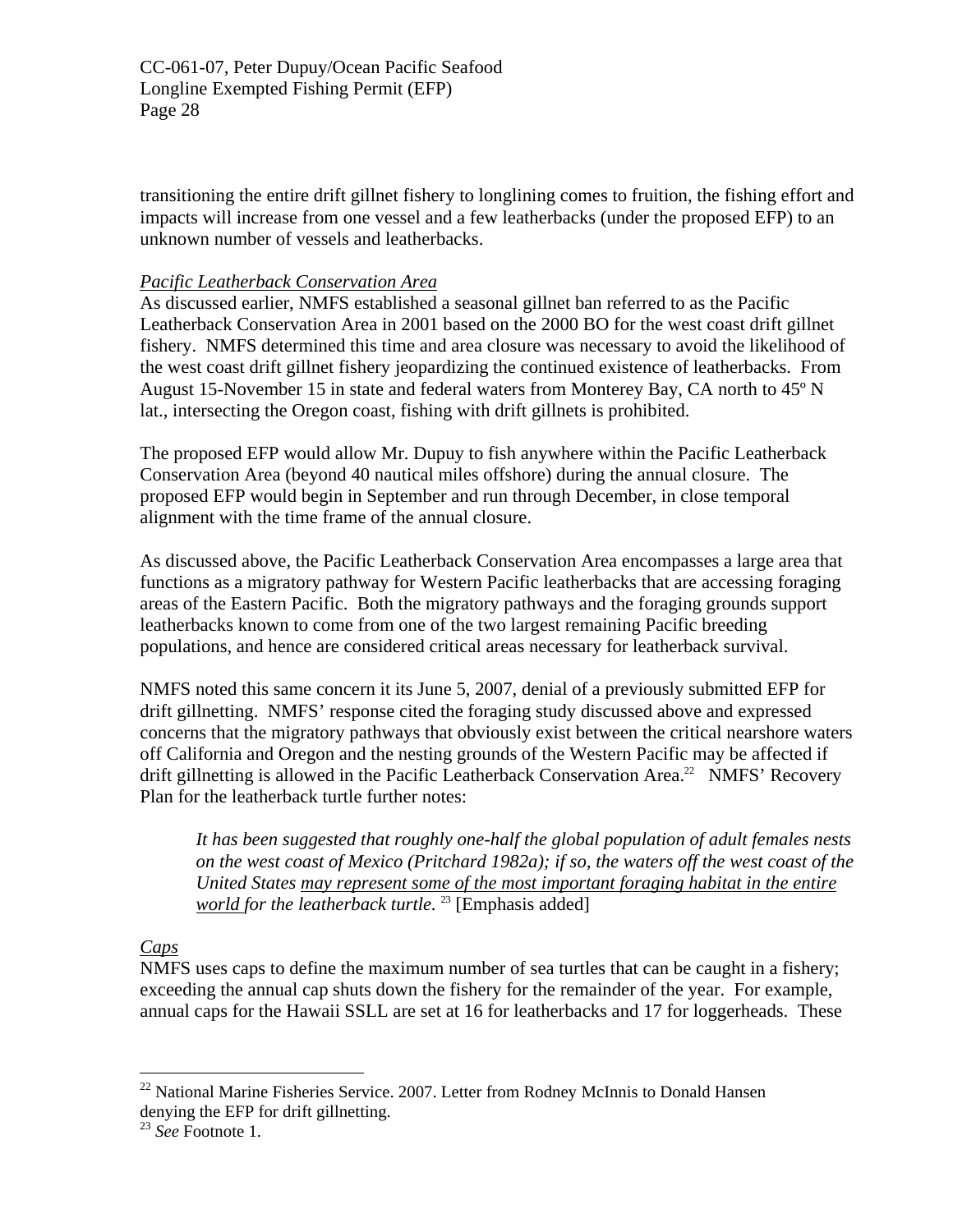numbers represent the number of individuals that NMFS believes may be incidentally captured each year without jeopardizing the species.

Data from Hawaii for the period of May 2004- November 21, 2007 indicates a total of 62 sea turtles were captured, including 43 loggerheads, 16 leatherbacks, 2 unknown hardshell turtles, and 1 olive ridley.<sup>24</sup> The cap for loggerheads was met during the first quarter of 2006, which shut the fishery down for the remainder of the year. If two more loggerheads or eleven more leatherbacks are captured in 2007, the fishery would again be shut down.

NMFS has indicated it intends to impose a cap on leatherback takes for the proposed EFP; however it has not yet formally decided what that cap will be. Clearly, the Commission needs this information to understand the upper bounds of what the impacts would be. Due to their highly endangered status, leatherbacks would certainly qualify as a species of special biological significance warranting special protection under Section 30230.

## *Short-finned pilot whales may be affected by the proposed EFP*

The status of the short-finned pilot whale stock off the west coast is not well understood. There have been 11 observed takes in the west coast drift gillnet fishery since 1990 with 20% or less observer coverage. All takes resulted in death.

NMFS has published a Potential Biological Removal ("PBR") rate which quantifies the maximum number of animals that may be removed from a marine mammal stock while allowing that stock to reach or maintain its optimal sustainable population. The PBR for the west coast stock is less than one animal (the draft  $2007$  stock assessment<sup>25</sup> sets it at 0.98, down from 1.2). The average annual human-caused mortality from 2000-2004 is 1.0, which exceeds the anticipated PBR of 0.98, and therefore this species is classified as a "strategic stock."

The Hawaiian stock of short-finned pilot whales differs from the west coast stock. Between 1994- 2004, six short-finned pilot whales were observed to be hooked with 4-26% observer coverage. No takes have been observed since 2004 when new gear modifications and 100% observer coverage were instituted.

The List of Fisheries of 2008, which classifies all United States commercial fisheries based on the level of incidental serious injury and mortality of marine mammals as required by § 118 of the Marine Mammal Protection Act, recognizes that both the west coast drift gillnet fishery and the Hawaiian longline fishery incidentally kill and/or injure short-finned pilot whales. Both fisheries are designated as Category I, meaning the annual mortality and serious injury of a stock in a given fishery is greater than or equal to 50% of the PBR level. The west coast stock

[http://www.fpir.noaa.gov/SFD/SFD\\_turtleint.html](http://www.fpir.noaa.gov/SFD/SFD_turtleint.html) (last visited on November 21, 2007).

1

<span id="page-28-0"></span><sup>24</sup> *See* Pacific Islands Regional Office, NMFS, Leatherback and Loggerhead Turtle Interactions in the Shallow-Set Component of the Hawaii-based Longline Fishery at

<span id="page-28-1"></span><sup>25</sup> Carretta, James V., et al. 2007. *Draft US Pacific Marine Mammal Stock Assessments.* National Oceanic and Atmospheric Administration. National Marine Fisheries Service. Southwest Fisheries Science Center.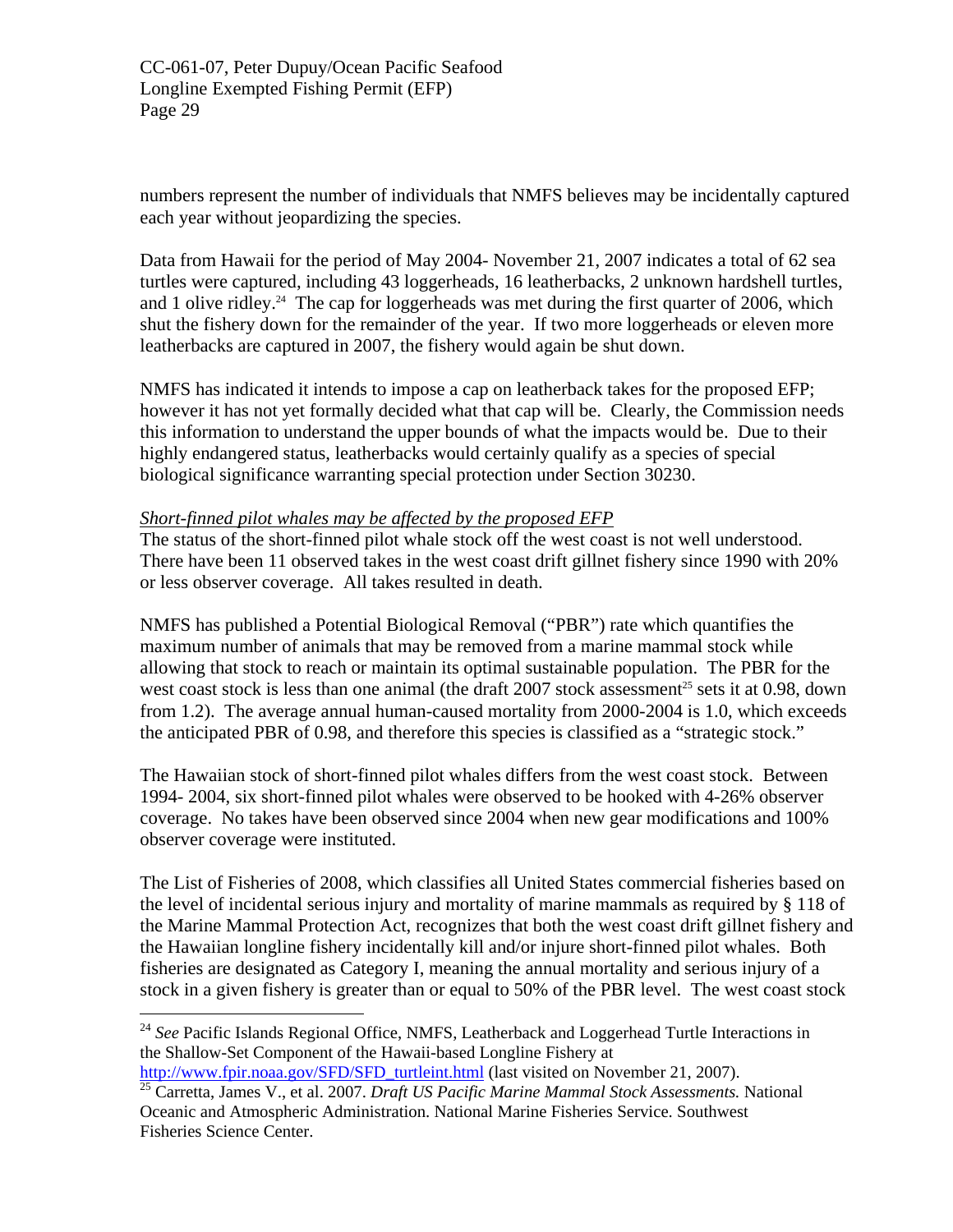is driving the classification of the west coast drift gillnet fishery as Category I, meaning that serious injuries and mortalities of short-finned pilot whales are greater than 50% of the stock's PBR.

In the Atlantic pelagic longline fishery, the number of pilot whales taken has actually increased since the new gear regulations. The 2006 estimated number of pilot whale interactions was consistent with that from 2005 and reflects an increasing trend since 2003. This is occurring despite an overall reduction in effort. NMFS believes the apparent increase in pilot whale interaction rates over the last several years is a cause for concern that requires continued monitoring.<sup>26</sup>

## *Methodology to Assess Short-Finned Pilot Whale Takes*

 $\overline{a}$ 

NMFS has not provided the Commission with the methodology used to estimate short-finned pilot whale takes. While NMFS has not provided the data or the CPUE rate used, the Commission infers that whatever CPUE was used it was simply multiplied by the number of hooks that will be used in the proposed EFP (67,200) to obtain the estimated take of shortfinned pilot whales. NMFS states that based on their low abundance, their occurrence in water generally warmer than the proposed EFP area, and the use of mackerel bait, it is unlikely that they would be affected by the proposed EFP.

The Commission notes that despite the low abundance of short-finned pilot whales, they are found within the area of the proposed EFP. On September 23, 2007 a female pilot whale beached herself off Luffenholtz Beach south of Trinidad, California.<sup>[27](#page-29-1)</sup>

#### *Current short-finned pilot whale takes vs. estimated takes from proposed EFP*

The current take rate, as discussed above, is at an annual average of 1 animal. When the draft 2007 stock assessment is finalized, this will put the current west coast drift gillnet fishery over the PBR and in violation of the Marine Mammal Protection Act.

NMFS estimated that the proposed EFP will affect zero short-finned pilot whales. For precaution, NMFS will likely set a cap of one animal, based in part on the recommendation made by the Pacific Fishery Management Council. Thus, if the proposed EFP incidentally catches one short-finned pilot whale, the fishery will immediately cease. However, NMFS has not yet committed to a cap of one.

While the Commission agrees that the cap should be only one short-finned pilot whale, the Commission remains uncomfortable with setting the cap higher than its PBR, especially when

<span id="page-29-0"></span> $26$  Fairfeld-Walsh, C. and Garrison, L. June 2007. Estimated Bycatch of Marine Mammals and Turtles in the US Atlantic Pelagic Longline Fleet During 2006. NOAA Technical Memorandum NMFS-SEFSC-560.

<span id="page-29-1"></span><sup>27</sup> *See* Times-Standard at [http://www.times-standard.com//ci\\_6993030?IADID=Search](http://www.times-standard.com//ci_6993030?IADID=Search-www.times-standard.com-www.times-standard.com&IADID=Search-www.times-standard.com-www.times-standard.com)[www.times-standard.com-www.times-standard.com&IADID=Search-www.times-standard.com](http://www.times-standard.com//ci_6993030?IADID=Search-www.times-standard.com-www.times-standard.com&IADID=Search-www.times-standard.com-www.times-standard.com)[www.times-standard.com](http://www.times-standard.com//ci_6993030?IADID=Search-www.times-standard.com-www.times-standard.com&IADID=Search-www.times-standard.com-www.times-standard.com) (last visited on November 21, 2007).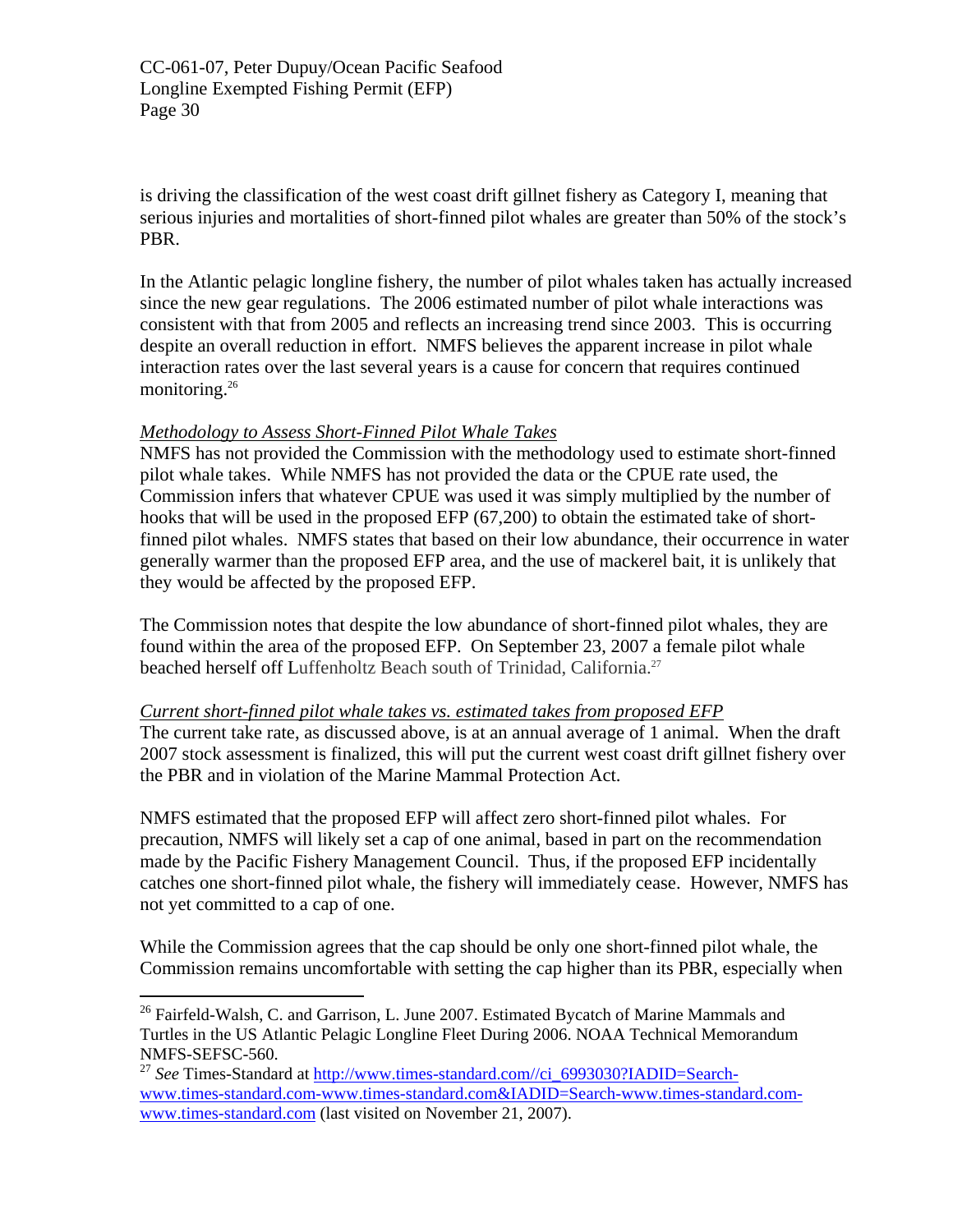the PBR has already been exceeded. With a PBR of less than one animal (0.98) and its classification as a strategic stock, short-finned pilot whales would certainly qualify as a species of special biological significance warranting special protection under Section 30230.

#### *Other Marine Mammals*

The same concern is extended to the following nine endangered and threatened marine mammals, one of which (humpback whale) was incidentally caught just last year in the Hawaii SSLL fishery that uses the same gear as the proposed EFP:

| Blue whale                      | Endangered |
|---------------------------------|------------|
| Fin whale                       | Endangered |
| Humpback whale                  | Endangered |
| Sei whale                       | Endangered |
| Sperm whale                     | Endangered |
| Steller sea lion                | Threatened |
| Southern resident killer whales | Endangered |
| Northern right whale            | Endangered |
| Guadalupe fur seal              | Endangered |
|                                 |            |

All of these species are of special biological significance and it appears doubtful that simply estimating they will not suffer takes will provide them with special protection. Just as for the short-finned pilot whale, the Commission believes, at a minimum, NMFS needs to set a cap of one for each of these species. This would ensure the proposed EFP will immediately shut down if one is incidentally caught. The Commission believes that NMFS' current approach, relying on a Supplemental Endangered Species Act Section 7 Consultation if one of these species is taken in the proposed EFP, may be inadequate and, with its to-be-determined consequences, makes it speculative to determine its adequacy. This approach leads to uncertainty and unnecessarily complicates the Commission's analysis of the project's consistency with Section 30230.

# *Marine Resource Impacts Conclusion*

The Commission agrees with NMFS that, in comparing eastern-Pacific wide fishing efforts (11,000 to 20,000 annual metric tons, regionwide, versus 7-18 metric tons for the proposed EFP), the proposed project by itself would have minimal effects on total populations of most marine species. However the Commission does not agree these effects would be so minimal as to avoid conflict with the requirements of Section 30230 to maintain healthy populations and provide special protection for species of special biological significance. The Commission is concerned in particular over leatherback turtles, a highly endangered species whose numbers have been so decimated that even one take can result in adverse population effects, and shortfinned pilot whales, a species that has already exceeded its 2007 PBR. These species can ill afford even one take and qualify as species of special biological significance. In addition, the Commission is concerned over listed marine mammal and albatross species. The Commission notes that the Pacific Leatherback Conservation Area was designated in this area precisely due to the dire consequences of multiple threats to this species, and the Commission finds that this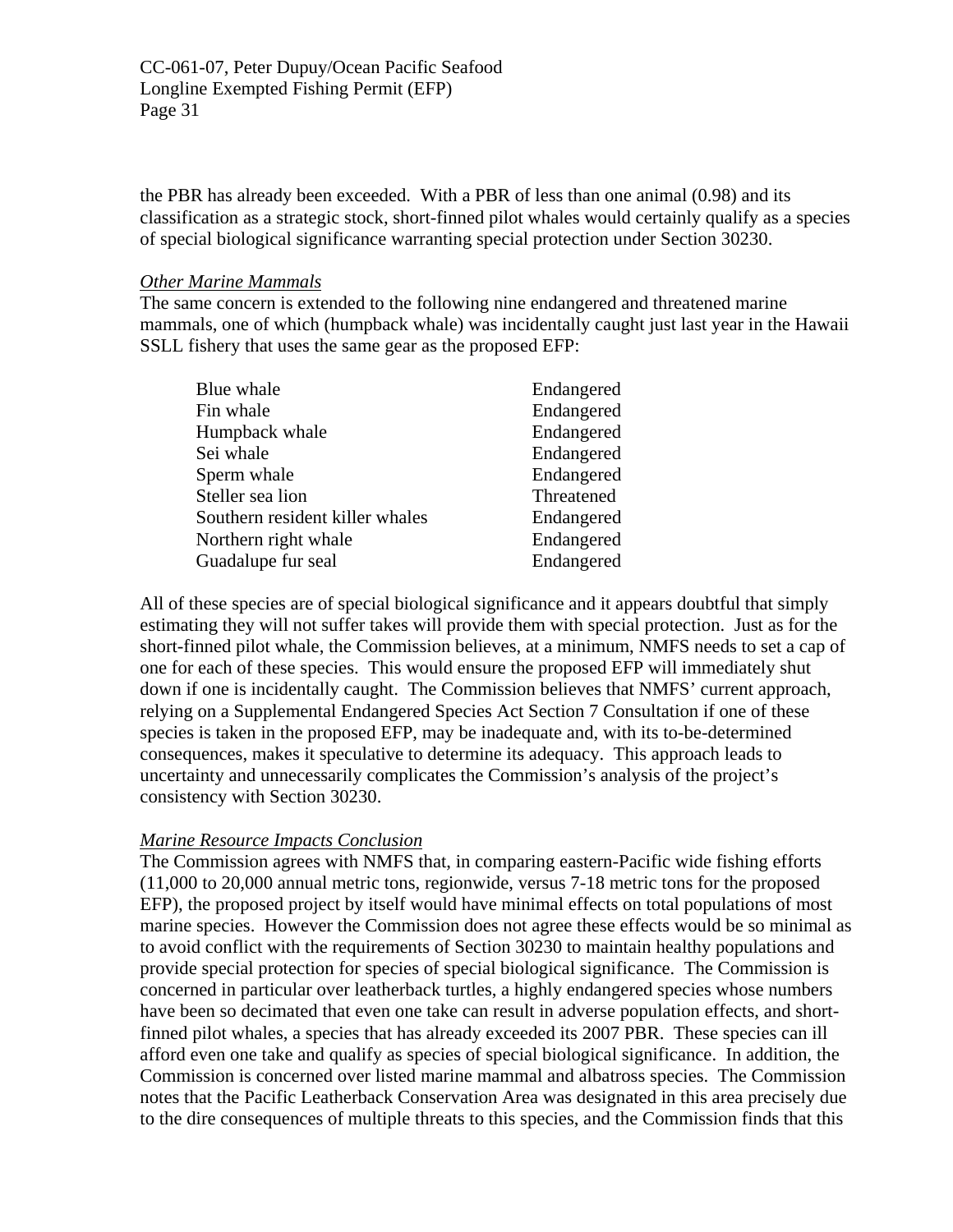area certainly qualifies as an "area … of special biological significance" warranting special protection under Section 30230. The Commission appreciates that from an overall perspective SSLL fishing may be less destructive to some marine resources than drift gillnet fishing. Nevertheless, several untested assumptions raise questions about the applicability of taking this overall concept to justify allowing SSLL in California's offshore waters, particularly in the Pacific Leatherback Conservation Area.

NMFS has not submitted any supporting data establishing that longlines produce less bycatch in areas where both longline fishing and drift gill nets are used. In the absence of such data, the Commission staff compared bycatch generated by drift gill nets on the west coast with longlines in Hawaii. This comparison has serious limitations, but clearly both gear types generate significant amounts of bycatch. Total estimated mortalities of protected species from 1996-2002 within the west coast drift gillnet fishery indicates about 97% were marine mammals,  $3\%$  were sea turtles, and less than  $1\%$  were seabirds.<sup>28</sup> Total observed interactions of protected species from 2004 (partial year) to March 31, 2007, within the Hawaii SSLL indicates about 62% were seabirds, 32% were sea turtles, and 6% were marine mammals.<sup>29</sup> Direct comparisons are difficult to make, because the first are estimated mortalities while the second are observed interactions that may or may not have resulted in death. What is clear is that different species groups are affected at different rates by the two fisheries. The most obvious example of this are marine mammals who make up the bulk of deaths by gillnet, but represent the fewest interactions by longline. This implies the suggested replacement of drift gillnets with longlines would involve a trade-off of increasing or decreasing bycatch by species group, rather than a uniform decrease across all species groups. With this data, marine mammals would benefit most, seabirds the least, and conclusions for sea turtles are difficult to draw without further analysis. Effort would be a primary consideration as well. For example, at some point the anticipated benefits for marine mammals would plateau and additional effort would begin to become a detriment. Ideally, what would appear to be most useful would be conducting a statistically valid experiment designed to test bycatch rates by species during the same season and in the same geographic area where both longlines and gill nets are used. It is hard to understand the usefulness of conducting the proposed EFP in an area that is off limits to drift gillnet fishing.

#### *EFP Design Conclusion*

NMFS' fundamental assumption underlying the EFP is that longline gear is more selective than drift gillnet gear. Scientific studies testing the assumption have not been performed and it would appear that the proposed EFP will not provide data to help answer this question. As NMFS has acknowledged, and noted above in the comments from the Pacific Fishery Management Council's Scientific and Statistical Advisory Committee, the proposed EFP would not generate sufficient data to compare the two fisheries.

<u>.</u>

<span id="page-31-0"></span><sup>28</sup> Carretta, J.V., et al. *Estimates of Marine Mammal, Sea Turtle, and Seabird Mortality in the California Drift Gillnet Fishery for Swordfish and Thresher Shark, 1996-2002*. Marine Fisheries Review. 66(2), p. 21-30.

<span id="page-31-1"></span><sup>29</sup> *See* Footnote 24.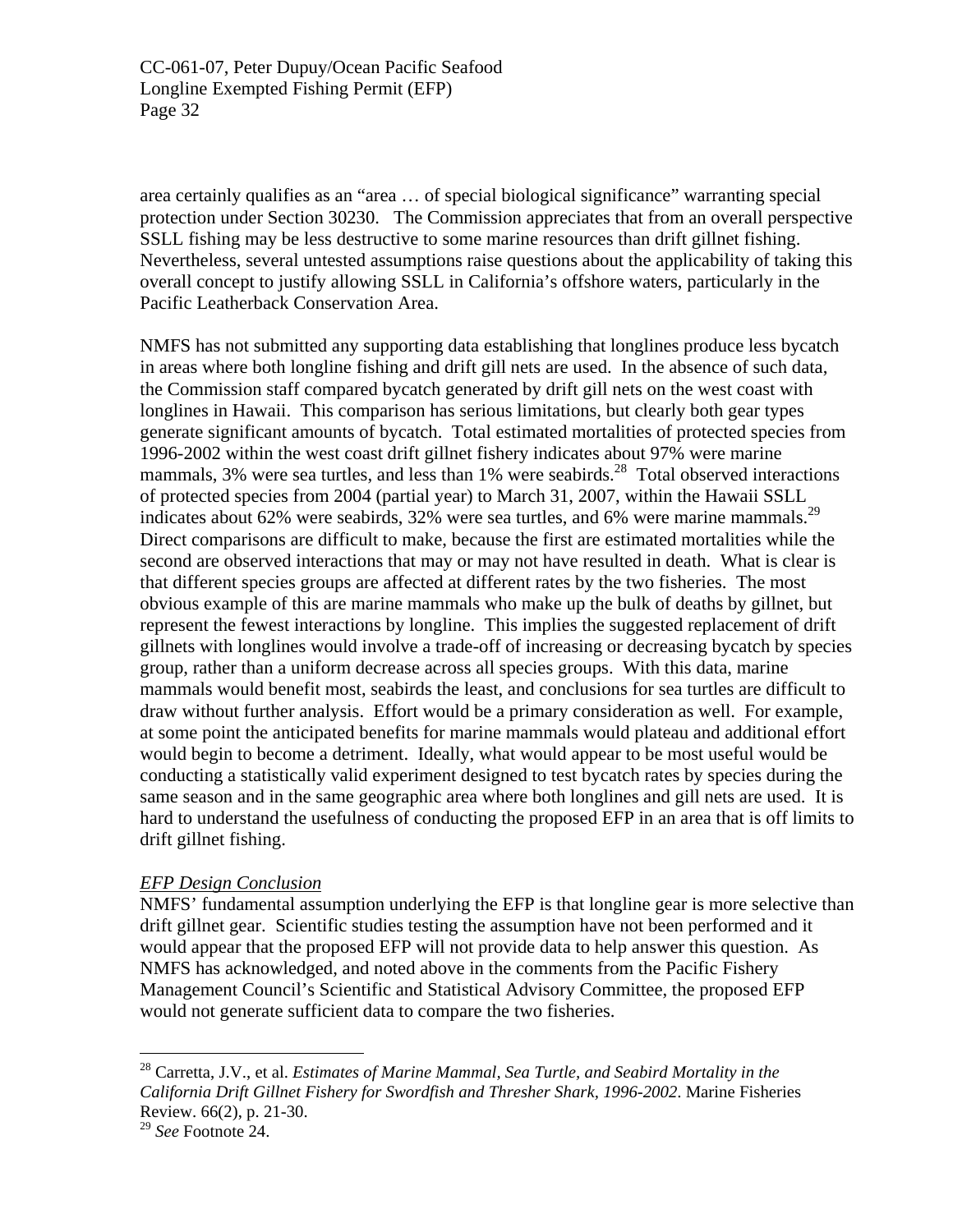The first peer-reviewed scientific paper comparing the results of three different longline gear modification experiments that have taken place around the world was recently published.<sup>30</sup> It contains eight considerations for fisheries managers, researchers, and fishermen who are interested in conducting similar experimental trials. As the proposed EFP is characterized as an experimental fishery, two of these considerations appear especially pertinent:

- Conduct a power analysis prior to field work to ensure that a statistically significant outcome is feasible given the observed variation in capture rates and levels of effort.
- Consider the ethical implications of any experiment beforehand. In some cases, for example, it may not be appropriate to test a potential conservation measure on a gravely endangered population. In such cases, proxy populations or fisheries may be available.

The Commission questions whether the proposed EFP meets either one of these considerations, and believes it is inconsistent with them, by not performing the necessary statistical research prior to experimental design, and by proposing to fish with gear known to incidentally capture leatherbacks in the only Pacific Leatherback Conservation Area in the United States, and which was designed to avoid the serious threats to their existence.

# *More Information Needed*

On August 6, 2007, NMFS responded to the questions that had been raised in the Commission staff's original recommendation on NMFS' consistency determination (CD-041-07). In that response (Exhibit 14), NMFS:

- 1. Modified the landward boundary to 40 nautical miles (n mi) from shore (previously it was 30 n mi).
- 2. Noted that this change means no activity would occur within any National Marine Sanctuary.
- 3. Noted that the final Environmental Assessment (EA), responses to comments on the draft EA, Biological Opinion, Fish and Wildlife Service coordination, have not been completed and the results of these reviews and coordination is not yet available.
- 4. Discussed the "caps" that NMFS will include in its final decision, and notes that caps for all listed species will not be included, but rather only for those species NMFS believes are "likely to be taken." However, no caps of species "likely to be taken" were provided. In addition, a "take" of a non-anticipated listed species would, then, trigger further consultation with NMFS for appropriate action, depending on the circumstances.

 $\overline{a}$ 

<span id="page-32-0"></span><sup>30</sup> *See* Footnote 19.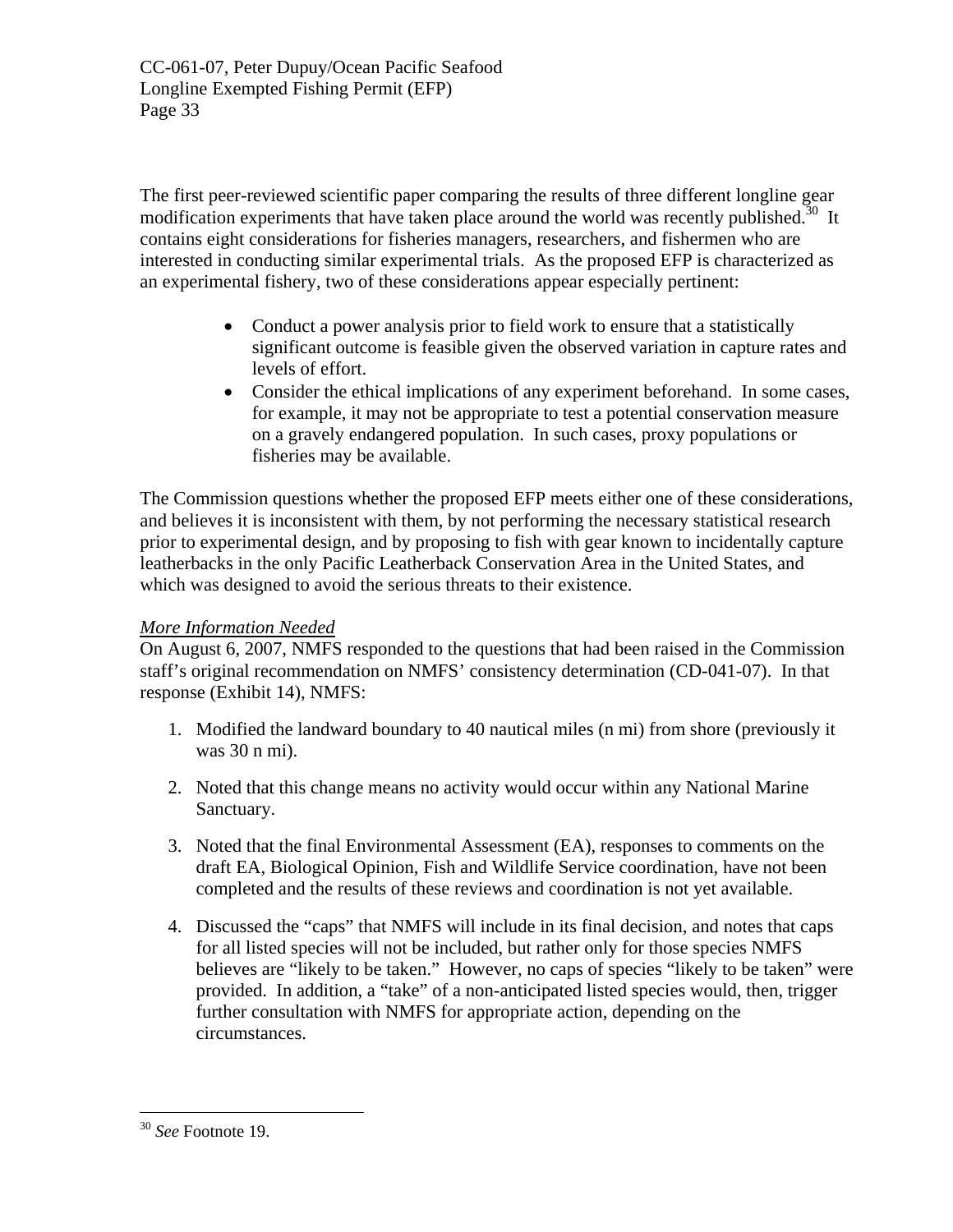- 5. Indicated a concern over El Niño event is unwarranted because the loggerhead conservation area closure is seasonal and outside the time period for the proposed fishing activity.
- 6. Explained NMFS' position on why the activity would be allowed within the leatherback conservation area.
- 7. Discussed NMFS overall strategy and how this permit would fit into it.
- 8. Elaborated on why NMFS believes harpoon fishing could not replace drift gill net fishing for U.S. swordfish fisheries.
- 9. Elaborates on data comparing drift gill net and longline bycatch.
- 10. Discussed blue shark impacts, including that "blue sharks are not overfished, nor is overfishing occurring," according to the most recent stock assessments.
- 11. Listed seabird impact reduction measures.
- 12. Explained the cap for striped marlin.
- 13. Concluded with NMFS' position that, through compliance with its other federal mandates, NMFS believes the activity is consistent with Coastal Act marine resource protection policies.

In reviewing that response, the Commission determined that critical information gaps remained, most notably the caps on sensitive species, the results of consultation with the U.S. Fish and Wildlife Service, NMFS' responses to Draft EA comments, and NMFS' own analysis that will be included in its final Biological Opinion. The Commission also indicated that it needed: (1) an analysis of why NMFS could not eliminate the lightsticks from the longlines, due to concerns over the fact that sea turtles are attracted to lightsticks; and (2) information about whether seabird minimization measures could be included that have been recommended by Birdlife International<sup>31</sup> (Exhibit 13).

The Commission concluded that:

*… despite the additional information submitted by NMFS, given the information currently available, the Commission does not believe NMFS has made a compelling case that to further transition from one destructive fishery to one arguably less destructive fishery, for an area which is currently seasonally off-limits to that fishery due to its destructiveness, is consistent with the goals and requirements of Section 30230 to maintain healthy populations and protect areas of special biological significance. Nor has NMFS made the case that the same information it seeks to gather in conducting this experiment cannot be accomplished by conducting the activity outside the seasonal Leatherback Conservation Area, from September 15 to November* 

<u>.</u>

<span id="page-33-0"></span><sup>31</sup> *See* Footnote 2.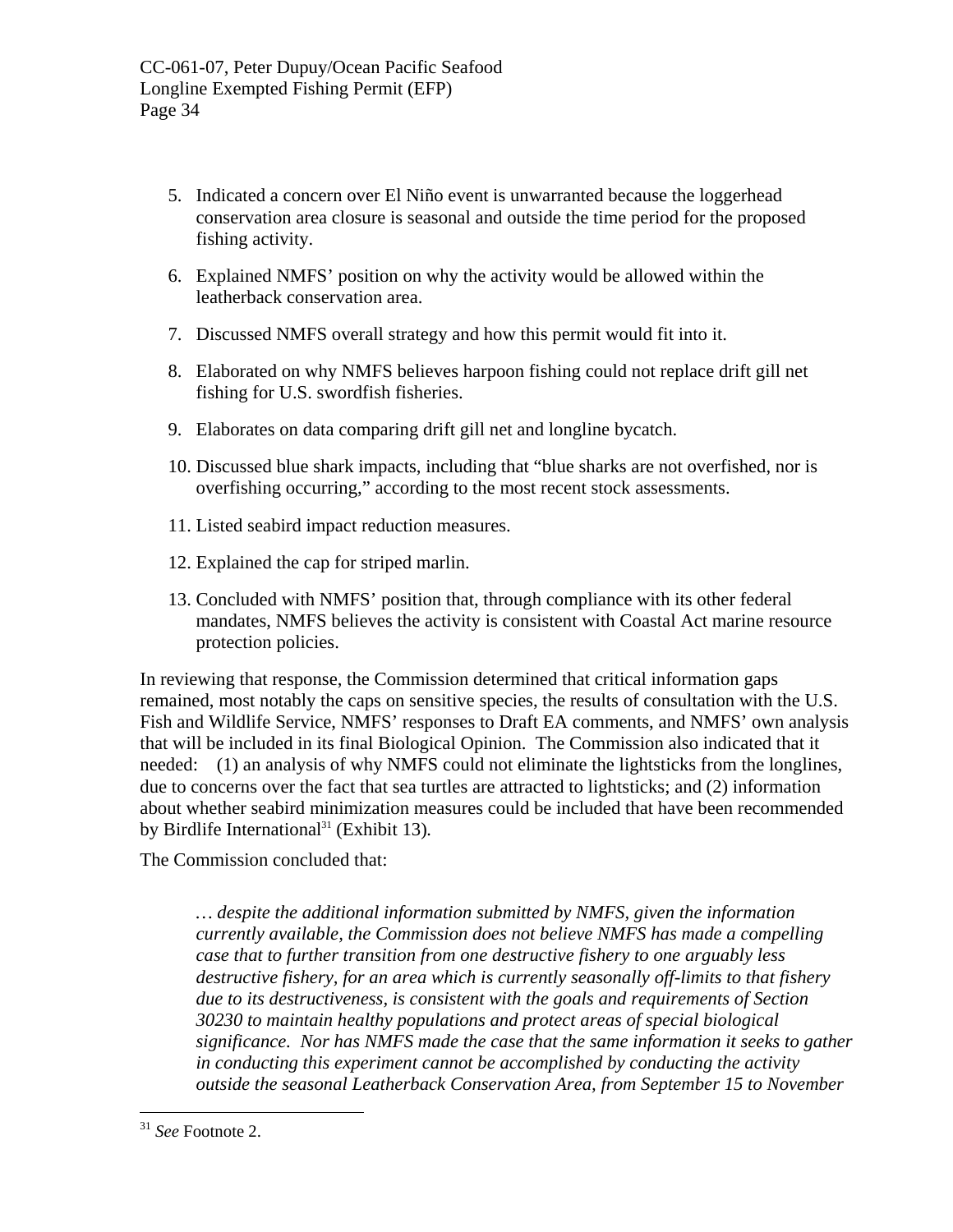*15. At a minimum, the Commission can only conclude that information is lacking that would enable the Commission to determine the project's consistency with Section 30230.* 

**Information obtained since the previous Commission action.** Several relevant developments have occurred since the August 2007 hearing. They are listed briefly below.

**Petition to revise the critical habitat designation for leatherbacks to include the Pacific Leatherback Conservation Area.** The Secretaries of Commerce and Interior have received a petition to revise the critical habitat designation for leatherbacks to include the Pacific Leatherback Conservation Area. The petition was submitted on September 26, 2007. An initial finding from the Secretaries of Commerce and Interior is due December 26, 2007. If they find that a critical habitat revision is warranted, it will take up to approximately 2 years to designate (September 2009). If this area is designated as critical habitat, then activities that occur within it are subject to a higher level of scrutiny. For the proposed EFP, a critical habitat designation would not occur within the timeframe for the 2008 EFP fishing season. If the EFP is approved and/or applied for again in 2009, or if the Commission objects and the Secretary of Commerce Appeals process results in an approved but delayed 2009 EFP, and the PLCA has been designated, then a revised BO will need to include this level of analysis. For the time being, the Commission notes that the PLCA is under review and an initial finding is due late December 2007.

**U.S. Fish and Wildlife Service 90-Day finding on a petition to list the Black-Footed Albatross as Threatened or Endangered.** The US Fish and Wildlife Service's notice of petition finding and initiation of status review is contained in its Federal Register notice of October 9, 2007 (Vol 72, number 194) and states:

*We find that the petition presents substantial scientific or commercial information to indicate that the inadequacy of existing regulatory mechanisms may threaten the continued existence of the black-footed albatross.* 

*We find that the petition presents substantial scientific or commercial information to indicate that the ingestion of a variety of contaminants, such as organochlorine compounds and heavy metals, may pose a threat to the continued existence of the black-footed albatross. [emphasis added]*

The notice found that substantial new information is available warranting consideration of listing this species. A review and information gathering phase has been triggered and should be concluded before June 2008. At that time, USFWS will either find that listing is not warranted, warranted, or warranted but precluded. If either of the last two findings are made, the black-footed albatross would become a candidate species until such time it is listed through a draft and final rule published in the Federal Register. If the black-footed albatross is listed under the Endangered Species Act, then NMFS will need to undergo an Endangered Species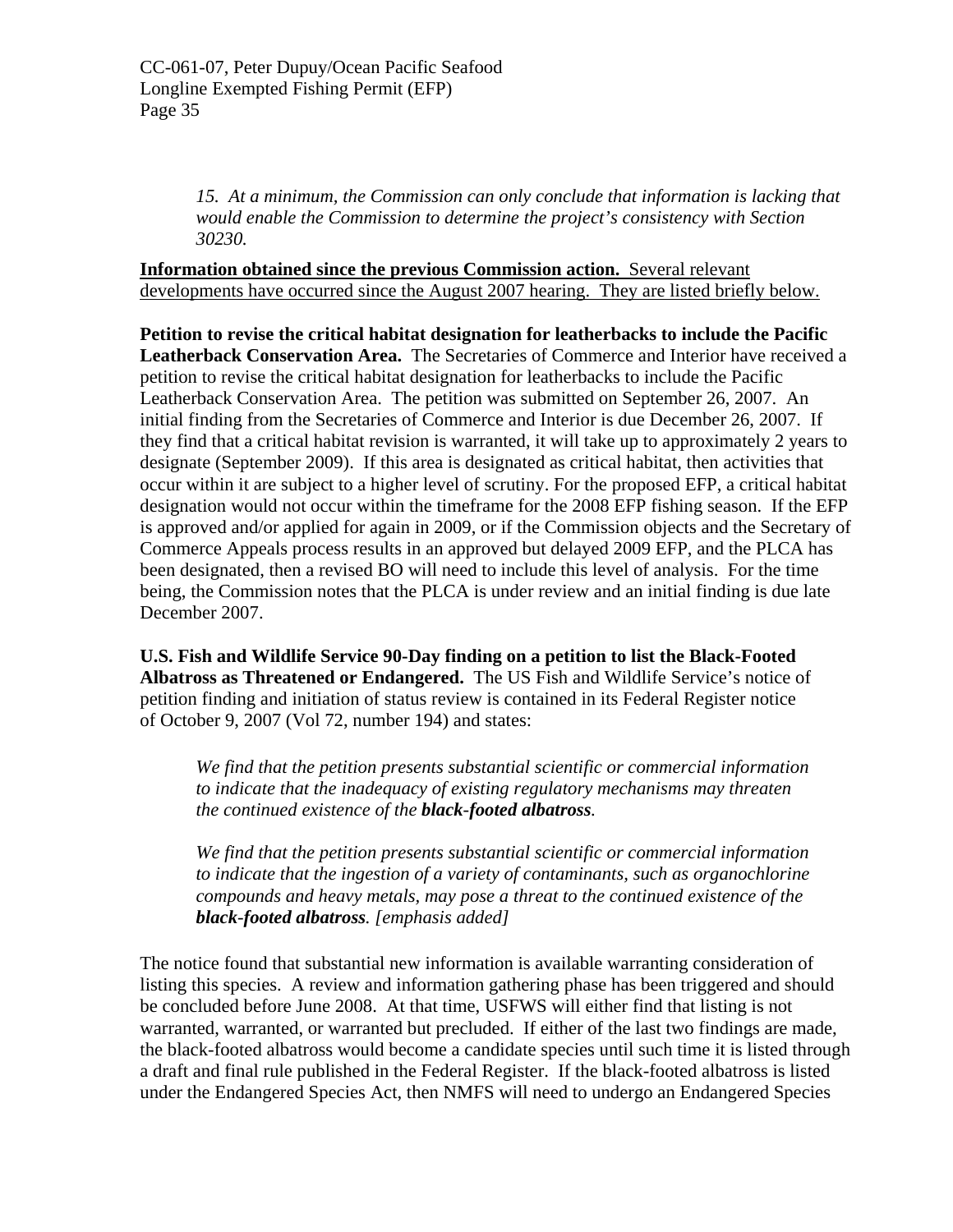Act Section 7 Consultation process with US Fish and Wildlife Service because the proposed EFP is estimated to take this species.

**NMFS 90-Day finding on a petition to reclassify loggerhead sea turtles in the North Pacific Ocean with Endangered status and to designate critical habitat.** Loggerheads are currently listed as Threatened under the Endangered Species Act. NMFS just published its finding that the petition presents substantial scientific information indicating that the petition action to uplist loggerheads to endangered may be warranted. This notice was published on November 16, 2007 in the Federal Register (Vol. 72, No. 221) and indicated that a full status review of loggerheads has been initiated and a finding regarding this petition will be made once it is complete.

The time frame for this review and a decision for uplisting is not clear. Although NMFS does not anticipate the proposed EFP will take loggerheads, if the geographic location of the proposed EFP changes to include loggerhead habitat then this process should be closely followed to gain useful information.

**NMFS denial of an EFP on the east coast that would allow 13 vessels to longline in areas that are currently closed.** As mentioned during the Commission's August 2007 public hearing on NMFS' consistency determination, NMFS recently denied an EFP for longline fishing due in part to lack of statistical validity. The rationale for NMFS' denial was stated in the August 9, 2007 Federal Register Notice (Volume 72, Number 153):

*The Blue Water Fishermen's Association requested exemptions from certain regulations applicable to the harvest and landing of Atlantic HMS in order to collect data on the performance of mandatory circle hooks with regard to target catch and bycatch rates, hooking location, and mortality of fish at haul back. The proposal included data collection in the existing Charleston Bump and Florida East Coast pelagic longline closed areas. After considering public comment received….the Agency has decided not to issue a permit as requested by the current application. Specifically, the proposal did not discuss anticipated effort levels or the spatiotemporal distribution of effort, did not identify "control" fishing locations, and did not justify the number of vessels proposed to participate in the fishery. Absence of this information limits the ability of the Agency to evaluate the potential effectiveness of the data collection program and to analyze its impacts.* 

*NMFS supports collecting such data under controlled circumstances and as part of a program with a scientifically rigorous study design. These data are critical to evaluating the efficacy of bycatch mitigation efforts, including required bycatch reduction gears and time/area closures in the Atlantic pelagic longline fishery.* 

The implications from this east coast EFP are that NMFS denied it because of a weak study design that lacked a spatio-temporal distribution of effort, did not identify "control" fishing locations, and did not justify the number of vessels. The proposed EFP contains similar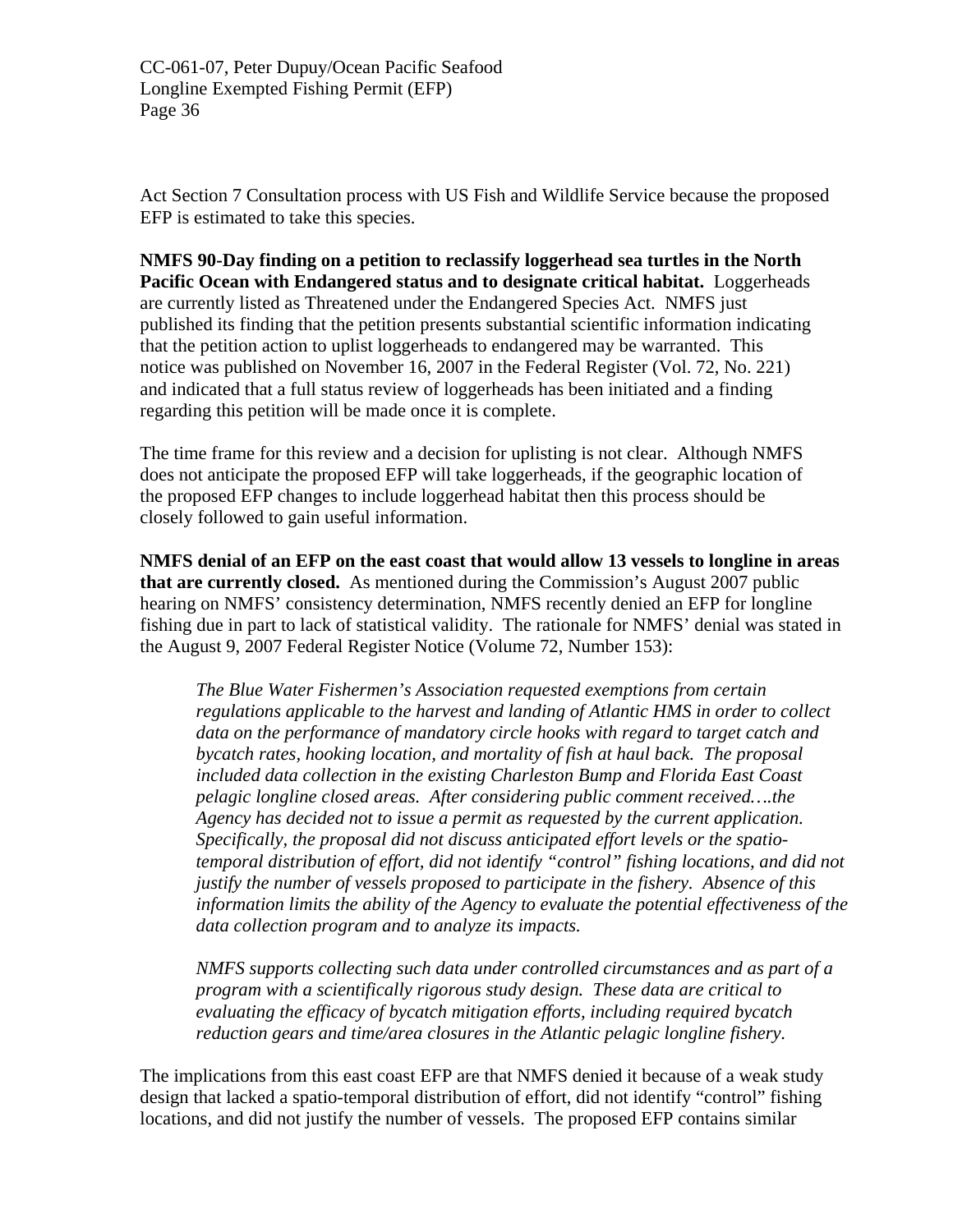problems. No spatio-temporal distribution of effort is described, no "control" fishing locations are proposed, and no justification is provided for how one vessel will provide statistically valid data that could inform fishery managers on future management decisions. The Commission questions NMFS' consistency of approach, because it appears to support an EFP on the west coast that contains similar study design concerns that led NMFS to deny an EFP on the east coast.

The Commission further notes that, since that EFP was denied, a November 5, 2007, Federal Register Notice (Vol. 72, No. 213) requests comments on an Environmental Assessment for a new EFP in these same closed waters in the Atlantic. NMFS wrote this new EFP and will carry out the research. The new EA contains a rigorous scientific basis that the previously denied EFP did not. The research calls for 289 sets in total over a 1 year period, with half of the sets to occur outside the closed areas to act as a control. A power analysis was performed that confirmed the number of sets in and out of the closed areas will be able to provide a statistical difference between the two.

Comparing and contrasting this east coast EFP with the proposed wet coast EFP highlights the proposed EFP's shortcomings and shows how it is different in its methodology, effort, and research from that of the east coast EFP. For example, there is no rigorous scientific basis to the proposed EFP, nor was a power analysis that would determine the number of sets and amount of effort needed to create statistically significant data performed. The number of sets is much smaller and no control areas are included. The Commission believes that, in addition to avoiding the Pacific Leatherback Conservation Area altogether (during the time/area closure), the proposed EFP needs to be redesigned to a comparable level of statistical validity and scientific usefulness.

**5-Year Reviews for Leatherbacks and Loggerheads.** The Endangered Species Act requires completion of periodic reviews of species that are listed as threatened or endangered to ensure that the listing of these species remains accurate. NMFS completed a 5-year review for both loggerhead and leatherback sea turtles in August 2007. Both reports raise further concerns.<sup>[32](#page-36-0)</sup>

Loggerhead populations are dropping worldwide. NMFS identified the most significant manmade factor affecting the conservation and recovery of the loggerhead as incidental capture in commercial and artisanal fisheries.

The East Pacific and Malaysia leatherback populations have collapsed. These are the same turtles that migrate to California to forage off the coast. Threats include loss of habitat, egg collection, killing of nesting females, low hatchling production despite large numbers, predator pressure, ship strikes, ingestion and entanglement with marine debris, and exposure to contaminants such as heavy metals. Incidental bycatch in artisanal and commercial fishing

1

<span id="page-36-0"></span><sup>&</sup>lt;sup>32</sup> See NOAA Fisheries, Office of Protected Resources, 5-Year Reviews under the Endangered Species Act at <http://www.nmfs.noaa.gov/pr/listing/reviews.htm>(last visited on November 21, 2007).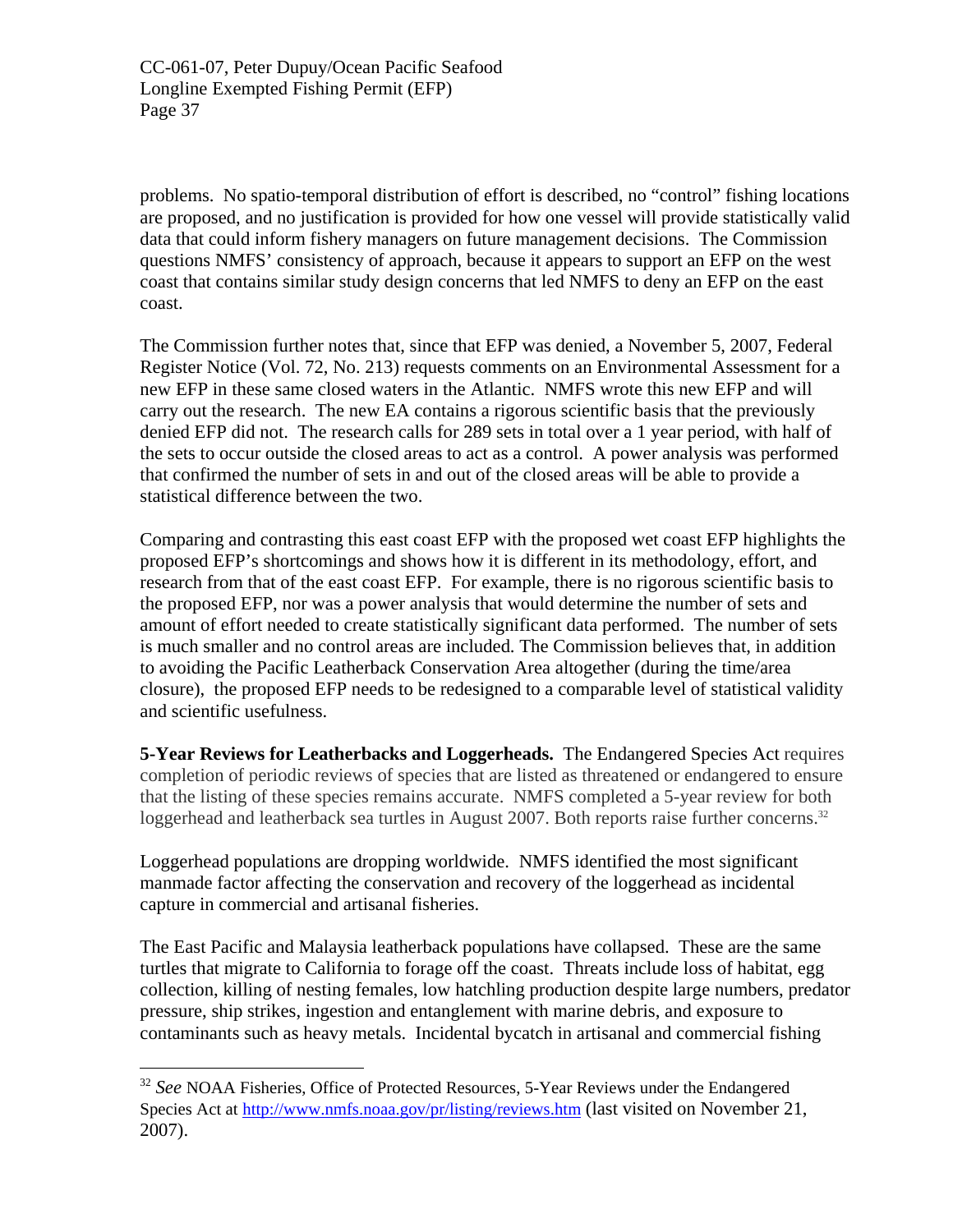operations, including longline, gillnet, and trawl fisheries, is a major impact that is far from being resolved.

**New scientific publication indicates even a small number of longline vessels can dramatically impact sea turtles.** This new journal article published in October 2007 studied takes of loggerhead turtles in gillnets and longlines in Baja California Sur, Mexico. While most of the analysis was specific to loggerheads in Mexico, the authors did find the following:

*While bycatch in industrial-scale fisheries has driven declines in marine megafauna, small-scale fisheries can apparently have similarly severe effects where they overlap with megafauna high use areas. New telemetry studies are revealing that a range of migratory megafauna spend considerable time in coastal waters during vulnerable life history stages…..small-scale fisheries may be among the greatest current threats to non-target megafauna.[33](#page-37-0)*

Leatherbacks were specifically cited in the reference section as a migratory megafauna that spends considerable time in coastal waters during vulnerable life history stages as revealed through telemetry studies. Some of these studies were included in the leatherback discussion section presented earlier in this staff report. The new information contained here is that it does not take an industrial-scale fishery to adversely affect endangered sea turtles if small numbers of longline fishing vessels operate in high use areas. The proposed EFP will be operating in the highest use area known for leatherbacks on the west coast: the Pacific Leatherback Conservation Area. This provides additional support for the Commission's view that leatherbacks off the California coast qualify for special protection and that the proposed EFP does not provide this level of special protection.

**New Magnuson Act Provisions Will Counter Import Threat.** NMFS, the applicant, and some members of the public argued that the proposed EFP should be approved as a way to counter imported swordfish because foreign countries may not have bycatch regulations comparable to those of the United States. The Commission believes other methods are available to achieve this goal, in particular new provisions contained in the newly reauthorized Magnuson-Stevens Fishery Conservation and Management Act that were designed to address this very issue.

Specifically Sections 609 and 610 of the Magnuson Act require the identification of nations whose vessels are engaged in illegal, unregulated, and underreported fishing and/or nations whose vessels are engaged in bycatch of protected living marine resources and do not have a regulatory program designed to end or reduce bycatch that is comparable to the United States. Identified nations are notified and the Secretary of Commerce initiates consultations to encourage those nations to take appropriate corrective steps. Bilateral and multilateral treaties,

 $\overline{a}$ 

<span id="page-37-0"></span><sup>33</sup> Peckham, S.H., et al. *Small-scale fisheries bycatch jeopardizes endangered pacific loggerhead turtles.* PLoS ONE. October 2007. Issue 10. e1041. p 1-6.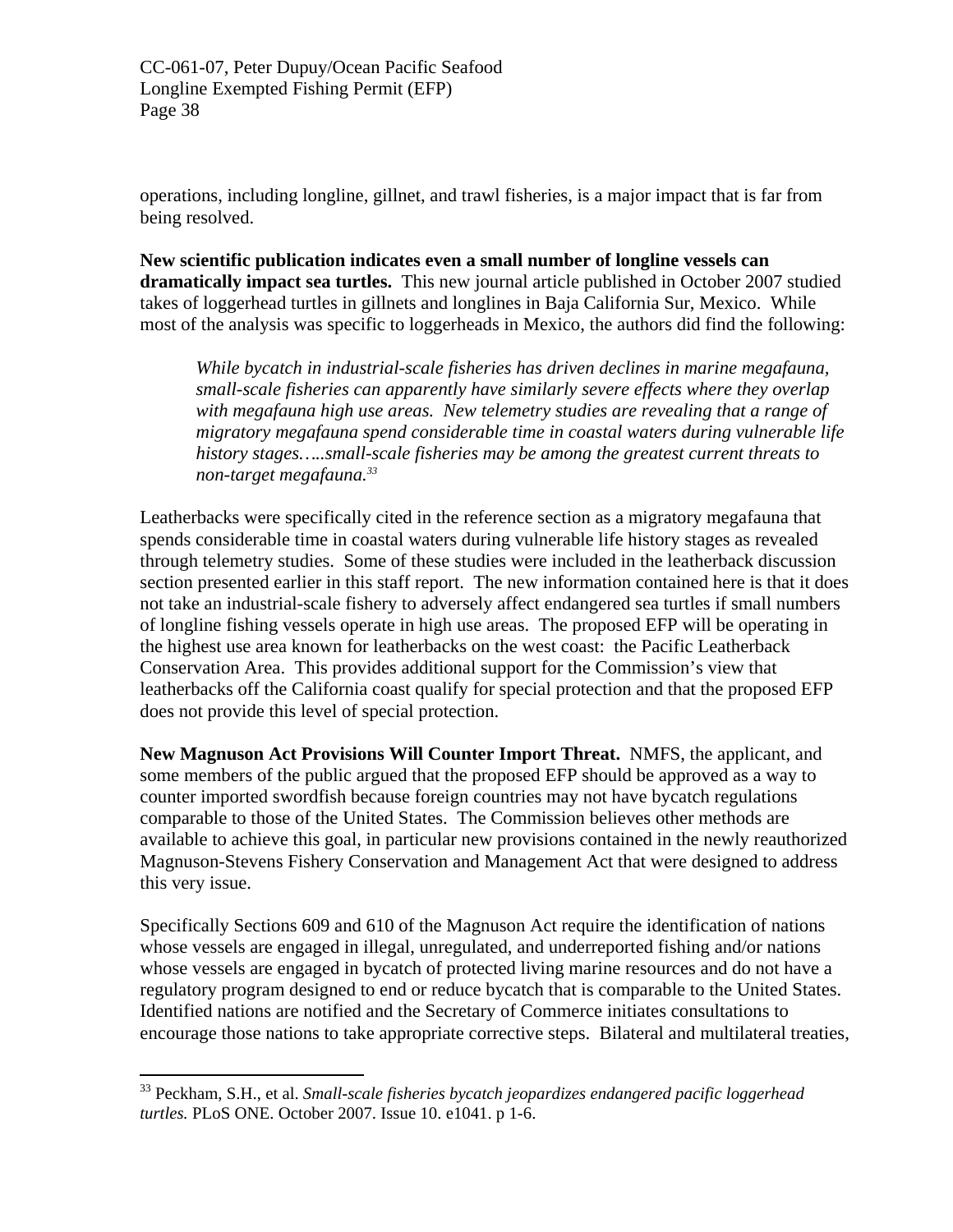agreements for international restrictions through appropriate international management bodies, and amendments to any existing international treaties are all strategies that may be employed to address the bycatch of protected living resources.

Identified nations are either positively or negatively certified by the Secretary of Commerce. A positive certification means the nation has provided evidence that it has taken the necessary corrective action. If a nation is negatively certified or if NMFS cannot make a determination regarding its certification, the Secretary of the Treasury shall deny entry of that vessel to any place in the United States and to the navigable waters of the United States; and the President shall direct the Secretary of the Treasury to prohibit the importation into the United States of fish or fish products.

NMFS and the State Department have created a team that is currently working to draft proposed rules that will define the identification and certification process. These proposed rules are projected to be published in the beginning of 2008. This team is simultaneously working on bilateral agreements to avoid negative certifications and the need to impose trade sanctions. This program is estimated to be in place within the next five years, meaning that American consumers will only have certified imported seafood available for purchase.<sup>34</sup> Successful implementation of these provisions of the Magnuson Act would nullify the argument that the proposed EFP is needed to counter swordfish imports.

**Marine Mammal Protection Act Provisions Can Also Counter Import Threat.** This statue has an enforcement provision that allows the Secretary of Treasury to prohibit imports from foreign countries that do not have bycatch measures to protect marine mammals that are comparable to the United States. Thus, yet another federal statute contains the authority NMFS could implement to protect U.S. fishermen by prohibiting the import of seafood from foreign countries that do not have comparable bycatch regulations. To the Commission's knowledge, NMFS has not currently availed itself of this enforcement tool.

**Commission Conclusion.** Given the information currently available, the Commission does not believe Mr. Dupuy and NMFS have made a compelling case that to further transition from one destructive fishery (drift gillnet) to one arguably less destructive fishery (longline), in an area which is currently closed to longlining and seasonally closed to gill netting (due to leatherback takes), is consistent with the goals and requirements of Section 30230 to maintain healthy populations and protect areas of special biological significance. Nor has NMFS made the case that the same information it seeks to gather in conducting this experiment cannot be accomplished by conducting the activity outside the seasonal Pacific Leatherback Conservation Area, from September 15- November 15. Conducting the EFP in the same waters and period drift gillnet fishing *is* allowed would appear to provide more useful comparisons of the two fisheries. The Commission also has concerns over the fundamental ability of the study design

1

<span id="page-38-0"></span><sup>&</sup>lt;sup>34</sup> Personal communication between Commission staff and Alexis Gutierrez, National Marine Fisheries Service, on October 25, 2007.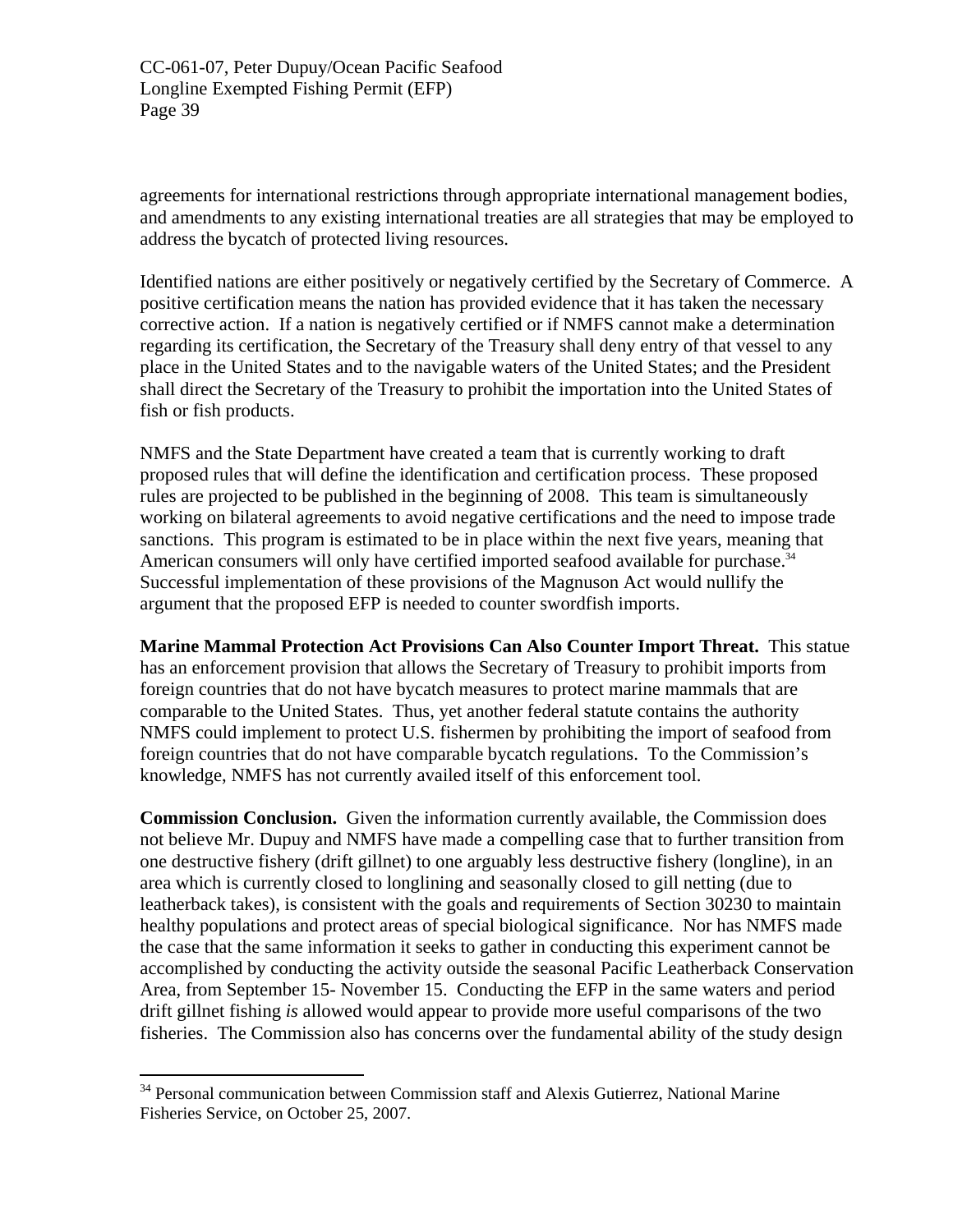to provide useful results for comparisons of the two fisheries, and the Commission therefore questions the statistical validity of the approach proposed (and notes that NMFS itself denied an EFP in August 2007 due to concerns it had over statistical validity of an EFP for longline fishing in the Atlantic). The Commission further notes that NMFS itself is in the process of promulgating regulations that will establish an expedited, uniform, and regionally-based process for issuance of EFPs. A proposed rule is expected by the end of November. Lastly, the Commission notes that very little information was provided regarding the harpoon fishery, despite the stated purpose of comparing EFP data with the harpoon fishery. Based on all these concerns, the Commission questions whether the project could be found to adequately protect important marine resources, to provide special protection to areas and species of special biological or economic significance, and to be carried out in a manner that would sustain the biological productivity of coastal waters and maintain healthy populations of all species of marine organisms. At a minimum, the Commission needs further information to determine the project's consistency with the marine resource protection policy (Section 30230) of the Coastal Act.

To adequately consider this proposal and determine its consistency with Section 30230, the Commission is seeking responses to a number questions, including: (1) whether the activity could be restricted to be outside the seasonal Pacific Leatherback Conservation Area; (2) basic project information such as the nature and effect of the caps; (3) responses to comments NMFS received on its Draft Environmental Assessment; (4) results of further coordination with other resources agencies; (5) the effect of an unexpected but potential El Niño event during the EFP period; (6) questions about how this EFP would fit into an overall strategy for take reductions, including alternative strategies for swordfish fishing that might result in fewer takes than longline or drift gill net fishing; (7) the logistics behind how NMFS plans to transition fishermen from the drift gillnet fishery to a less damaging fishery; and (8) whether seabird minimization measures could be included that have been recommended by Birdlife International (Exhibit 13).

Without this information, the Commission is unable to determine whether the proposed project is consistent with the marine resources policy (Section 30230) of the Coastal Act. The Commission therefore objects to Mr. Dupuy's consistency certification, based on lack of adequate information to determine the project's consistency with the enforceable policies of the CCMP/Coastal Act.

**B. Commercial and Recreational Fishing.** Aside from the commercial fishing protection afforded under Section 30230, quoted above on page 11, Sections 30234 and 30234.5 provide for the need to protect commercial and recreational fishing opportunities, as follows:

*30234: Facilities serving the commercial fishing and recreational boating industries shall be protected and, where feasible, upgraded. Existing commercial fishing and recreational boating harbor space shall not be reduced unless the demand for those facilities no longer exists or adequate substitute space has been provided. Proposed*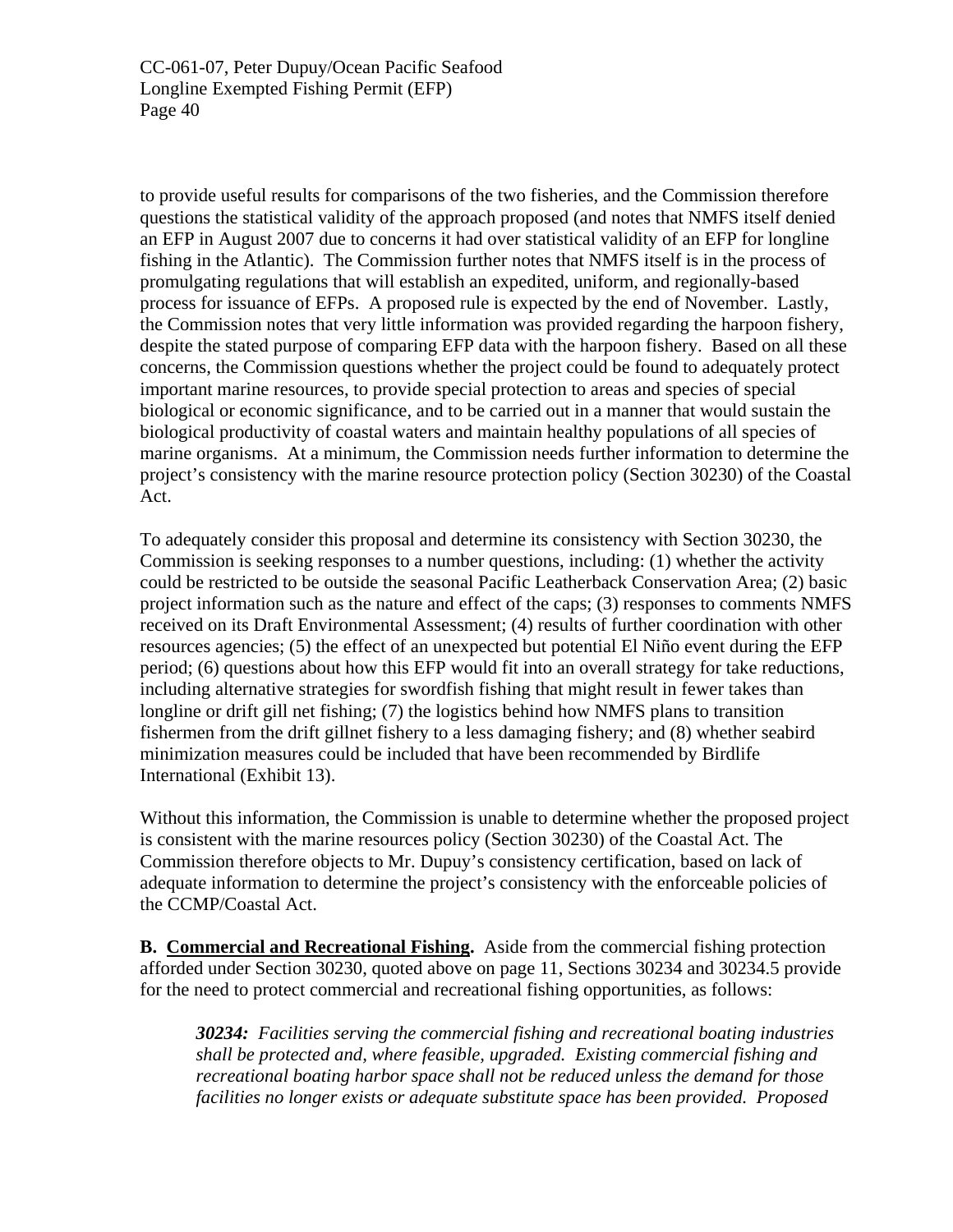*recreational boating facilities shall, where feasible, be designed and located in such a fashion as not to interfere with the needs of the commercial fishing industry.* 

*30234.5: The economic, commercial, and recreational importance of fishing activities shall be recognized and protected.*

NMFS contends that the proposed EFP would support commercial fishing for the following reasons:

*The vessel that would participate in the EFP currently works out of a southern California harbor. The continued success of his fishing operations including the development of a longline fishery for highly migratory species increases the likelihood of maintaining the demand commercial fishing infrastructure at his home port as well as any California port he chooses to land his catch. As was shown in Figures 1 and 2, the number of commercial fishing vessels in both the harpoon and drift gillnet fisheries continues to decline as economic practicalities and management actions restrict their success. An opportunity to identify a new fishery that may be more selective for targeting swordfish could maintain and may even increase the current demand for commercial boating facilities.* 

*The proposed action would likely have a long-term beneficial socioeconomic impact, if it demonstrates that longline fishing conducted under restricted conditions to mitigate adverse impacts to protected species is an economically viable activity. In the short term, prosecution of the EFP could generate revenue for the applicant, some of which would have community income impacts in terms of purchase of fuel, supplies and other inputs. In the long term, it may provide an alternative to the current drift gillnet fleet for converting to an alternate, more conservative fishing style. If sufficient information is gathered by means of the proposed EFP to determine whether and how the fishery may be prosecuted, regulatory action may be proposed to effect a permanent change applicable to fishery participants as a whole, based on the measures applied as part of the EFP. NMFS does not see this swordfish fishery actually expanding, but rather, converting from one gear type to another. Consequently, the economic and commercial importance of the swordfish fishery would remain intact and may even resurge to more moderate levels of fishing activity.* 

In addition to supporting commercial fishing efforts, NMFS will be implementing two measures which appear to be included in order to avoid conflicts *between* commercial and recreational fishing. As recommended by the Pacific Fishery Management Council, the permitted area would avoid portions of the southern California Bight (as shown in Exhibit 2) to avoid conflicts areas heavily fished by recreational fishers, and the permit would include a cap on catches of striped marlin. Although the Commission has requested finalization of the size of this cap, it would appear that the activity would not adversely affect commercial or recreational fishing, and the Commission therefore finds the proposed activity consistent with Sections 30234 and 30234.5.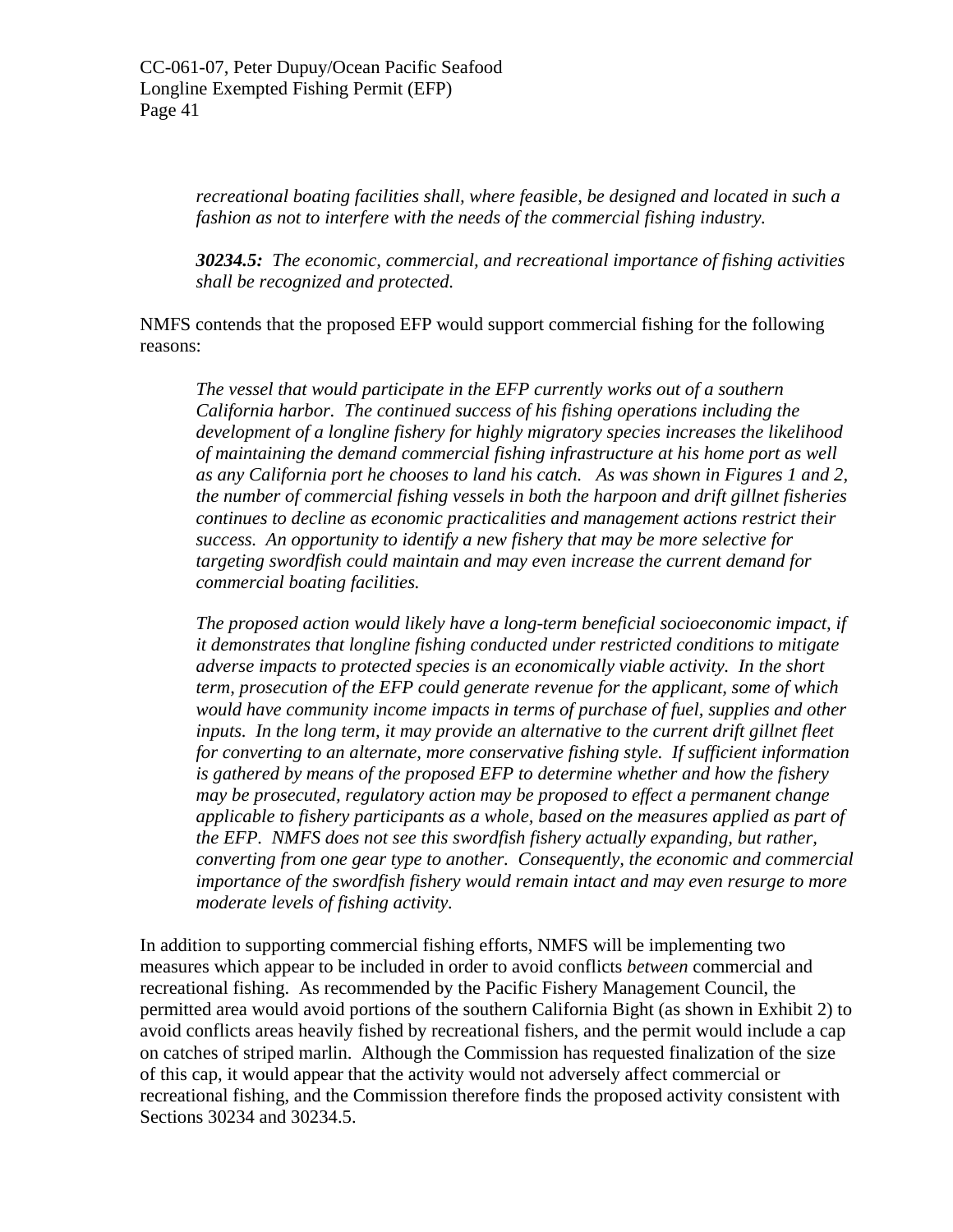# **IV. SUBSTANTIVE FILE DOCUMENTS:**

- 1. Consistency Determination CD-061-07, NMFS, Longline Fishing Permit Exemption.
- 2. "An Evaluation of the Proposed Shallow-Set Longline Exempted Fishing Permit's Consistency to the California Coast Act," NMFS, July 19, 2007.
- 3. Draft Environmental Assessment, Issuance of an Exempted Permit To Fish With Longline West Coast EEZ, NMFS/PFMC, April 2007.
- 4. June 13, 2007, Federal Register Notice, NMFS, Magnuson-Stevens Act Provisions; General Provisions for Domestic Fisheries; Application for Exempted Fishing Permit.
- 5. National Marine Fisheries Service and US Fish and Wildlife Service. 1998. Recovery Plan for US Pacific Populations of Leatherback Turtle (*Dermochelys coriacea*), p. 14.
- 6. National Marine Fisheries Service and Pacific Fishery Management Council, *Issuance of an Exempted Permit to Fish with Longline Gear in the West Coast EEZ, Draft Environmental Assessment,* April 2007.
- 7. National Marine Fisheries Service, *Endangered Species Act Section 7 Consultation Biological Opinion* on the adoption of (1) proposed Highly Migratory Species Management Plan; (2) continued operation of Highly Migratory Species fishery vessels under permits pursuant to the High Seas Fishing Compliance Act; and (3) Endangered Species Act regulation on the prohibition of shallow longline sets east of the 150º West longitude, February 4, 2004.
- 8. Voorhees, D.V., Pritchard, E.S., 2007. *Fisheries of the United States 2006*. National Marine Fisheries Service. Office of Science and Technology. Current Fishery Statistics No. 2006.
- 9. Daily, G.D., 1997. *Nature's Services: Societal Dependence on Natural Ecosystems*. Island Press. p.177-194.
- 10. Spotila, J.R., et al. 1996. Worldwide population decline of *Dermochelys coriacea*: Are leatherback turtles going extinct? Chelonian Conservation and Biology 2(2): 209-222.
- 11. Benson, S.R., et al. 2007. Post-Nesting Migrations of Leatherback Turtles (*Dermochelys coriacea*) from Jamursba-Medi, Bird's Head Peninsula, Indonesia. Chelonian Conservation and Biology. 6(1): 150-153.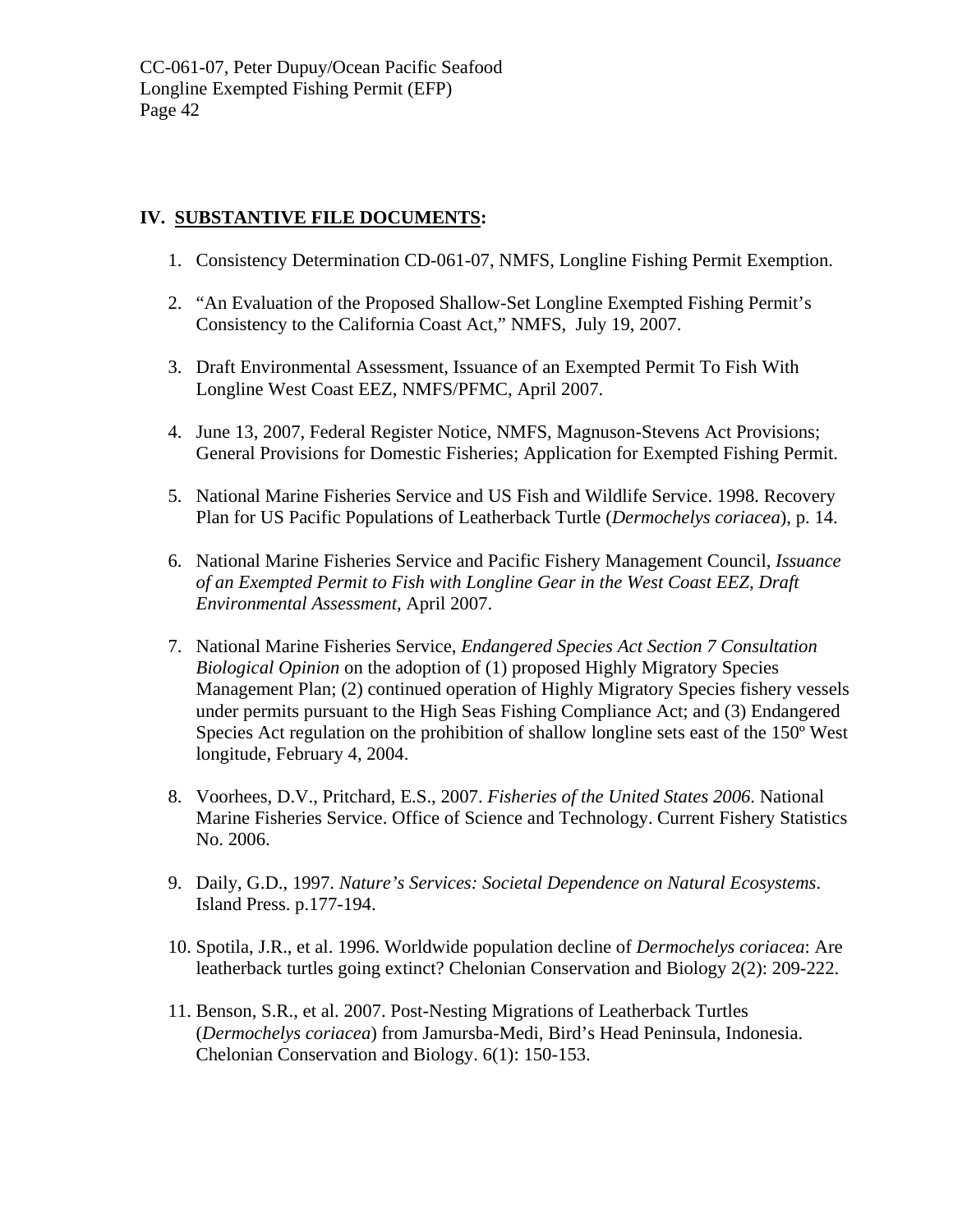- 12. Dutton, P.H., et al. 2007. Status and Genetic Structure of Nesting Populations of Leatherback Turtles (*Dermochelys coriacea*) in the Western Pacific. Chelonian Conservation and Biology. 6(1): 47-53.
- 13. Benson, S.R., et al. Abundance, distribution, and habitat of leatherback turtles (*Dermochelys coriacea*) off California, 1990-2003. In press. Fishery Bulletin, Vol. 105, 2007.
- 14. Read, A.J. 2007. *Do circle hooks reduce the mortality of sea turtles in pelagic longlines?* A review of recent experiments. Biological Conservation 135. p 155-169.
- 15. National Marine Fisheries Service. 2007. Letter from Rodney McInnis to Donald Hansen denying the EFP for drift gillnetting.
- 16. Carretta, James V., et al. 2007. *Draft US Pacific Marine Mammal Stock Assessments.* National Oceanic and Atmospheric Administration. National Marine Fisheries Service. Southwest Fisheries Science Center.
- 17. Fairfeld-Walsh,C. and Garrison, L. June 2007. Estimated Bycatch of Marine Mammals and Turtles in the US Atlantic Pelagic Longline Fleet During 2006. NOAA Technical Memorandum NMFS-SEFSC-560.
- 18. Carretta, J.V., et al. *Estimates of Marine Mammal, Sea Turtle, and Seabird Mortality in the California Drift Gillnet Fishery for Swordfish and Thresher Shark, 1996-2002*. Marine Fisheries Review. 66(2), p. 21-30.
- 19. Peckham, S.H., et al. *Small-scale fisheries bycatch jeopardizes endangered pacific loggerhead turtles.* PLoS ONE. October 2007. Issue 10. e1041. p 1-6.

#### [Exhibits:](http://documents.coastal.ca.gov/reports/2007/12/F3c-12-2007-a1.pdf)

- 1. EFP area Pacific coast-wide
- 2. EFP area in southern california bight
- 3. Intersection of 30 mile limit and Monterey Bay NM Sanctuary boundary
- 4. Pacific Leatherback Conservation Area
- 5. NMFS Consistency Determination
- 6. Letter, Federation of Independent Seafood Harvesters, July 20, 2007
- 7. December 2002 CCC Resolution Supporting the Conservation of Sea Turtles
- 8. Letter to NMFS/PFMC, Assemblyman Jared Huffman, March 15, 2007
- 9. Typical Longline Gear
- 10. Pre- and Post-Hawaii Regulations, Sea Turtle Interactions (CPUE)
- 11. Letter, Center for Biological Diversity, July 27, 2007
- 12. Letter, Turtle Island Restoration Network, July 27, 2007
- 13. Seabird Minimization Measures recommended by Birdlife International

Click on the link at left to go to the exhibits.